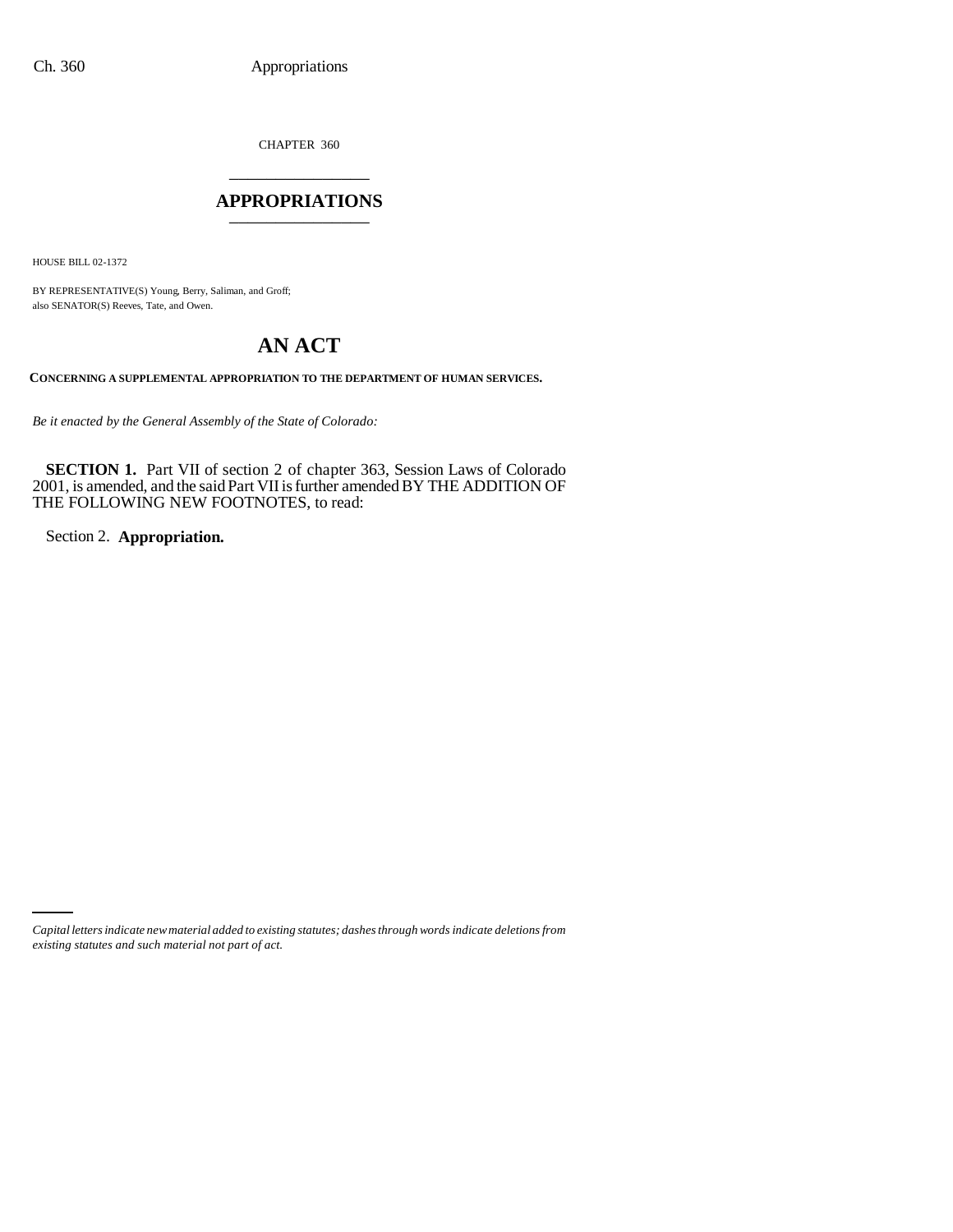| <b>PART VII</b>           |              |                               |                                                |                             |                                              |                                |  |  |  |
|---------------------------|--------------|-------------------------------|------------------------------------------------|-----------------------------|----------------------------------------------|--------------------------------|--|--|--|
|                           |              | ¢<br>э                        |                                                |                             |                                              |                                |  |  |  |
| ITEM &<br><b>SUBTOTAL</b> | <b>TOTAL</b> | <b>GENERAL</b><br><b>FUND</b> | <b>GENERAL</b><br><b>FUND</b><br><b>EXEMPT</b> | <b>CASH</b><br><b>FUNDS</b> | <b>CASH</b><br><b>FUNDS</b><br><b>EXEMPT</b> | <b>FEDERAL</b><br><b>FUNDS</b> |  |  |  |
|                           |              |                               |                                                | APPROPRIATION FROM          |                                              |                                |  |  |  |

**DEPARTMENT OF HUMAN SERVICES**

| (1) EXECUTIVE DIRECTOR'S         |               |  |  |  |  |
|----------------------------------|---------------|--|--|--|--|
| OFFICE <sup>76</sup>             |               |  |  |  |  |
| (A) General                      |               |  |  |  |  |
| <b>Administration</b>            |               |  |  |  |  |
| Personal Services <sup>77</sup>  | 8,555,011     |  |  |  |  |
|                                  | 8,436,911     |  |  |  |  |
|                                  | $(132.5$ FTE) |  |  |  |  |
| Health, Life, and Dental         | 10,280,961    |  |  |  |  |
|                                  | 9,467,808     |  |  |  |  |
| Short-term Disability            | 109,001       |  |  |  |  |
| Salary Survey and Senior         |               |  |  |  |  |
| <b>Executive Service</b>         | 10,897,376    |  |  |  |  |
|                                  | 10,849,211    |  |  |  |  |
| <b>Anniversary Increases</b>     | 2,760,193     |  |  |  |  |
| Shift Differential               | 2,531,086     |  |  |  |  |
| Workers' Compensation            | 4, 537, 649   |  |  |  |  |
|                                  | 4,318,986     |  |  |  |  |
| Operating Expenses <sup>77</sup> | 1,062,162     |  |  |  |  |
|                                  | 1.058.462     |  |  |  |  |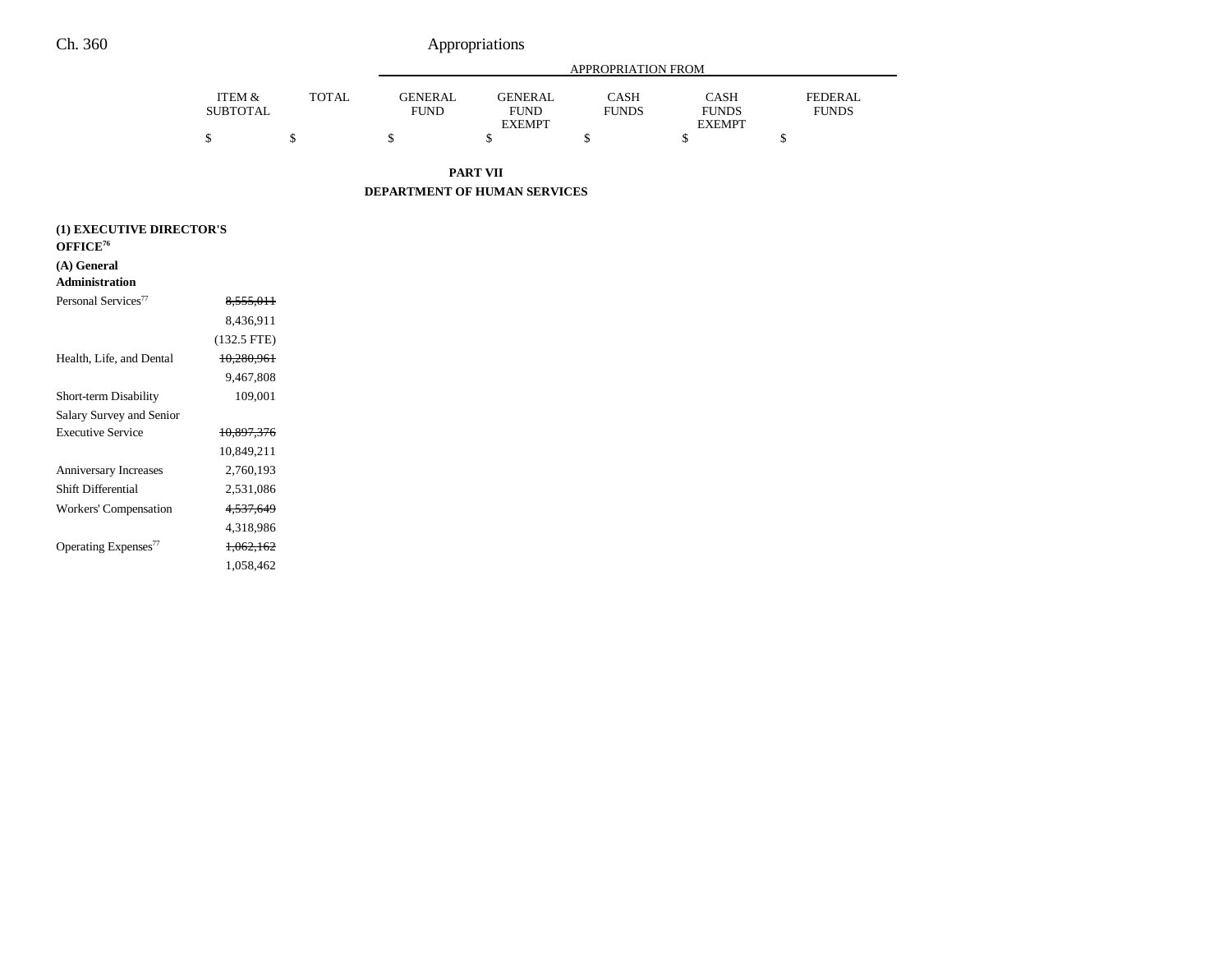| Legal Services for 19,369               |            |                            |                      |                         |                          |
|-----------------------------------------|------------|----------------------------|----------------------|-------------------------|--------------------------|
| hours                                   | 1,131,731  |                            |                      |                         |                          |
| Administrative Law Judge                |            |                            |                      |                         |                          |
| Services for 5,901 4,491                |            |                            |                      |                         |                          |
| hours                                   | 560,853    |                            |                      |                         |                          |
|                                         | 476,552    |                            |                      |                         |                          |
| Payment to Risk                         |            |                            |                      |                         |                          |
| Management and Property                 |            |                            |                      |                         |                          |
| Funds                                   | 1,079,577  |                            |                      |                         |                          |
|                                         | 599,831    |                            |                      |                         |                          |
| <b>Staff Training</b>                   | 99,512     |                            |                      |                         |                          |
| Injury Prevention Program <sup>78</sup> | 218,250    |                            |                      |                         |                          |
| Workers' Compensation                   |            |                            |                      |                         |                          |
| Self-Insurance Program                  | 155,990    |                            |                      |                         |                          |
|                                         | 43,979,352 | $25,727,458(M)^{a}$        | 433,324 <sup>b</sup> | 11,207,916 <sup>e</sup> | $6,610,654$ <sup>d</sup> |
|                                         | 42,213,524 | 24,574,427(M) <sup>a</sup> | 423.559 <sup>b</sup> | 10,830,048 <sup>c</sup> | $6,385,490$ <sup>d</sup> |

<sup>a</sup> Of this amount, \$151,797 is exempt from the statutory limit on state General Fund appropriations pursuant to Section 24-75-201.1 (1)(a)(III)(A), C.R.S.

<sup>b</sup> Of this amount, it is estimated that \$206,951 shall be from patient cash collected by the Mental Health Institutes, and \$226,373 \$216,608 shall be from various sources of cash funds.

<sup>c</sup> Of this amount, it is estimated that \$9,664,497(T) \$9,367,004(T) shall be from Medicaid funds appropriated to the Department of Health Care Policy and Financing, \$109,381(T) shall be from the Department of Health Care Policy and Financing, \$430,233 shall be from patient cash collected by the Mental Health Institutes, \$21,000(T) shall be from moneys in the Conferences and Training Fund, and \$982,805 \$902,430 shall be from various sources of exempt cash funds.

<sup>d</sup> Of this amount, it is estimated that \$1,740,647 shall be from federal indirect cost recoveries, \$707,332 shall be from the Temporary Assistance to Needy Families Block Grant, \$630,953 shall be from Section 110 vocational rehabilitation funds, \$240,443 shall be from the Substance Abuse Prevention and Treatment Block Grant, and \$3,291,279 \$3,066,115 shall be from various sources of federal funds.

#### **(B) Special Purpose**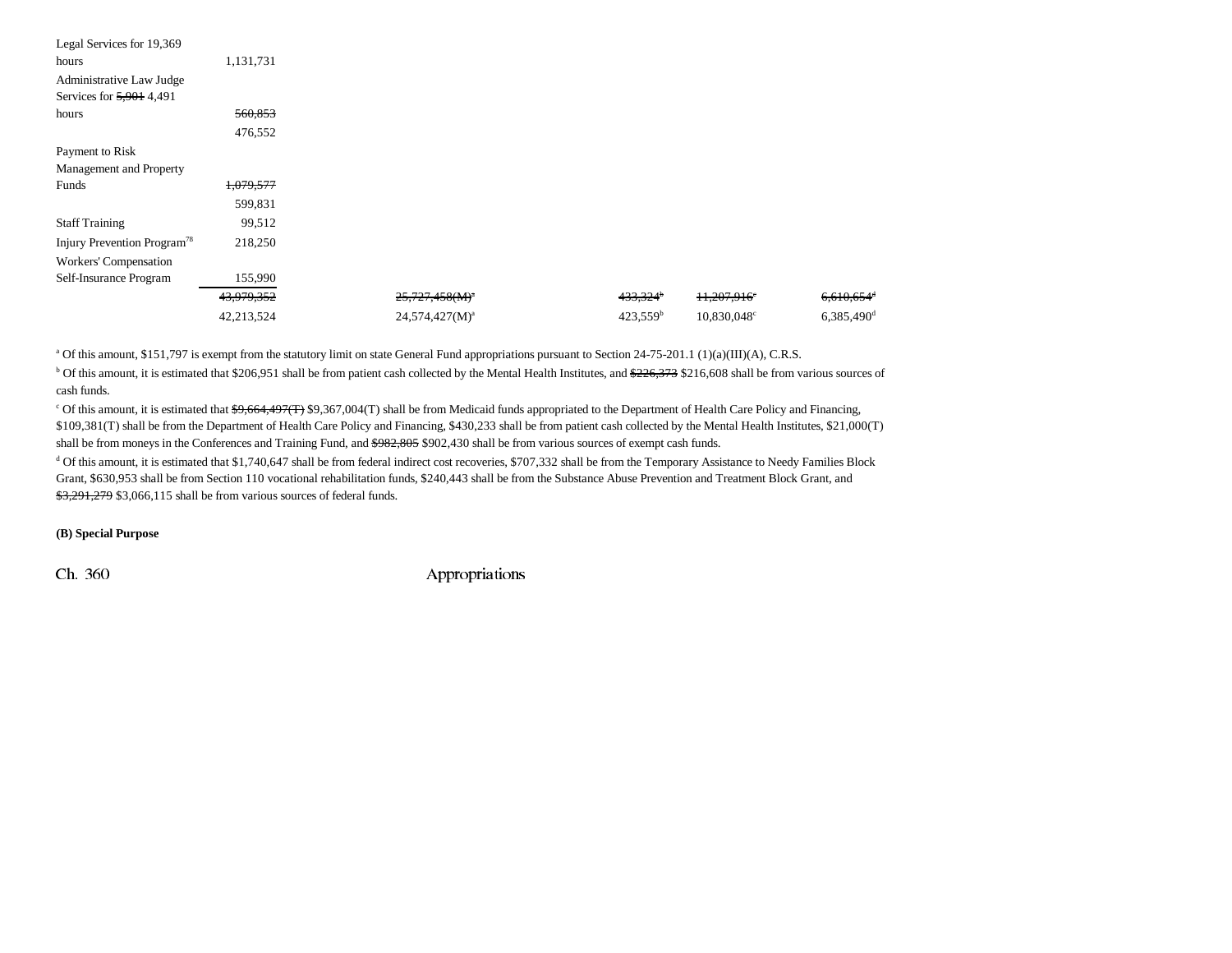|                                     |                           |              |                               |                                                | APPROPRIATION FROM   |                                       |                                |
|-------------------------------------|---------------------------|--------------|-------------------------------|------------------------------------------------|----------------------|---------------------------------------|--------------------------------|
|                                     | ITEM &<br><b>SUBTOTAL</b> | <b>TOTAL</b> | <b>GENERAL</b><br><b>FUND</b> | <b>GENERAL</b><br><b>FUND</b><br><b>EXEMPT</b> | CASH<br><b>FUNDS</b> | CASH<br><b>FUNDS</b><br><b>EXEMPT</b> | <b>FEDERAL</b><br><b>FUNDS</b> |
|                                     | \$                        | \$           | \$                            | \$                                             | \$                   | \$                                    | \$                             |
| Administrative Review Unit          | 2,167,124                 |              | 1,733,699(M)                  |                                                |                      |                                       | 433,425*                       |
|                                     | 2,142,499                 |              | 1,713,999(M)                  |                                                |                      |                                       | 428,500 <sup>a</sup>           |
|                                     | $(31.0$ FTE)              |              |                               |                                                |                      |                                       |                                |
| Child Welfare Staff Training        | 1,093,235                 |              | 668,089(M)                    |                                                |                      | $37,230(L)^{b}$                       | 387,916 <sup>c</sup>           |
|                                     | 1,086,555                 |              | 661,409(M)                    |                                                |                      |                                       |                                |
| Juvenile Parole Board <sup>79</sup> | 184,557                   |              | 184,557                       |                                                |                      |                                       |                                |
|                                     | $(2.8$ FTE $)$            |              |                               |                                                |                      |                                       |                                |
| DD Council                          | 801,651                   |              | 25,000                        |                                                |                      |                                       | $776,651$ <sup>d</sup>         |
|                                     | $(6.0$ FTE)               |              |                               |                                                |                      |                                       |                                |
| <b>HEALTH INSURANCE</b>             |                           |              |                               |                                                |                      |                                       |                                |
| PORTABILITY AND                     |                           |              |                               |                                                |                      |                                       |                                |
| <b>ACCOUNTABILITY ACT OF</b>        |                           |              |                               |                                                |                      |                                       |                                |
| $1996^{79a}$                        | 385,240                   |              | $385,240^{\circ}$             |                                                |                      |                                       |                                |
|                                     | 4,246,567                 |              |                               |                                                |                      |                                       |                                |
|                                     | 4,600,502                 |              |                               |                                                |                      |                                       |                                |

a This amount shall be from Title IV-E of the Social Security Act.

<sup>b</sup> This amount shall be from local funds.

c Of this amount, \$255,716 shall be from the Title XX Social Services Block Grant and \$132,200 shall be from Title IV-E of the Social Security Act.

d This amount shall be from various sources of federal funds.

e THIS AMOUNT IS EXEMPT FROM THE STATUTORY LIMIT ON STATE GENERAL FUND APPROPRIATIONS PURSUANT TO SECTION 24-75-201.1 (1) (a) (III) (A), C.R.S.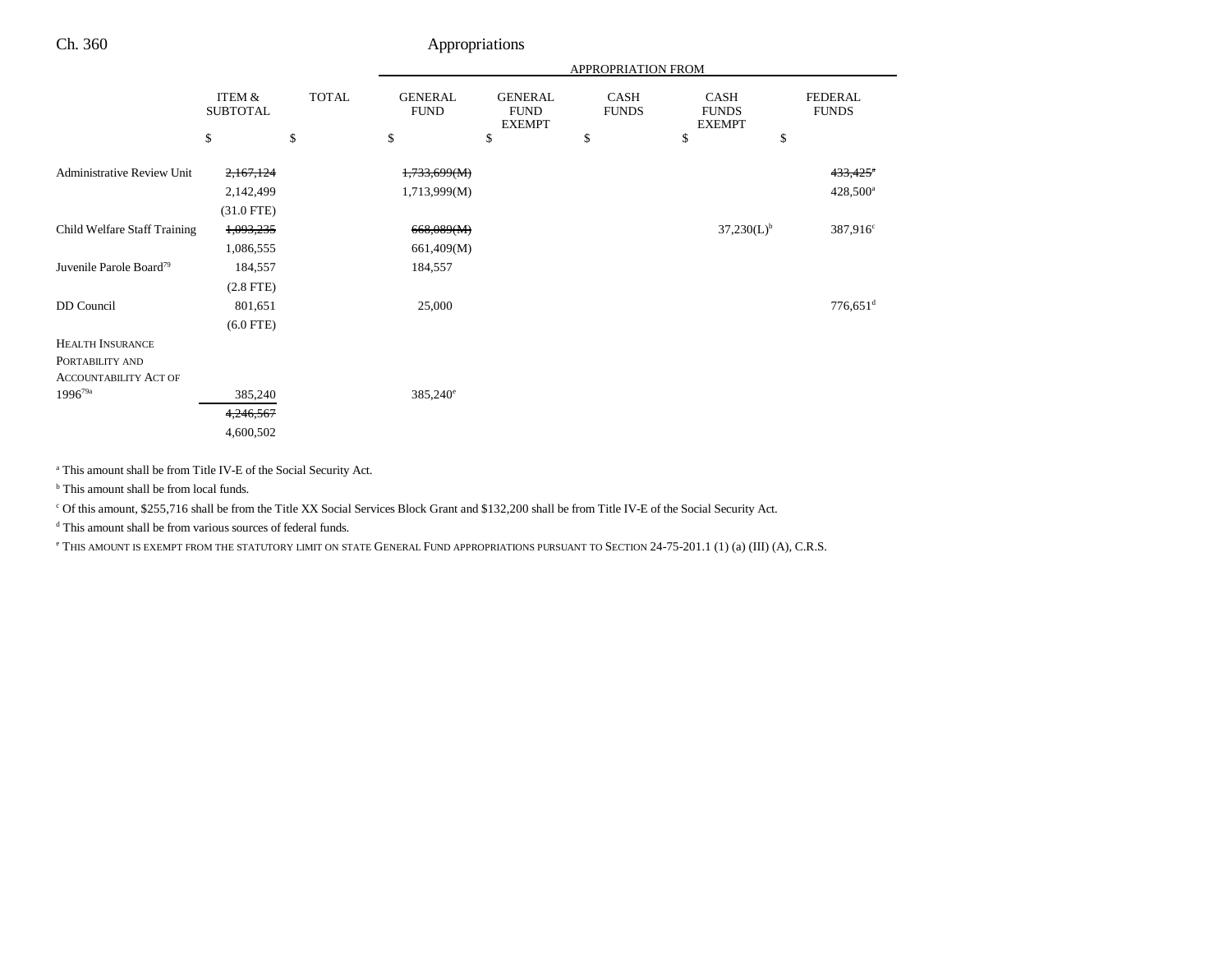#### 48,225,919

## 46,814,026

## (2) OFFICE OF INFORMATION TECHNOLOGY SERVICES<sup>11, 80</sup>

| <b>Personal Services</b>         | 5,558,862    | 4,106,289 | $24,902$ <sup>*</sup> | 493,318 <sup>b</sup>    | 934,353°                 |
|----------------------------------|--------------|-----------|-----------------------|-------------------------|--------------------------|
|                                  |              | 4,139,234 | $21,862^a$            | $484,198^b$             | 913,568 <sup>c</sup>     |
|                                  | $(90.2$ FTE) |           |                       |                         |                          |
| <b>Operating Expenses</b>        | 489,008      | 410,709   |                       | $16,076(T)^{d}$         | $62,223^{\circ}$         |
| Purchase of Services from        |              |           |                       |                         |                          |
| Computer Center                  | 4,934,995    | 2,500,294 | $14,850^{\circ}$      | $9,194^e$               | 2,410,657                |
|                                  | 5,166,683    | 2,571,139 |                       | $9,555^{\circ}$         | $2,571,139^c$            |
| <b>Telecommunication Systems</b> |              |           |                       |                         |                          |
| Lease Payments                   | 243,326      | 140,976   |                       | 102,350(T) <sup>d</sup> |                          |
| Microcomputer Lease              |              |           |                       |                         |                          |
| Payments                         | 863,669      | 729,915   |                       | $64,195$ <sup>f</sup>   | $69,559$ <sup>c</sup>    |
|                                  | 822,159      | 694,833   |                       | $61,110$ <sup>f</sup>   | $66,216^{\circ}$         |
|                                  |              |           |                       |                         |                          |
| Colorado Trails                  | 11,314,487   | 6,109,823 |                       |                         | 5,204,664°               |
|                                  | 10,938,656   | 5,906,874 |                       |                         | $5,031,782$ <sup>c</sup> |
|                                  | $(23.0$ FTE) |           |                       |                         |                          |
| Client-Oriented Information      |              |           |                       |                         |                          |
| Network                          | 1,912,799    | 899,733   | $3,435^{\circ}$       | $114,254(T)^{g}$        | 895,377°                 |
|                                  | $(24.0$ FTE) |           |                       |                         |                          |
| County Financial                 |              |           |                       |                         |                          |
| Management System                | 1,332,980    | 748,673   |                       |                         | 584,307°                 |
|                                  | 1,815,149    | 1,018,688 |                       |                         | 796,461 <sup>c</sup>     |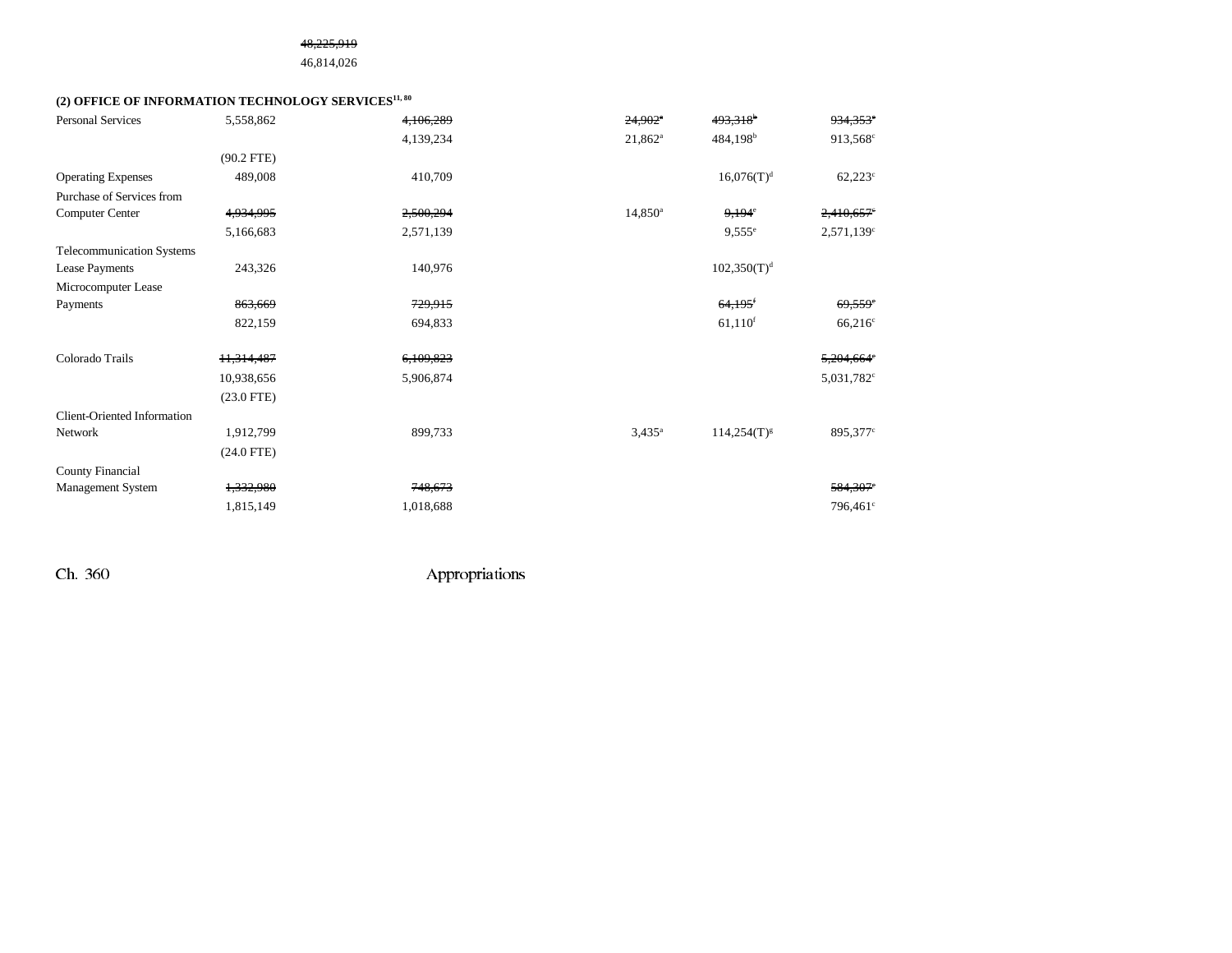|                                                       |                           |              |                                |                                                | APPROPRIATION FROM          |                                              |                                |
|-------------------------------------------------------|---------------------------|--------------|--------------------------------|------------------------------------------------|-----------------------------|----------------------------------------------|--------------------------------|
|                                                       | ITEM &<br><b>SUBTOTAL</b> | <b>TOTAL</b> | <b>GENERAL</b><br>${\rm FUND}$ | <b>GENERAL</b><br><b>FUND</b><br><b>EXEMPT</b> | <b>CASH</b><br><b>FUNDS</b> | <b>CASH</b><br><b>FUNDS</b><br><b>EXEMPT</b> | <b>FEDERAL</b><br><b>FUNDS</b> |
|                                                       | \$                        | \$           | \$                             | \$                                             | \$                          | \$<br>\$                                     |                                |
| Food Stamp Information                                |                           |              |                                |                                                |                             |                                              |                                |
| System                                                | 1,206,067                 |              | 604,765                        |                                                |                             |                                              | 601,302 <sup>c</sup>           |
|                                                       | $(15.0$ FTE)              |              |                                |                                                |                             |                                              |                                |
| <b>Health Information</b>                             |                           |              |                                |                                                |                             |                                              |                                |
| Management System                                     | 799,295                   |              | 799,295                        |                                                |                             |                                              |                                |
|                                                       | 234,667                   |              | 234,667                        |                                                |                             |                                              |                                |
| <b>Client Index Project</b>                           | 213,956                   |              | 213,956                        |                                                |                             |                                              |                                |
|                                                       |                           |              | 128,374                        |                                                |                             |                                              | 85,582 <sup>c</sup>            |
| National Aging Program                                |                           |              |                                |                                                |                             |                                              |                                |
| <b>Information System</b>                             | 93,985                    |              | 16,501                         |                                                | $7.372$ <sup>a</sup>        |                                              | $70,112^c$                     |
| Colorado Benefits                                     |                           |              |                                |                                                |                             |                                              |                                |
| <b>Management System</b>                              |                           |              |                                |                                                |                             |                                              |                                |
| $(\text{CBMS})^{42,43}$ (CBMS) <sup>42, 43, 43a</sup> | 15,297,128                |              | 2,400,884                      |                                                | 1,227,595 <sup>h</sup>      | $5,309,633$ $(\text{T})^{\text{d}}$          | <del>6,359,016</del>           |
|                                                       | 13, 142, 731              |              | 2,062,751                      |                                                | 1,054,704h                  | $4,561,842(T)^{g}$                           | 5,463,434 <sup>i</sup>         |
|                                                       | $(25.3 \text{ FFE})$      |              |                                |                                                |                             |                                              |                                |
|                                                       | $(21.5$ FTE)              |              |                                |                                                |                             |                                              |                                |
| <b>Broomfield County Start-up</b>                     |                           |              |                                |                                                |                             |                                              |                                |
| Costs <sup>81</sup>                                   | 514,168                   |              | 163,289                        |                                                |                             | $214.059(f)^d$                               | 136,820°                       |
|                                                       | 405,803                   |              | 128,848                        |                                                |                             | $168,965(T)^d$                               | $107,990^{\circ}$              |
|                                                       |                           | 44, 774, 725 |                                |                                                |                             |                                              |                                |
|                                                       |                           | 42,243,851   |                                |                                                |                             |                                              |                                |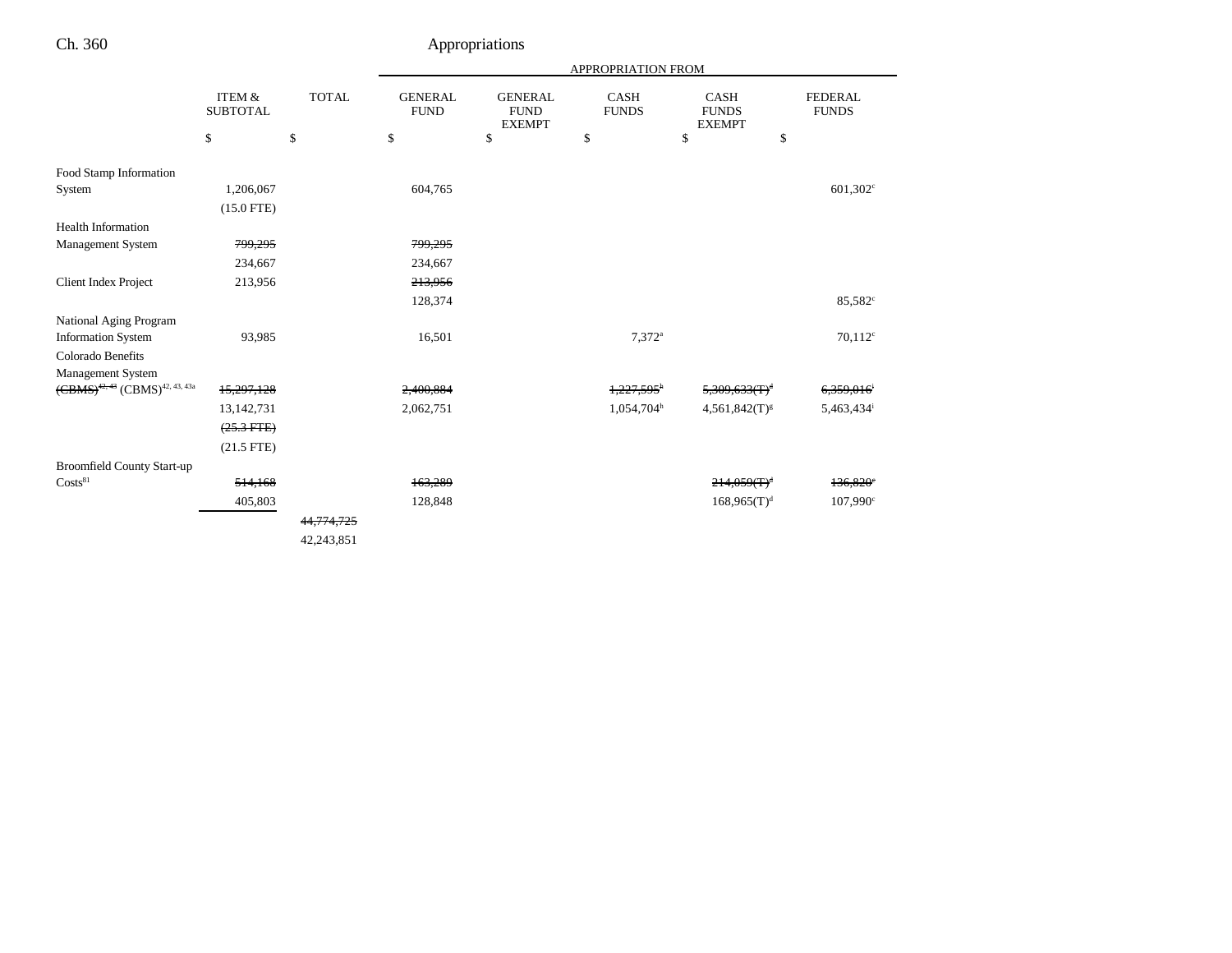a These amounts shall be from various sources of cash funds.

<sup>b</sup> Of this amount, it is estimated that \$249,549(T), including \$198,366 Medicaid cash funds, shall be from the Department of Health Care Policy and Financing, \$7,056(T) shall be from the Judicial Department for the Alcohol and Drug Driving Safety Program, \$3,665(T) shall be from the Department of Regulatory Agencies, \$110,109 shall be from patient revenues collected by the Mental Health Institutes, and \$122,939 \$120,875 shall be from various sources of cash exempt funds.

<sup>c</sup> Of these amounts, \$2,360,738 shall be from the Temporary Assistance for Needy Families (TANF) Block Grant, and \$8,841,014 shall be <del>These amounts</del> reflect estimated receipts from various sources of federal funds.

d It is anticipated that these amounts shall be from Medicaid cash funds appropriated to the Department of Health Care Policy and Financing.

<sup>e</sup> Of this amount, it is estimated that \$7,694(T) \$8,002(T) shall be from Medicaid cash funds appropriated to the Department of Health Care Policy and Financing and \$1,500 \$1,553 shall be from various sources of cash exempt funds.

<sup>f</sup> Of this amount, it is estimated that  $\frac{63,076(T)}{559,991(T)}$  shall be Medicaid cash funds from the Department of Health Care Policy and Financing and \$1,119 shall be from various sources of cash exempt funds.

<sup>g</sup> It is anticipated that this amount THESE AMOUNTS shall be from the Department of Health Care Policy and Financing.

h It is anticipated that this amount shall be from the Old Age Pension Fund created pursuant to Article XXIV of the State Constitution.

<sup>i</sup> Of this amount, it is estimated that \$4,367,330 \$4,336,962 shall be from the Temporary Assistance to Needy Families (TANF) Block Grant and \$1,991,686 \$1,977,850 shall be from Food Stamps funds.

#### **(3) OFFICE OF OPERATIONS82**

| <b>Personal Services</b>  | 21.049.732    |  |
|---------------------------|---------------|--|
|                           | $(506.6$ FTE) |  |
| <b>Operating Expenses</b> | 2,576,771     |  |
| Vehicle Lease Payments    | 1.700.817     |  |
|                           | 1,129,276     |  |
| <b>Leased Space</b>       | 3.668.487     |  |
|                           | 3.438.487     |  |
| Capitol Complex Leased    |               |  |
| Space                     | 584.803       |  |
|                           | 608.472       |  |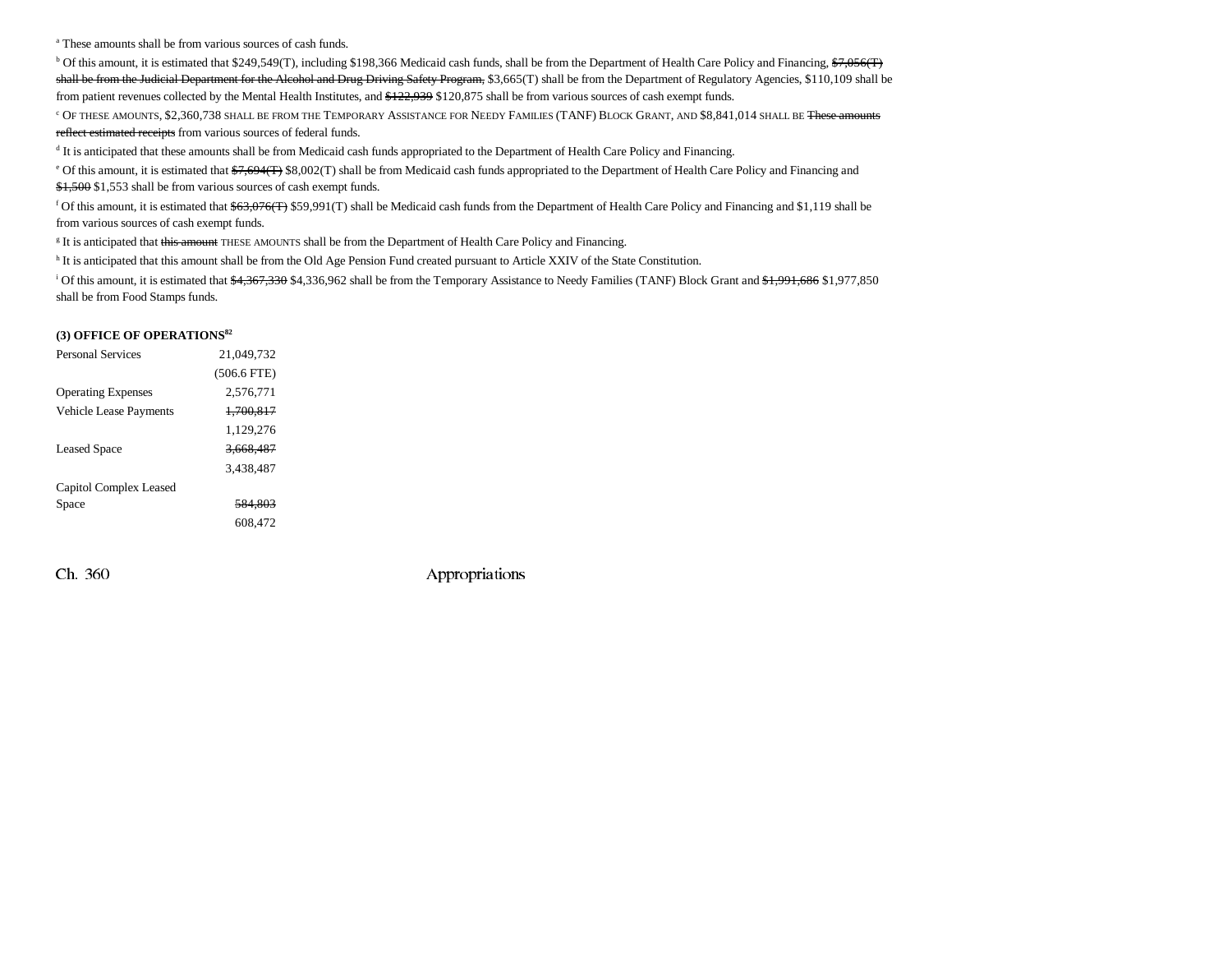|                              |                           |              | <b>APPROPRIATION FROM</b>     |                                                |                             |                                              |                                |  |
|------------------------------|---------------------------|--------------|-------------------------------|------------------------------------------------|-----------------------------|----------------------------------------------|--------------------------------|--|
|                              | ITEM &<br><b>SUBTOTAL</b> | <b>TOTAL</b> | <b>GENERAL</b><br><b>FUND</b> | <b>GENERAL</b><br><b>FUND</b><br><b>EXEMPT</b> | <b>CASH</b><br><b>FUNDS</b> | <b>CASH</b><br><b>FUNDS</b><br><b>EXEMPT</b> | <b>FEDERAL</b><br><b>FUNDS</b> |  |
|                              | \$                        | \$           | \$                            | \$                                             | \$                          | \$                                           | \$                             |  |
| Utilities <sup>83</sup>      | 4,513,804                 |              |                               |                                                |                             |                                              |                                |  |
|                              | 4,794,744                 |              |                               |                                                |                             |                                              |                                |  |
| <b>Buildings and Grounds</b> |                           |              |                               |                                                |                             |                                              |                                |  |
| Rental                       | 766,521                   |              |                               |                                                |                             |                                              |                                |  |
|                              | $(6.5$ FTE $)$            |              |                               |                                                |                             |                                              |                                |  |
| State Garage Fund            | 543,158                   |              |                               |                                                |                             |                                              |                                |  |
|                              | $(2.1$ FTE)               |              |                               |                                                |                             |                                              |                                |  |
|                              |                           | 35,404,093   | $19,384,993(M)^{3}$           |                                                | $680,049$ <sup>b</sup>      | $12,201,937$ <sup>e</sup>                    | $3,137,114$ <sup>d</sup>       |  |
|                              |                           | 34,907,161   | $19,129,741(M)^a$             |                                                | 677,436 <sup>b</sup>        | 11,926,536 <sup>c</sup>                      | $3,173,448$ <sup>d</sup>       |  |

a Of this amount, \$1,032 is exempt from the statutory limit on state General Fund appropriations pursuant to Section 24-75-201.1 (1) (a) (III) (A), C.R.S.

<sup>b</sup> Of this amount, it is estimated that \$410,366 shall be from patient cash collected by the Mental Health Institutes, \$223,721 shall be from the Buildings and Grounds Fund, and \$45,962 \$43,349 shall be from various sources of cash funds.

 $c$  Of this amount, it is estimated that  $$5,681,646$ (T)  $$5,464,323$ (T) shall be from Medicaid funds appropriated to the Department of Health Care Policy and Financing, \$4,065,083 shall be from patient cash collected by the Mental Health Institutes including \$2,915,619(T) from revenue earned from Mental Health Community Capitation, \$760,037(T) shall be from the Department of Corrections, \$542,800 shall be from reserves in the Buildings and Grounds Fund, \$543,158 shall be from moneys in the State Garage Fund collected from other state agencies, and  $$609,213$  \$551,135 shall be from various sources of exempt cash funds.

 $d$  Of this amount, it is estimated that \$1,067,441 shall be from Section 110 vocational rehabilitation funds, \$755,979 shall be from the Social Security Administration for disability determination services, \$253,686 shall be from the Substance Abuse Prevention and Treatment Block Grant, \$112,895 shall be from the Temporary Assistance to Needy Families Block Grant, \$1,266 shall be from Title IV-E of the Social Security Act and \$945,847 \$982,181 shall be from various sources of federal funds.

#### **(4) OFFICE OF ADULT HEALTH AND REHABILITATION**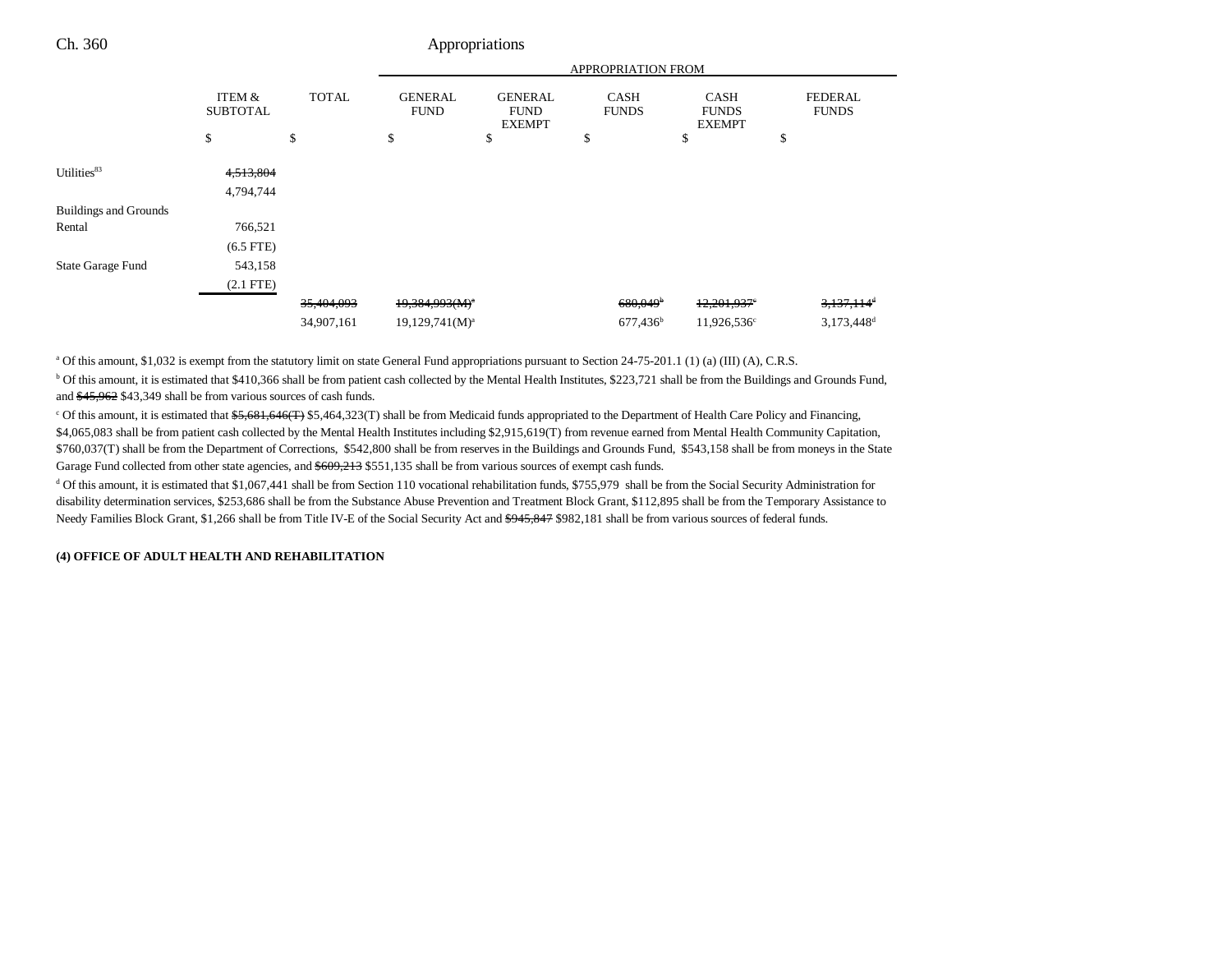# **(A) Administration of Mental Health and Developmental Disability**

**Services<sup>44</sup>**

| <b>Personal Services</b>    | 3,376,479    |         |                        |
|-----------------------------|--------------|---------|------------------------|
|                             | 3,322,979    |         |                        |
|                             | $(49.6$ FTE) |         |                        |
| <b>Operating Expenses</b>   | 346,806      |         |                        |
|                             | 343,806      |         |                        |
| Federal Programs and Grants | 408,247      |         |                        |
|                             | $(3.0$ FTE)  |         |                        |
| Supportive Housing and      |              |         |                        |
| Homeless Program            | 4,656,562    |         |                        |
|                             | $(11.5$ FTE) |         |                        |
| Training                    | 87,551       |         |                        |
| Mental Health Data Analysis |              |         |                        |
| Contracts <sup>84</sup>     | 36,409       |         |                        |
| Performance Monitoring and  |              |         |                        |
| Evaluation                  | 41,216       |         |                        |
|                             | 8,953,270    | 981,716 | 2,679,811 <sup>a</sup> |
|                             | 8,896,770    | 925,216 |                        |
|                             |              |         |                        |

a Of this amount, \$2,591,473(T) shall be from Medicaid funds appropriated to the Department of Health Care Policy and Financing, and \$88,338 shall be from patient revenues earned by the Mental Health Institutes.

<sup>b</sup> Of this amount, \$192,334 shall be from the Mental Health Services Block Grant, \$34,600 shall be from the Substance Abuse Prevention and Treatment Block Grant, \$4,656,562 shall be from the U.S. Department of Housing and Urban Development and \$408,247 shall be from various sources of federal funds.

(B) Mental Health Community Programs<sup>8, 58, 85</sup>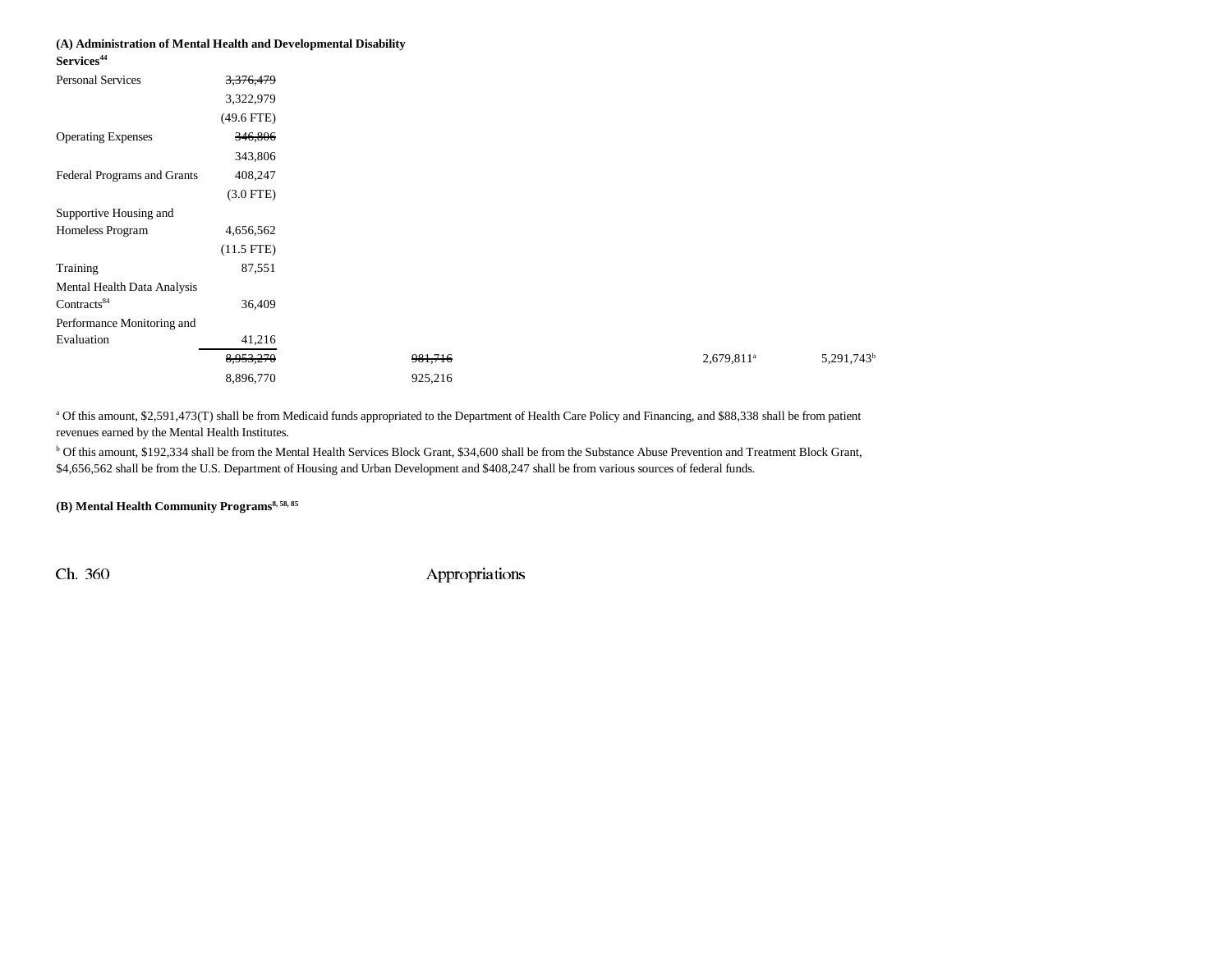|                                         |                           |              | APPROPRIATION FROM            |                                                |                      |                                              |                                |
|-----------------------------------------|---------------------------|--------------|-------------------------------|------------------------------------------------|----------------------|----------------------------------------------|--------------------------------|
|                                         | ITEM &<br><b>SUBTOTAL</b> | <b>TOTAL</b> | <b>GENERAL</b><br><b>FUND</b> | <b>GENERAL</b><br><b>FUND</b><br><b>EXEMPT</b> | CASH<br><b>FUNDS</b> | <b>CASH</b><br><b>FUNDS</b><br><b>EXEMPT</b> | <b>FEDERAL</b><br><b>FUNDS</b> |
|                                         | \$                        | \$           | \$                            | \$                                             | \$                   | \$                                           | \$                             |
| Mental Health Capitation <sup>53,</sup> |                           |              |                               |                                                |                      |                                              |                                |
| 61, 62, 63, 64                          | 135,509,506               |              |                               |                                                |                      | $135,509,506(T)^4$                           |                                |
|                                         | 137,929,339               |              |                               |                                                |                      | $137,929,339(T)^{a}$                         |                                |
| Medicaid Anti-Psychotic                 |                           |              |                               |                                                |                      |                                              |                                |
| Pharmaceuticals <sup>65</sup>           | 19,731,967                |              |                               |                                                |                      | $19,731,967(T)^4$                            |                                |
|                                         | 19,663,698                |              |                               |                                                |                      | $19,663,698(T)^{a}$                          |                                |
| Services for Target Clients             | 25,869,723                |              | 18,777,197                    |                                                |                      | 2,191,430 <sup>b</sup>                       | 4,901,096 <sup>c</sup>         |
| Services for Non-Target                 |                           |              |                               |                                                |                      |                                              |                                |
| Clients                                 | 696,794                   |              | 696,794                       |                                                |                      |                                              |                                |
| Goebel Lawsuit Settlement <sup>86</sup> | 17,616,278                |              | 9,218,340 <sup>f</sup>        |                                                |                      | 8,397,938(T) <sup>d</sup>                    |                                |
|                                         | $(2.0$ FTE $)$            |              |                               |                                                |                      |                                              |                                |
| <b>Assertive Community</b>              |                           |              |                               |                                                |                      |                                              |                                |
| <b>Treatment Programs</b>               | 1,213,600                 |              | 606,800                       |                                                |                      | $606,800(L)^e$                               |                                |
|                                         | 200,637,868               |              |                               |                                                |                      |                                              |                                |
|                                         | 202,989,432               |              |                               |                                                |                      |                                              |                                |

<sup>a</sup> These amounts shall be from Medicaid funds appropriated to the Department of Health Care Policy and Financing.

b Of this amount, \$1,655,099(T) shall be from the Division of Vocational Rehabilitation and \$536,331(L) shall be from local matching funds to provide a 33 percent match for General Fund appropriations for purchase of pharmaceuticals.

c Of this amount, it is estimated that \$4,487,620 shall be from the Mental Health Services Block Grant and \$413,476 shall be from the Homeless Prevention Block Grant.

<sup>d</sup> Of this amount, \$160,306 shall be from the Division of Vocational Rehabilitation and \$8,237,632 is shown for informational purposes only and reflects the portion of the Mental Health Capitation line item estimated to be used for services to the Goebel plaintiff class.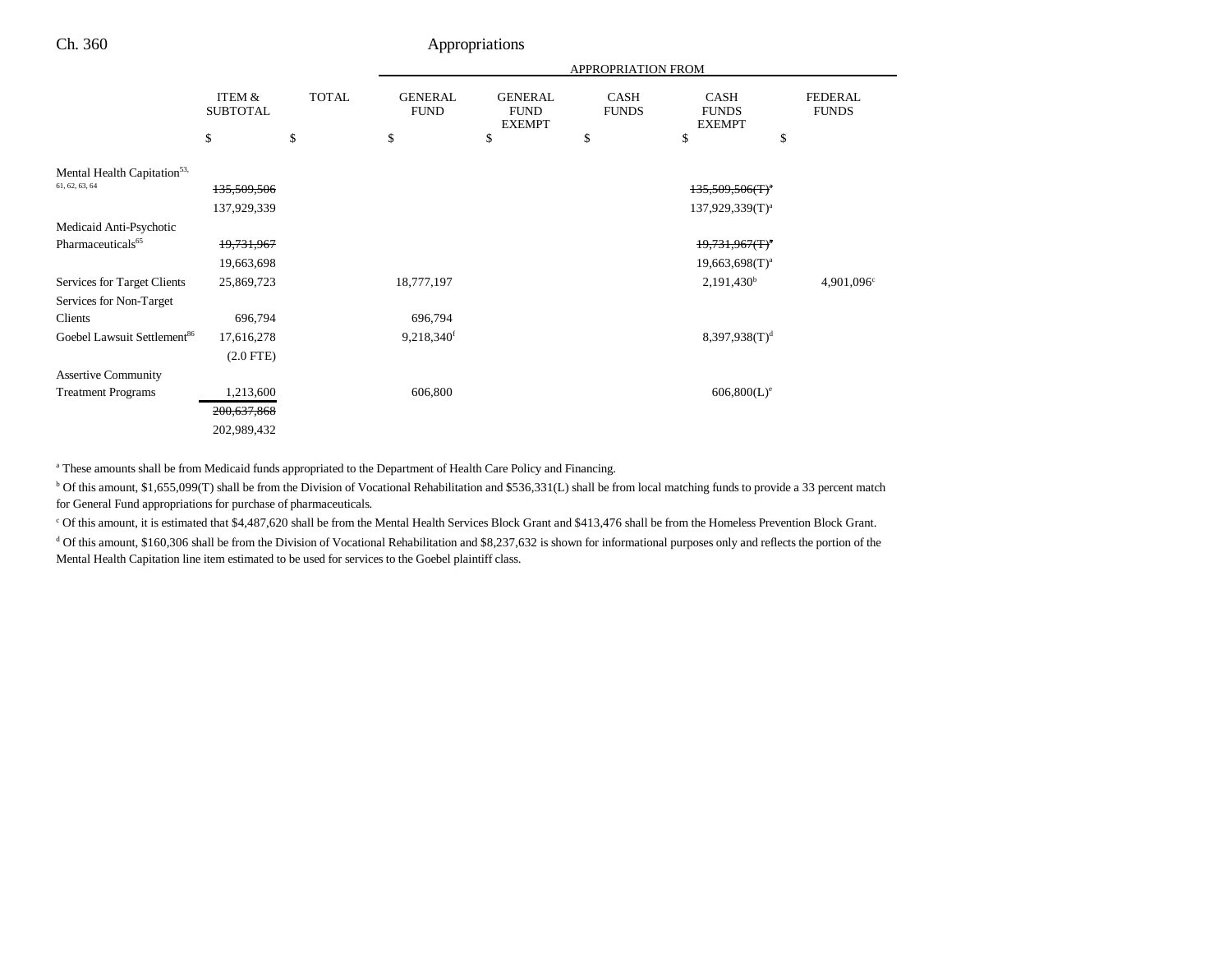e This amount shall be from local matching funds.

f Of this amount, \$1,605,446 is appropriated pursuant to a final state court order. This amount is exempt from the statutory limit on state General Fund appropriations pursuant to Section 24-75-201.1 (1)(a)(III)(B), C.R.S.

#### **(C) Community Services for Persons with Developmental Disabilities**

| <b>Adult Community</b>                  |             |            |                          |
|-----------------------------------------|-------------|------------|--------------------------|
| Programs <sup>8, 87, 88, 89, 90</sup>   | 242,853,397 | 13.196.205 | 229,657,192 <sup>a</sup> |
| Preventive Dental Hygiene <sup>91</sup> | 69.869      | 66.376     | $3,493(L)^{b}$           |
|                                         | 242,923,266 |            |                          |

<sup>a</sup> Of this amount, \$202,160,645(T) shall be from Medicaid funds appropriated to the Department of Health Care Policy and Financing, \$20,183,640 shall be from client cash sources, \$6,821,593(L) shall be from local matching funds, and \$491,314(T) shall be from the Division of Vocational Rehabilitation.

b This amount shall be from local funds.

#### **(D) Division of Vocational Rehabilitation8**

| Rehabilitation Programs -          |                |              |                      |               |                          |
|------------------------------------|----------------|--------------|----------------------|---------------|--------------------------|
| General Fund Match                 | 22,108,395     | 4,696,011(M) |                      |               | 17,412,384 <sup>e</sup>  |
|                                    | 19,939,833     | 4,231,455(M) |                      |               | 15,708,378 <sup>a</sup>  |
|                                    | (224.7 FTE)    |              |                      |               |                          |
| Rehabilitation Programs -          |                |              |                      |               |                          |
| Local Funds Match <sup>92</sup>    | 12,237,995     |              | 338,888 <sup>b</sup> | $2,268,197^c$ | $9,630,910$ <sup>d</sup> |
|                                    | $(9.0$ FTE)    |              |                      |               |                          |
| <b>Business Enterprise Program</b> |                |              |                      |               |                          |
| for the Blind                      | 584,194        |              | $124,428^e$          |               | 459,766                  |
|                                    | $(5.0$ FTE $)$ |              |                      |               |                          |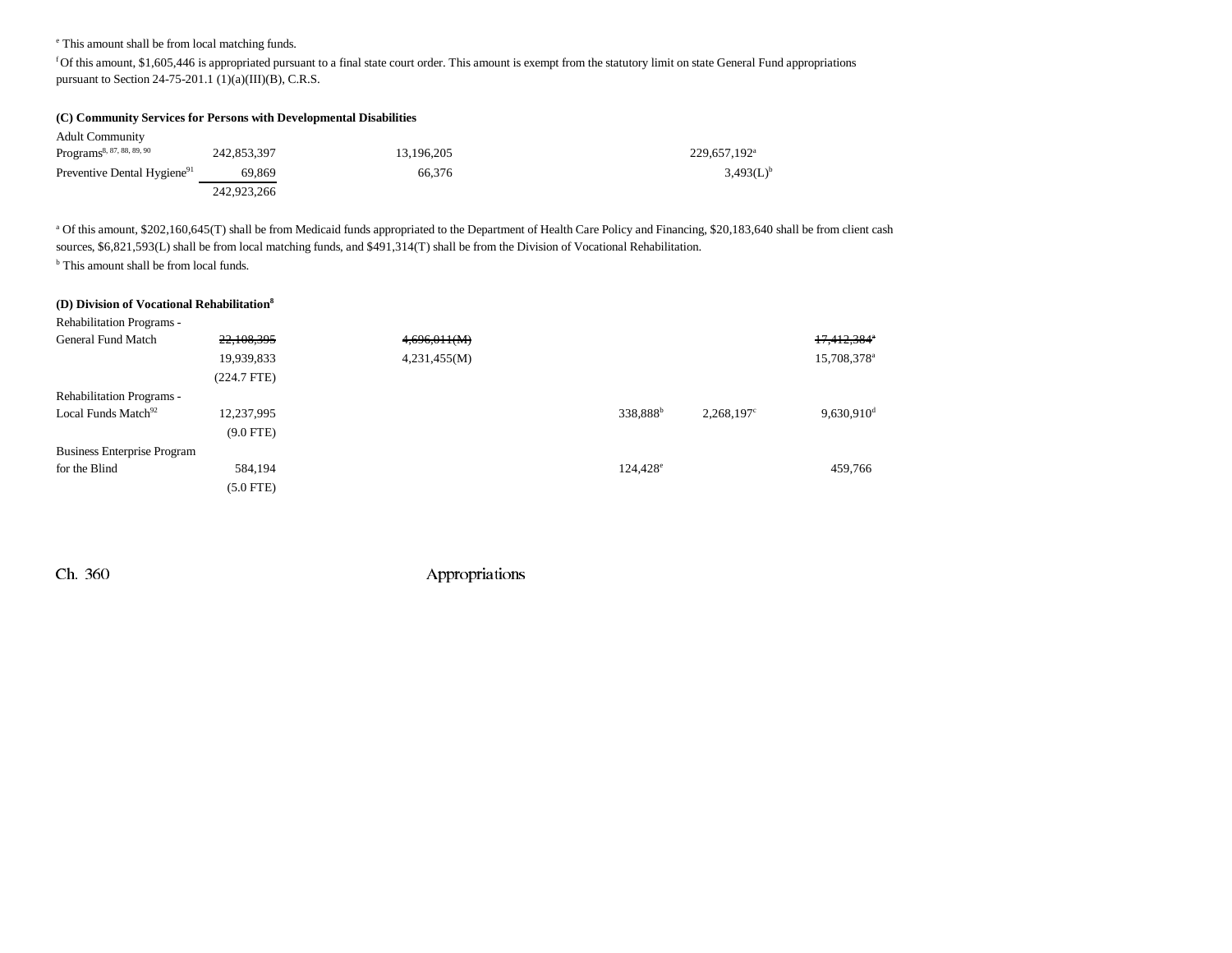| `h. 360 |
|---------|
|         |

# Appropriations

|                                                                   |                           |              | APPROPRIATION FROM            |                                                |                             |                                       |                                |
|-------------------------------------------------------------------|---------------------------|--------------|-------------------------------|------------------------------------------------|-----------------------------|---------------------------------------|--------------------------------|
|                                                                   | ITEM &<br><b>SUBTOTAL</b> | <b>TOTAL</b> | <b>GENERAL</b><br><b>FUND</b> | <b>GENERAL</b><br><b>FUND</b><br><b>EXEMPT</b> | <b>CASH</b><br><b>FUNDS</b> | CASH<br><b>FUNDS</b><br><b>EXEMPT</b> | <b>FEDERAL</b><br><b>FUNDS</b> |
|                                                                   | \$                        | \$           | \$                            | \$                                             | \$                          | \$<br>\$                              |                                |
| <b>Business Enterprise Program</b><br>Operated Stands and         |                           |              |                               |                                                |                             |                                       |                                |
| Leasehold Improvements                                            | 685,000                   |              |                               |                                                | 575,000 <sup>e</sup>        | $10,000$ <sup>f</sup>                 | 100,000                        |
| <b>Independent Living Centers</b><br>and State Independent Living |                           |              |                               |                                                |                             |                                       |                                |
| Council <sup>93</sup>                                             | 816,796                   |              | 366,134                       |                                                |                             | $45,066(L)^{g}$                       | 405,596                        |
| <b>Rehabilitation Teaching</b>                                    |                           |              |                               |                                                |                             |                                       |                                |
| Program                                                           | 299,109                   |              | 299,109                       |                                                |                             |                                       |                                |
|                                                                   | 296,109                   |              | 296,109                       |                                                |                             |                                       |                                |
|                                                                   |                           |              | $(5.2$ FTE)                   |                                                |                             |                                       |                                |
| Appointment of Legal<br>Interpreters for the Hearing              |                           |              |                               |                                                |                             |                                       |                                |
| Impaired                                                          | 69,457                    |              | 69,457                        |                                                |                             |                                       |                                |
| Aid to the Blind Treatment                                        | 3,000                     |              | 2,400                         |                                                |                             | $600(L)$ <sup>h</sup>                 |                                |
|                                                                   | 600                       |              |                               |                                                |                             |                                       |                                |
| Colorado Commission for<br>the Deaf and Hard of                   |                           |              |                               |                                                |                             |                                       |                                |
| Hearing                                                           | 115,527                   |              |                               |                                                |                             | 115,527 <sup>i</sup>                  |                                |
|                                                                   |                           |              |                               |                                                |                             | $(1.0$ FTE)                           |                                |
| <b>Older Blind Grants</b>                                         | 308,332                   |              |                               |                                                |                             | $30,833^{j}$                          | 277,499                        |
|                                                                   | 37,227,805                |              |                               |                                                |                             |                                       |                                |
|                                                                   | 35,053,843                |              |                               |                                                |                             |                                       |                                |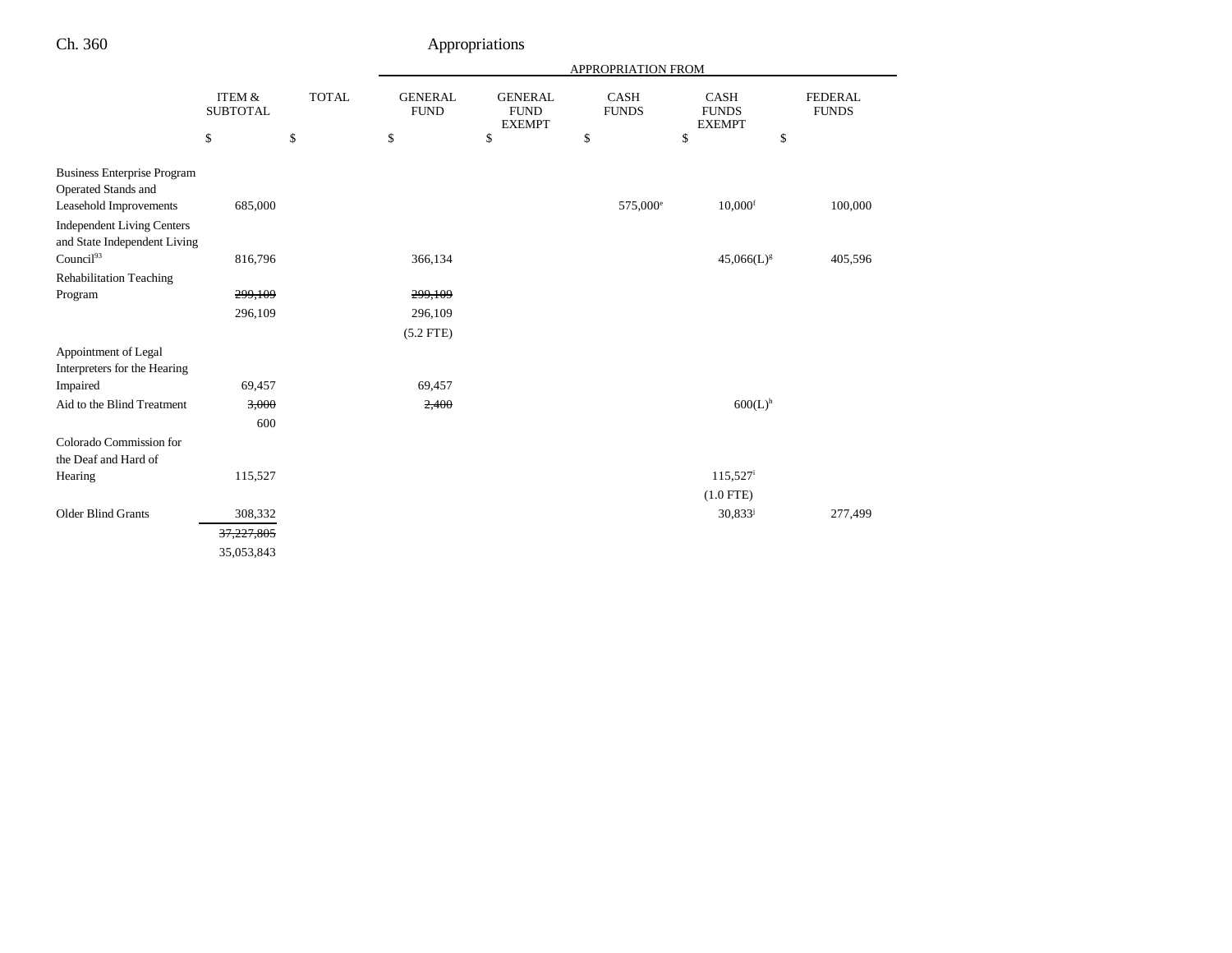a This amount shall be from Section 110 and Section 203 vocational rehabilitation funds.

<sup>b</sup> This amount shall be from school districts and other local matching funds that are received and processed through the state accounting system.

c Of this amount, it is estimated that \$1,795,267(T) shall be from the Department of Education on behalf of school districts, \$269,607(T) shall be from the Office of Health

and Rehabilitation, \$82,334(L) shall be from local matching funds, and \$120,989 shall be from various sources of exempt cash funds.

d This amount shall be from Section 110 vocational rehabilitation funds.

e These ESTIMATE amounts shall be from the Business Enterprise Cash Fund.

f This amount shall be from reserves in the Business Enterprise Cash Fund.

<sup>g</sup> This amount shall be from local recipients of Independent Living Grants.

h This amount shall be from county Aid to the Blind Treatment Program funds.

i This amount shall be from the Colorado Commission for the Deaf and Hard of Hearing Cash Fund pursuant to Section 26-21-107, C.R.S.

<sup>j</sup> This amount shall be from recipients of Older Blind Grant funds.

#### **(E) Alcohol and Drug Abuse Division7**

| (1) Administration              |              |         |                     |                                      |
|---------------------------------|--------------|---------|---------------------|--------------------------------------|
| <b>Personal Services</b>        | 1,285,455    |         |                     |                                      |
|                                 | 1,283,755    |         |                     |                                      |
|                                 | $(19.7$ FTE) |         |                     |                                      |
| <b>Operating Expenses</b>       | 240,725      |         |                     |                                      |
| Data Collection Grant           | 69,063       |         |                     |                                      |
|                                 | $(1.1$ FTE)  |         |                     |                                      |
| <b>Other Federal Grants</b>     | 214,634      |         |                     |                                      |
|                                 | $(5.7$ FTE)  |         |                     |                                      |
| Performance Outcome             |              |         |                     |                                      |
| Management Module               |              |         |                     |                                      |
| <b>Information System</b>       | 312,600      |         |                     |                                      |
| <b>Indirect Cost Assessment</b> | 243,723      |         |                     |                                      |
|                                 | 2,366,200    | 396,644 | 97,380 <sup>*</sup> | $273,671$ <sup>b</sup><br>1,598,505° |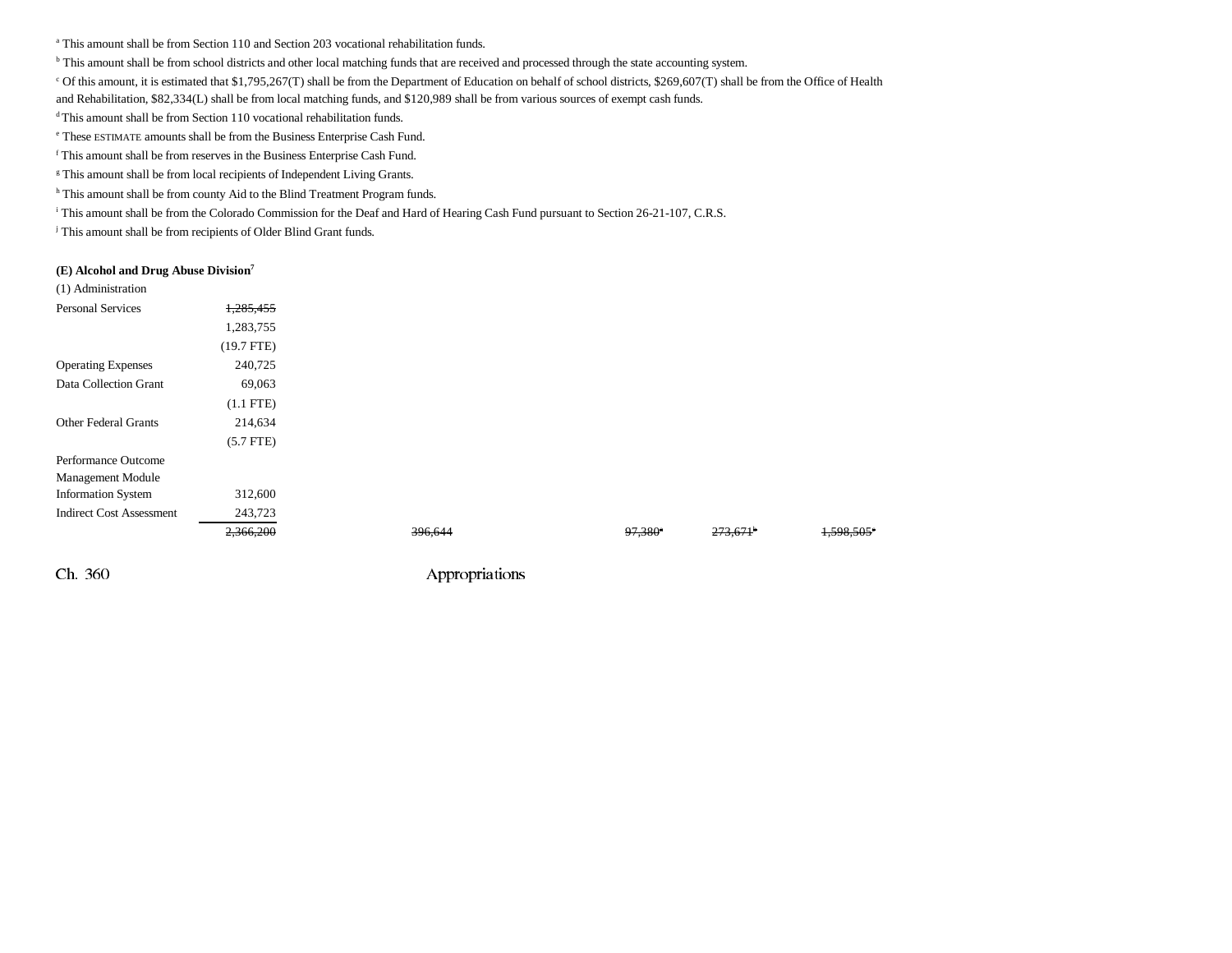|                    |              | <b>APPROPRIATION FROM</b>     |                                                |                             |                                              |                         |  |
|--------------------|--------------|-------------------------------|------------------------------------------------|-----------------------------|----------------------------------------------|-------------------------|--|
| ITEM &<br>SUBTOTAL | <b>TOTAL</b> | <b>GENERAL</b><br><b>FUND</b> | <b>GENERAL</b><br><b>FUND</b><br><b>EXEMPT</b> | <b>CASH</b><br><b>FUNDS</b> | <b>CASH</b><br><b>FUNDS</b><br><b>EXEMPT</b> | FEDERAL<br><b>FUNDS</b> |  |
|                    |              | \$                            |                                                |                             |                                              |                         |  |
| 2,364,500          |              | 394,944                       |                                                | $106,397$ <sup>a</sup>      | $300.723^b$                                  | $1,562,436^{\circ}$     |  |

<sup>a</sup> Of this amount, it is estimated that \$5,000 shall be from the Alcohol Counselor Training Fund pursuant to Section 25-1-211, C.R.S., \$27,774 shall be from the Law Enforcement Assistance Fund pursuant to Section 43-4-402 (2), C.R.S., \$54,606 \$58,623 shall be from the Drug Offender Surcharge Fund pursuant to Section 18-19-103, C.R.S., and \$10,000 \$15,000 shall be from the Persistent Drunk Driver Cash Fund, pursuant to Section 42-3-130.5, C.R.S.

<sup>b</sup> Of this amount, \$269,671(T) \$289,960(T) shall be transferred from the Judicial Department for the Alcohol and Drug Driving Safety Program and \$4,000 \$10,763 shall be from reserves in the Law Enforcement Assistance Fund.

<sup>c</sup> Of this amount, it is estimated that \$1,314,808 \$1,278,739 shall be from the Substance Abuse Prevention and Treatment Block Grant and \$283,697 shall be from various federal substance abuse and treatment grants.

(2) Community Programs<sup>8, 94</sup>

| (a) Treatment Contracts           |              |           |                        |                           |                        |
|-----------------------------------|--------------|-----------|------------------------|---------------------------|------------------------|
| Detox/Shelter                     | 7,233,086    | 5,239,188 |                        |                           | 1,993,898 <sup>a</sup> |
|                                   | 7,153,086    | 5,159,188 |                        |                           |                        |
| Treatment Contracts <sup>95</sup> | 12,748,148   | 2,893,308 | 1,285,997 <sup>b</sup> | $232.957(T)$ <sup>c</sup> | 8,335,886 <sup>a</sup> |
|                                   | 12,382,616   | 2,891,026 |                        |                           | 7,972,636 <sup>a</sup> |
| <b>CASE MANAGEMENT FOR</b>        |              |           |                        |                           |                        |
| <b>CHRONIC DETOX CLIENTS</b>      | 365,532      | 2,282     |                        |                           | $363,250$ <sup>a</sup> |
| Residential Treatment for         |              |           |                        |                           |                        |
| Women with Dependent              |              |           |                        |                           |                        |
| Children                          | 400,000      | 400,000   |                        |                           |                        |
|                                   | 20, 381, 234 |           |                        |                           |                        |
|                                   | 20.301.234   |           |                        |                           |                        |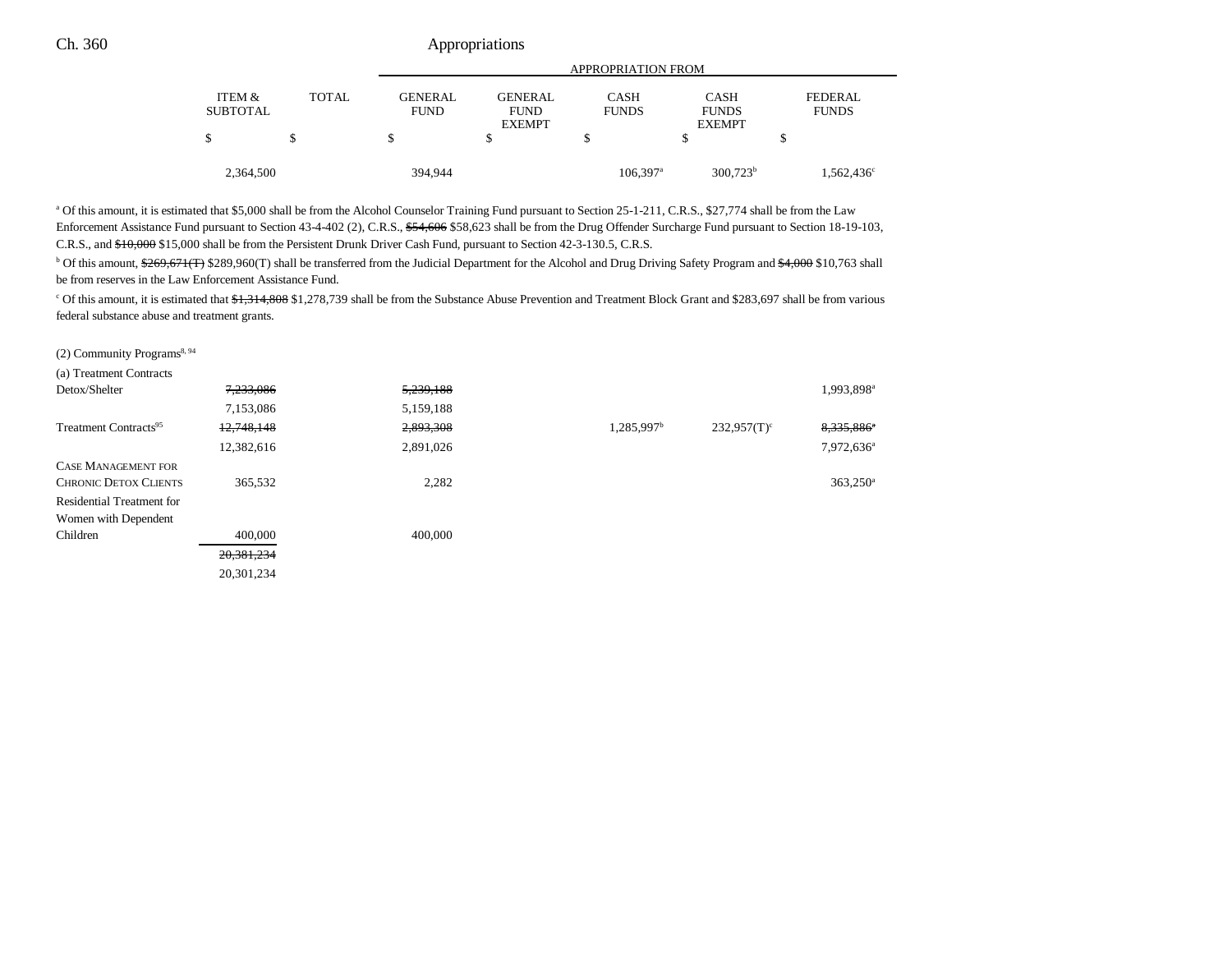a These amounts shall be from the Substance Abuse Prevention and Treatment Block Grant.

b This amount shall be from the Drug Offender Surcharge Fund, pursuant to Section 18-19-103, C.R.S.

c It is anticipated that this amount shall be from the Department of Public Safety, Division of Criminal Justice.

| (b) Other Community Programs |  |
|------------------------------|--|
|------------------------------|--|

| High Risk Pregnant Women    |           |         |                       |                  |                        |
|-----------------------------|-----------|---------|-----------------------|------------------|------------------------|
| Program                     | 213,208   |         |                       | $213,208(T)^{a}$ |                        |
| <b>Prevention Contracts</b> | 1,179,523 | 122,598 | 22,000 <sup>b</sup>   |                  | 1,034,925 <sup>c</sup> |
| Persistent Drunk Driver     |           |         |                       |                  |                        |
| Programs                    | 75,000    |         | $75,000$ <sup>d</sup> |                  |                        |
| Law Enforcement Assistance  |           |         |                       |                  |                        |
| <b>Fund Contracts</b>       | 335,828   |         | 293,094 <sup>e</sup>  | 42,734f          |                        |
| Provider Training           | 99,010    |         | 99,010 <sup>s</sup>   |                  |                        |
| <b>Federal Grants</b>       | 2,294,800 |         |                       |                  | 2,294,800 <sup>h</sup> |
|                             | 4,197,369 |         |                       |                  |                        |

<sup>a</sup> This amount shall be from Medicaid funds appropriated to the Department of Health Care Policy and Financing.

<sup>b</sup> This amount shall be from the Tobacco Use Prevention Fund, pursuant to Section 24-35-507, C.R.S.

c It is anticipated that this amount shall be from the Substance Abuse Prevention and Treatment Block Grant.

d This amount shall be from the Persistent Drunk Driver Cash Fund, pursuant to Section 42-3-130.5, C.R.S.

e This amount shall be from the Law Enforcement Assistance Fund, pursuant to Section 43-4-402 (2), C.R.S.

f This amount shall be from reserves in the Law Enforcement Assistance Fund.

g This amount shall be from the Drug Offender Surcharge Fund, pursuant to Section 18-19-103, C.R.S.

h This amount includes estimated receipts for various federal substance abuse prevention and treatment grants.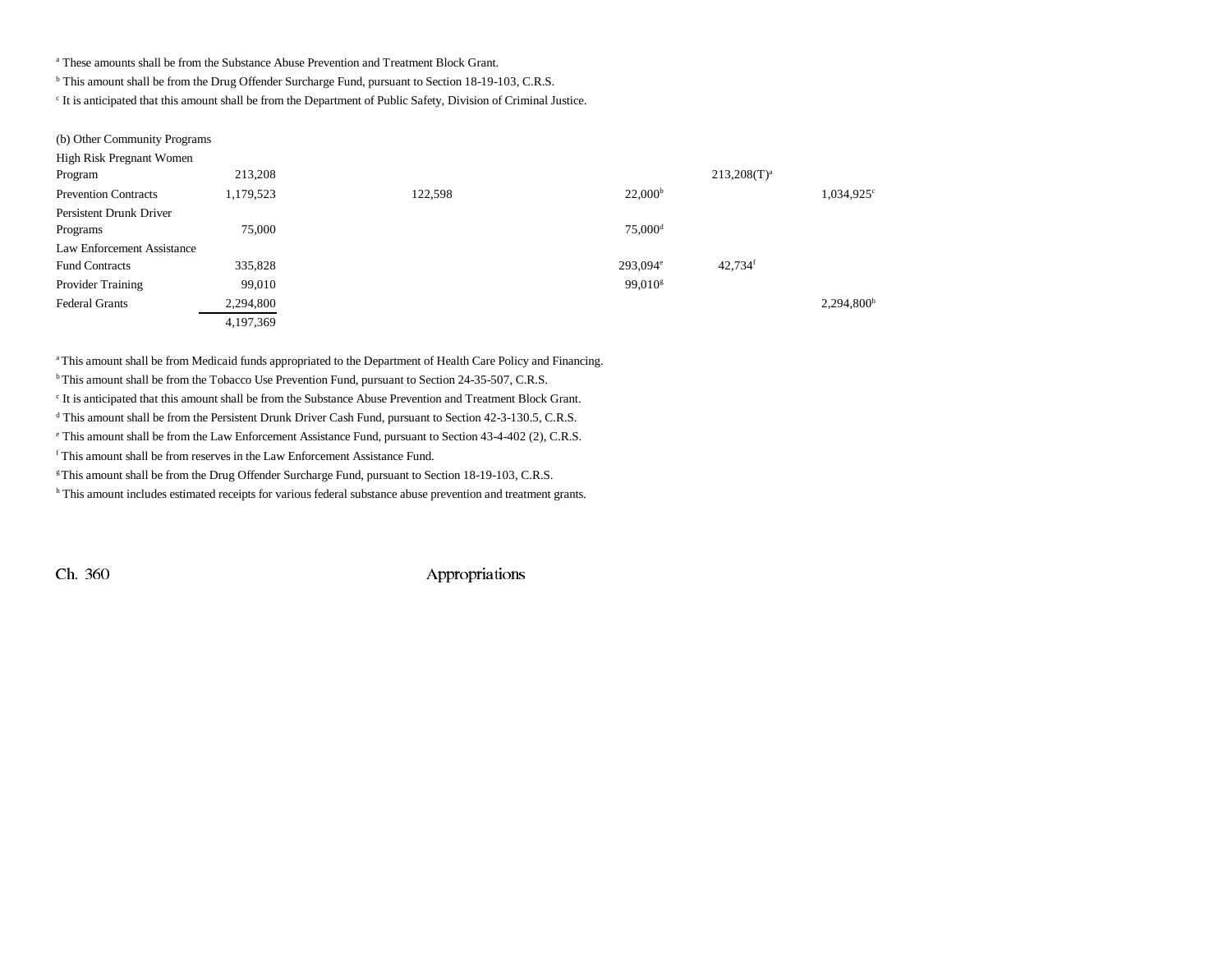| Ch. 360                                                                                                                 |                           |              |                               | Appropriations                                 |                             |                                              |                                |
|-------------------------------------------------------------------------------------------------------------------------|---------------------------|--------------|-------------------------------|------------------------------------------------|-----------------------------|----------------------------------------------|--------------------------------|
|                                                                                                                         |                           |              |                               |                                                | APPROPRIATION FROM          |                                              |                                |
|                                                                                                                         | ITEM &<br><b>SUBTOTAL</b> | <b>TOTAL</b> | <b>GENERAL</b><br><b>FUND</b> | <b>GENERAL</b><br><b>FUND</b><br><b>EXEMPT</b> | <b>CASH</b><br><b>FUNDS</b> | <b>CASH</b><br><b>FUNDS</b><br><b>EXEMPT</b> | <b>FEDERAL</b><br><b>FUNDS</b> |
|                                                                                                                         | \$                        | \$           | \$                            | \$                                             | \$                          | \$                                           | \$                             |
| (c) Balance of Substance<br><b>Abuse Block Grant</b><br>Programs                                                        | 6,999,892                 |              | 238,770                       |                                                |                             |                                              | $6,761,122$ <sup>a</sup>       |
|                                                                                                                         |                           |              |                               |                                                |                             |                                              |                                |
| <sup>a</sup> It is anticipated that this amount shall be from the Substance Abuse Prevention and Treatment Block Grant. |                           |              |                               |                                                |                             |                                              |                                |
|                                                                                                                         |                           | 523,686,904  |                               |                                                |                             |                                              |                                |
|                                                                                                                         |                           | 523,726,306  |                               |                                                |                             |                                              |                                |
| (5) OFFICE OF DIRECT SERVICES                                                                                           |                           |              |                               |                                                |                             |                                              |                                |
| (A) Administration                                                                                                      |                           |              |                               |                                                |                             |                                              |                                |
| <b>Personal Services</b>                                                                                                | 134,940                   |              |                               |                                                |                             |                                              |                                |
|                                                                                                                         | $(2.0$ FTE $)$            |              |                               |                                                |                             |                                              |                                |
| <b>Operating Expenses</b>                                                                                               | 10,581                    |              |                               |                                                |                             |                                              |                                |
|                                                                                                                         | 145,521                   |              |                               |                                                |                             | $145,521(T)^a$                               |                                |

<sup>a</sup> This amount shall be from Medicaid funds appropriated to the Department of Health Care Policy and Financing.

## **(B)** Mental Health Institutes<sup>62, 96</sup>

| Personal Services | 69,026,415      |
|-------------------|-----------------|
|                   | 69.222.230      |
|                   | $(1,268.3$ FTE) |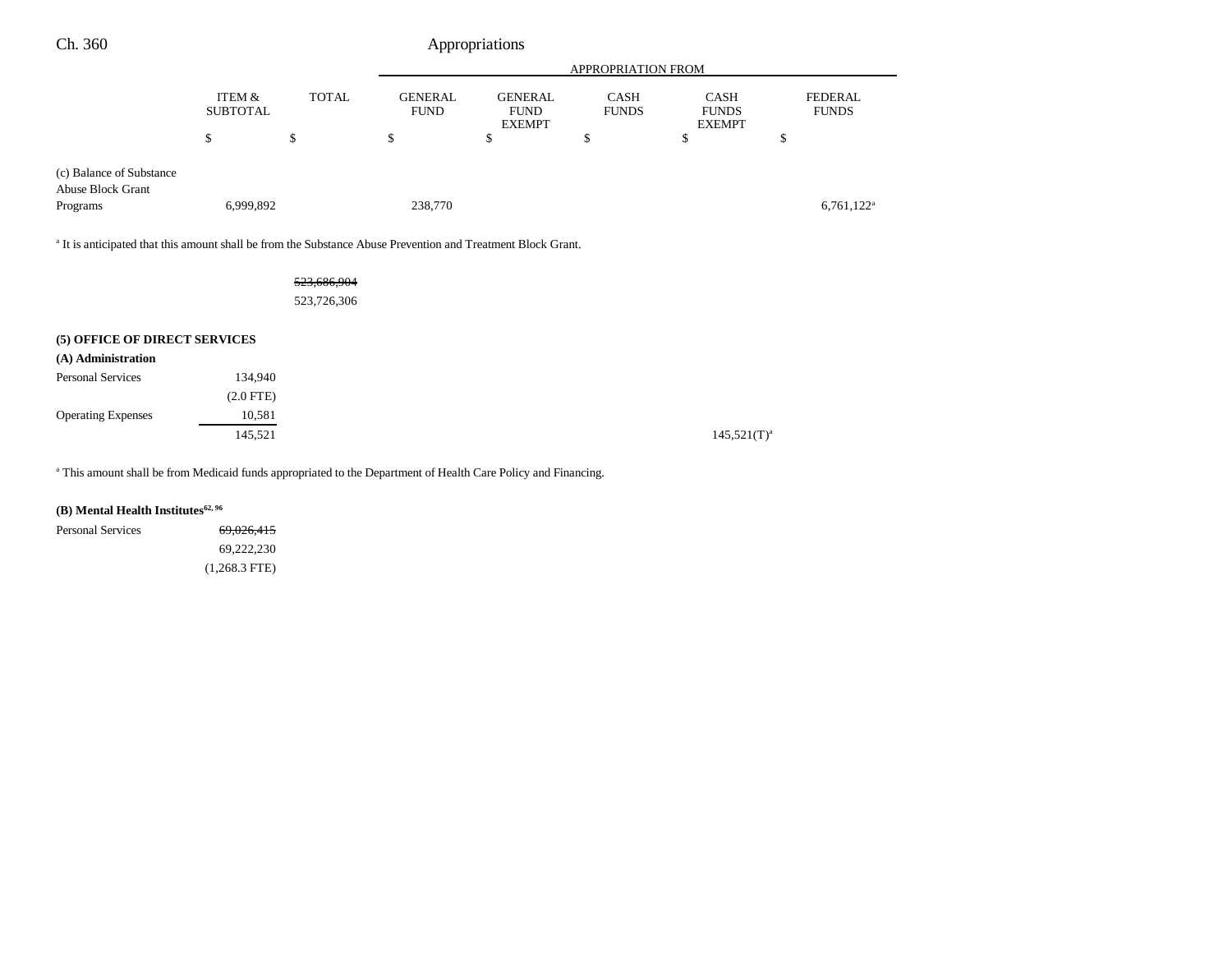| <b>Operating Expenses</b>       | 7,956,794    |                         |               |                |
|---------------------------------|--------------|-------------------------|---------------|----------------|
|                                 | 8,261,757    |                         |               |                |
| General Hospital Personal       |              |                         |               |                |
| <b>Services</b>                 | 2,521,909    |                         |               |                |
|                                 | $(36.0$ FTE) |                         |               |                |
| General Hospital Operating      |              |                         |               |                |
| <b>Expenses</b>                 | 319,528      |                         |               |                |
| <b>Educational Programs</b>     | 665,243      |                         |               |                |
|                                 | $(17.0$ FTE) |                         |               |                |
| <b>Indirect Cost Assessment</b> | 214,279      |                         |               |                |
|                                 | 80,704,168   | 64,315,000 <sup>e</sup> | $2,236,818^b$ | 14,152,350°    |
|                                 | 81,204,946   | 60,756,011 <sup>a</sup> |               | $18,212,117$ ° |

a Of this amount, \$1,487,634 is appropriated pursuant to a new requirement of federal law that increases the required level of service for an existing program. This amount is exempt from the statutory limit on state General Fund appropriations pursuant to Section 24-75-201.1 (1)(a)(III)(A).

b Of this amount, \$1,700,809 shall be from patient revenues and \$536,009 shall be from school districts and counties for the operation of residential treatment centers.

<sup>c</sup> Of this amount, \$11,465,141 \$15,524,908 shall be from patient revenues, \$2,357,455(T) shall be from the Department of Corrections, \$317,754(T) shall be from the Department of Education, and \$12,000(T) shall be from Institutional Programs for Persons with Developmental Disabilities. For informational purposes only, of the patient revenues,  $$6,232,433$ (T) \$8,652,266(T) is estimated to be from revenue earned from Mental Health Community Capitation, \$2,509,026 \$3,481,714 is estimated to be from federal and other sources of patient revenues, \$938,700(T) is estimated to be from the Division of Youth Corrections and the Department of Health Care Policy and Financing for the operation of Residential Treatment Centers, and \$1,784,982(T) \$2,452,228(T) is estimated to be from Medicaid funds appropriated to the Department of Health Care Policy and Financing.

#### (C) Institutional Programs for Persons with Developmental Disabilities<sup>90, 97</sup>

| Personal Services         | 35,360,909    |  |
|---------------------------|---------------|--|
|                           | $(902.3$ FTE) |  |
| <b>Operating Expenses</b> | 2,099,294     |  |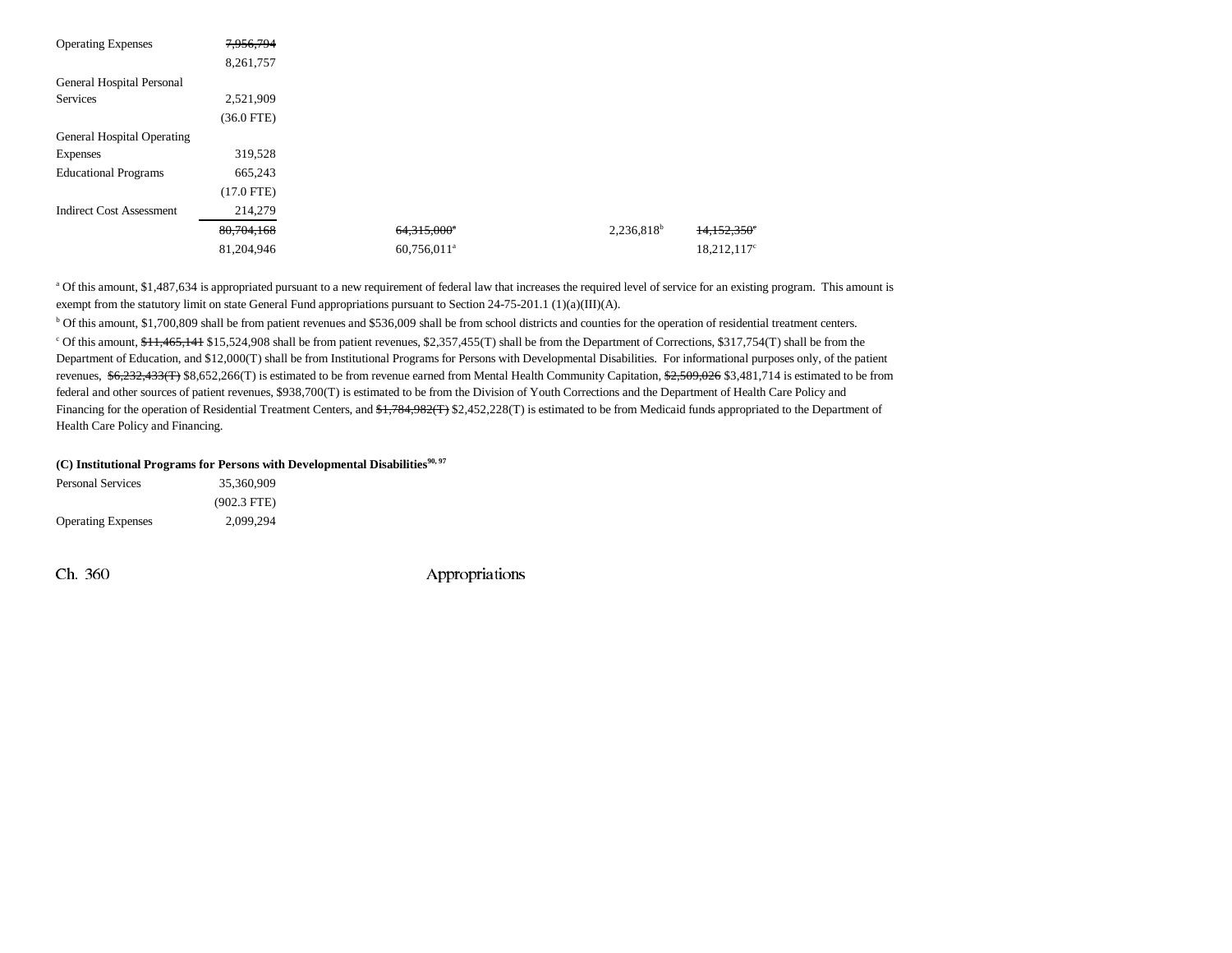|                             |                           |              | APPROPRIATION FROM            |                                                |                          |                                              |                                |
|-----------------------------|---------------------------|--------------|-------------------------------|------------------------------------------------|--------------------------|----------------------------------------------|--------------------------------|
|                             | ITEM &<br><b>SUBTOTAL</b> | <b>TOTAL</b> | <b>GENERAL</b><br><b>FUND</b> | <b>GENERAL</b><br><b>FUND</b><br><b>EXEMPT</b> | CASH<br><b>FUNDS</b>     | <b>CASH</b><br><b>FUNDS</b><br><b>EXEMPT</b> | <b>FEDERAL</b><br><b>FUNDS</b> |
|                             | \$                        | \$           | \$                            | \$                                             | \$                       | \$                                           | \$                             |
| Capital Outlay - Patient    |                           |              |                               |                                                |                          |                                              |                                |
| Needs                       | 80,249                    |              |                               |                                                |                          |                                              |                                |
| <b>Resident Incentive</b>   |                           |              |                               |                                                |                          |                                              |                                |
| Allowance                   | 138,176                   |              |                               |                                                |                          |                                              |                                |
| <b>Leased Space</b>         | 246,320                   |              |                               |                                                |                          |                                              |                                |
| <b>Purchase of Services</b> | 262,112                   |              |                               |                                                |                          |                                              |                                |
|                             | 38,187,060                |              |                               |                                                | $2,295,211$ <sup>a</sup> | $35,891,849(T)$ <sup>b</sup>                 |                                |
|                             |                           |              |                               |                                                |                          |                                              |                                |
|                             |                           |              |                               |                                                |                          |                                              |                                |

a This amount shall be from client cash revenues.

b This amount shall be from Medicaid funds appropriated to the Department of Health Care Policy and Financing.

| 762,756<br>(D) Work Therapy Program |             | $622.552^{\circ}$ | 140.204 <sup>b</sup> |
|-------------------------------------|-------------|-------------------|----------------------|
|                                     | $(1.5$ FTE) |                   |                      |

a This amount shall be from the Work Therapy Cash Fund.

 $^{\rm b}$  This amount shall be from Work Therapy Cash Fund reserves.

119,799,505

120,300,283

**(6) COUNTY ADMINISTRATION**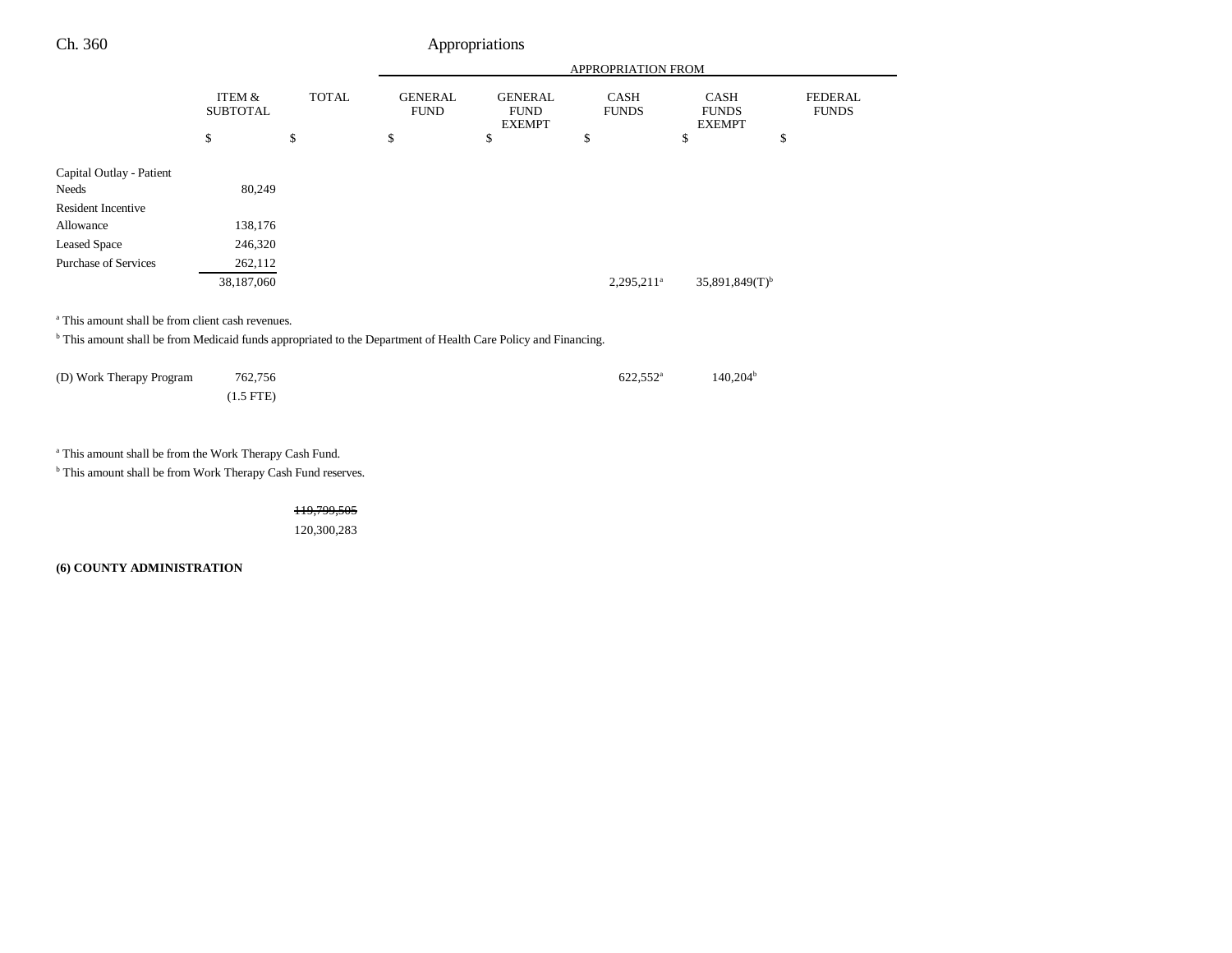| <b>County Administration</b>                       | 44,048,915 |              | 14,532,532(M) | $16,837,015$ <sup>*</sup> | $12,679,368^{\text{h}}$ |
|----------------------------------------------------|------------|--------------|---------------|---------------------------|-------------------------|
|                                                    | 44,898,915 |              |               | 17,687,015 <sup>a</sup>   |                         |
| County Contingency<br>payments pursuant to Section |            |              |               |                           |                         |
| 26-1-126, C.R.S.                                   | 18,308,460 |              | 18,308,460    |                           |                         |
| County Share of Offsetting                         |            |              |               |                           |                         |
| Revenues <sup>98</sup>                             | 6.600.000  |              |               | $6,600,000$ <sup>c</sup>  |                         |
|                                                    | 5,400,000  |              |               | $5,400,000$ <sup>c</sup>  |                         |
| County Incentive Payments <sup>99</sup>            | 4,940,000  |              |               | $4,940,000$ <sup>d</sup>  |                         |
|                                                    | 3,600,000  |              |               | $3,600,000$ <sup>d</sup>  |                         |
|                                                    |            | 73,897,375   |               |                           |                         |
|                                                    |            | 72, 207, 375 |               |                           |                         |

<sup>a</sup> Of this amount, \$8,698,739(L) shall be from local funds and \$8,138,276(T) \$8,988,276(T) shall be from Medicaid funds appropriated to the Department of Health Care Policy and Financing.

<sup>b</sup> Of this amount, it is estimated that \$1,969,370 shall be from the Title XX Social Services Block Grant and \$10,328,561 shall be from various sources of federal funds.

c This amount shall be from the county's share of offsetting cash funds exempt revenues, including retained child support collections, retained fraud refunds, state revenue intercepts, and other refunds.

d This amount shall be from the State's share of retained child support collections and fraud refunds.

#### **(7) OFFICE OF SELF SUFFICIENCY**

| (A) Administration        |              |  |
|---------------------------|--------------|--|
| <b>Personal Services</b>  | 2,145,287    |  |
|                           | $(31.8$ FTE) |  |
| <b>Operating Expenses</b> | 136.245      |  |
|                           | 135.495      |  |
|                           |              |  |

2,281,532 690,041 184,736(T)a 1,406,755<sup>b</sup>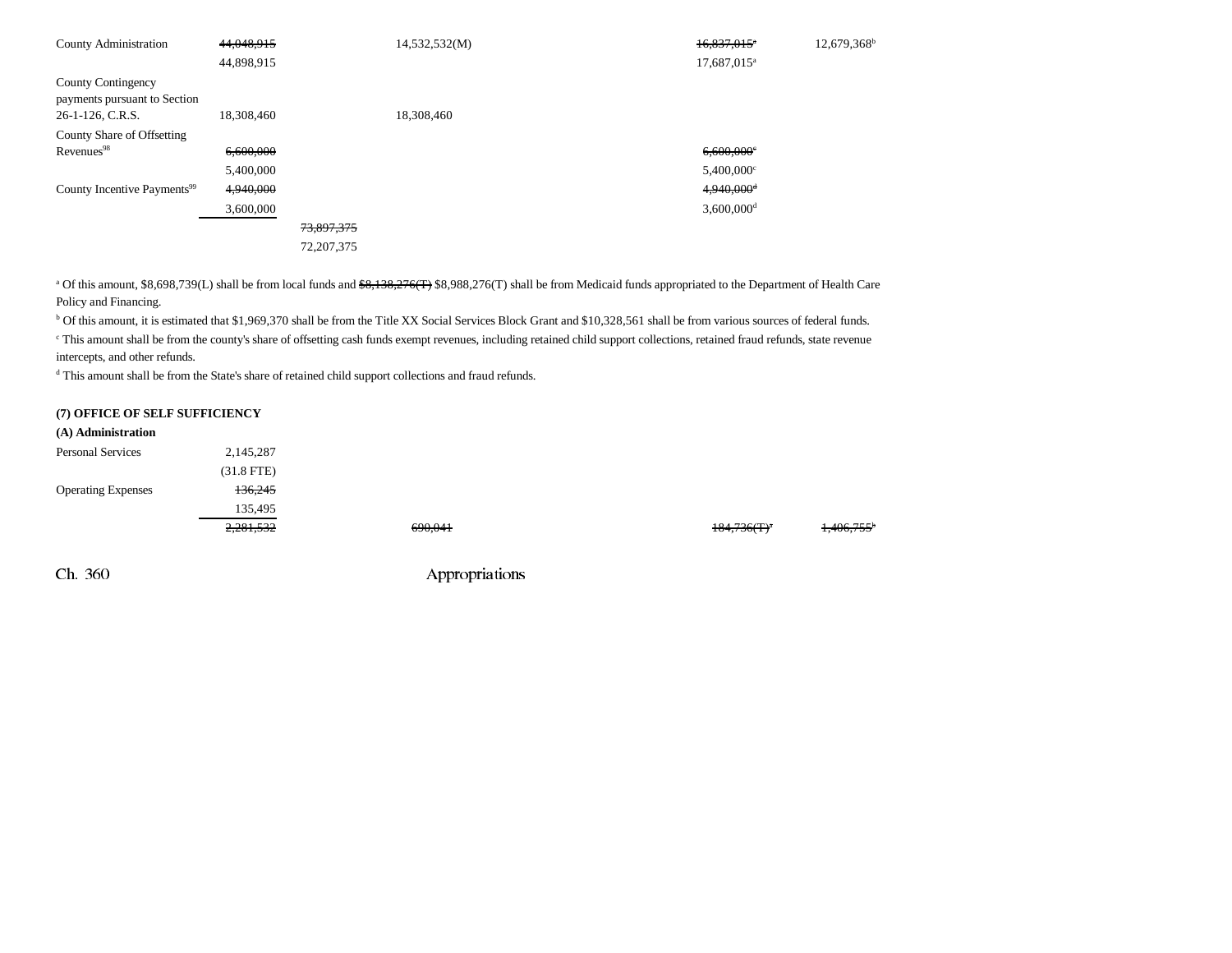|                           |              | <b>APPROPRIATION FROM</b>     |                                                |                             |                                              |                          |  |
|---------------------------|--------------|-------------------------------|------------------------------------------------|-----------------------------|----------------------------------------------|--------------------------|--|
| ITEM &<br><b>SUBTOTAL</b> | <b>TOTAL</b> | <b>GENERAL</b><br><b>FUND</b> | <b>GENERAL</b><br><b>FUND</b><br><b>EXEMPT</b> | <b>CASH</b><br><b>FUNDS</b> | <b>CASH</b><br><b>FUNDS</b><br><b>EXEMPT</b> | FEDERAL.<br><b>FUNDS</b> |  |
| \$                        |              | \$                            |                                                |                             |                                              | \$                       |  |
| 2,280,782                 |              | 689,741                       |                                                |                             | $74,091(T)^a$                                | $1,516,950^{\rm b}$      |  |

a This amount shall be from various sources transferred from other areas of the Department.

<sup>b</sup> This amount OF THIS AMOUNT, \$400,000 shall be from the Temporary Assistance for Needy Families Block Grant. GRANT AND THE REMAINDER SHALL BE FROM VARIOUS SOURCES OF FEDERAL FUNDS.

## **(B) Colorado Works Program100**

| County Block Grants <sup>101, 102</sup> | 158,736,682 |            | 28,275,651*             | $130,461,031$ <sup>b</sup> |
|-----------------------------------------|-------------|------------|-------------------------|----------------------------|
|                                         |             |            | 26,935,651 <sup>a</sup> | 131,801,031 <sup>b</sup>   |
| Case Management System                  | 296,302     | 148,151(M) |                         | 148.151 <sup>b</sup>       |
|                                         | 228,802     | 80,651(M)  |                         |                            |
| Short-term Works                        |             |            |                         |                            |
| <b>Emergency Fund</b>                   | 3,000,000   |            |                         | $3,000,000$ <sup>b</sup>   |
| <b>County Reserve Accounts</b>          | 84,790,328  |            |                         | 84,790,328 <sup>b</sup>    |
|                                         | 43,562,821  |            |                         | $43,562,821^b$             |
| <b>County Training</b>                  | 500,000     |            |                         | $500,000^{\rm b}$          |
| <b>Works Program Evaluation</b>         | 1,500,000   |            |                         | $1,500,000$ <sup>b</sup>   |
|                                         | 500,000     |            |                         | $500,000^{\rm b}$          |
|                                         | 248,823,312 |            |                         |                            |
|                                         | 206,528,305 |            |                         |                            |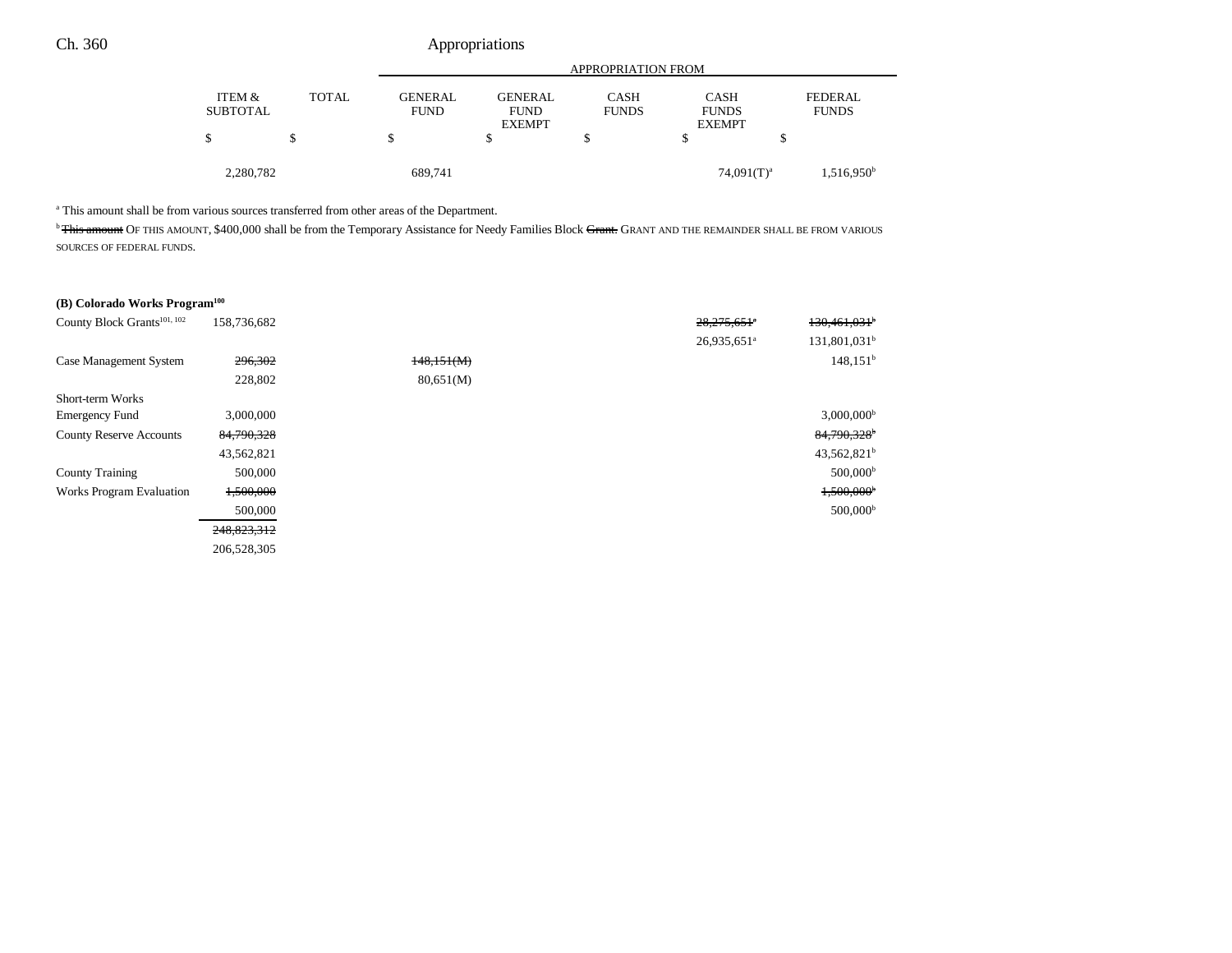<sup>a</sup> Of this amount, \$23,335,651(L) shall be from local funds and \$4,940,000 \$3,600,000 is estimated to be from the State's share of cash funds exempt revenues, including retained child support collections, retained fraud refunds, state revenue intercepts, and other refunds. Of the amount appropriated from local funds, \$6,600,000 \$5,400,000 is estimated to be from the local share of cash funds exempt revenues, including retained child support collections, fraud refunds, state revenue intercepts, and other refunds. b These amounts shall be from the Temporary Assistance for Needy Families Block Grant.

#### **(C) Special Purpose Welfare Programs**

| (1) Low Income Energy             |                |            |                      |                          |                         |
|-----------------------------------|----------------|------------|----------------------|--------------------------|-------------------------|
| Assistance Program <sup>103</sup> | 19,513,126     |            |                      | $1,625,000$ <sup>e</sup> | 17,888,126 <sup>b</sup> |
|                                   | 20,388,126     |            |                      | $2,500,000$ <sup>a</sup> |                         |
|                                   | $(4.6$ FTE)    |            |                      |                          |                         |
| (2) Food Stamp Job Search         |                |            |                      |                          |                         |
| Units                             |                |            |                      |                          |                         |
| Program Costs                     | 2,032,018      | 313,946(M) |                      | $336,134$ c              | 1,381,938 <sup>d</sup>  |
|                                   | 1,960,128      | 278,001(M) |                      |                          | 1,345,993 <sup>d</sup>  |
|                                   | $(6.2$ FTE)    |            |                      |                          |                         |
| <b>Supportive Services</b>        | 198,226        | 79,235     |                      | 52,823                   | $66,168$ <sup>d</sup>   |
|                                   | 262,116        | 78,435     |                      | $52,291^{\circ}$         | 131,390 <sup>d</sup>    |
|                                   | 2,230,244      |            |                      |                          |                         |
|                                   | 2,222,244      |            |                      |                          |                         |
| (3) Food Distribution             |                |            |                      |                          |                         |
| Program                           | 539,568        | 253,705(M) | 119,930 <sup>e</sup> |                          | 165,933 <sup>d</sup>    |
|                                   | $(8.5$ FTE $)$ |            |                      |                          |                         |
| (4) Low-Income Telephone          |                |            |                      |                          |                         |
| Assistance Program                | 84,940         |            |                      | $84,940(T)$ <sup>f</sup> |                         |
|                                   | $(0.9$ FTE)    |            |                      |                          |                         |
| (5) Emergency Assistance          |                |            |                      |                          |                         |
| for Legal Immigrants              | 100,000        | 100,000    |                      |                          |                         |
|                                   |                |            |                      |                          |                         |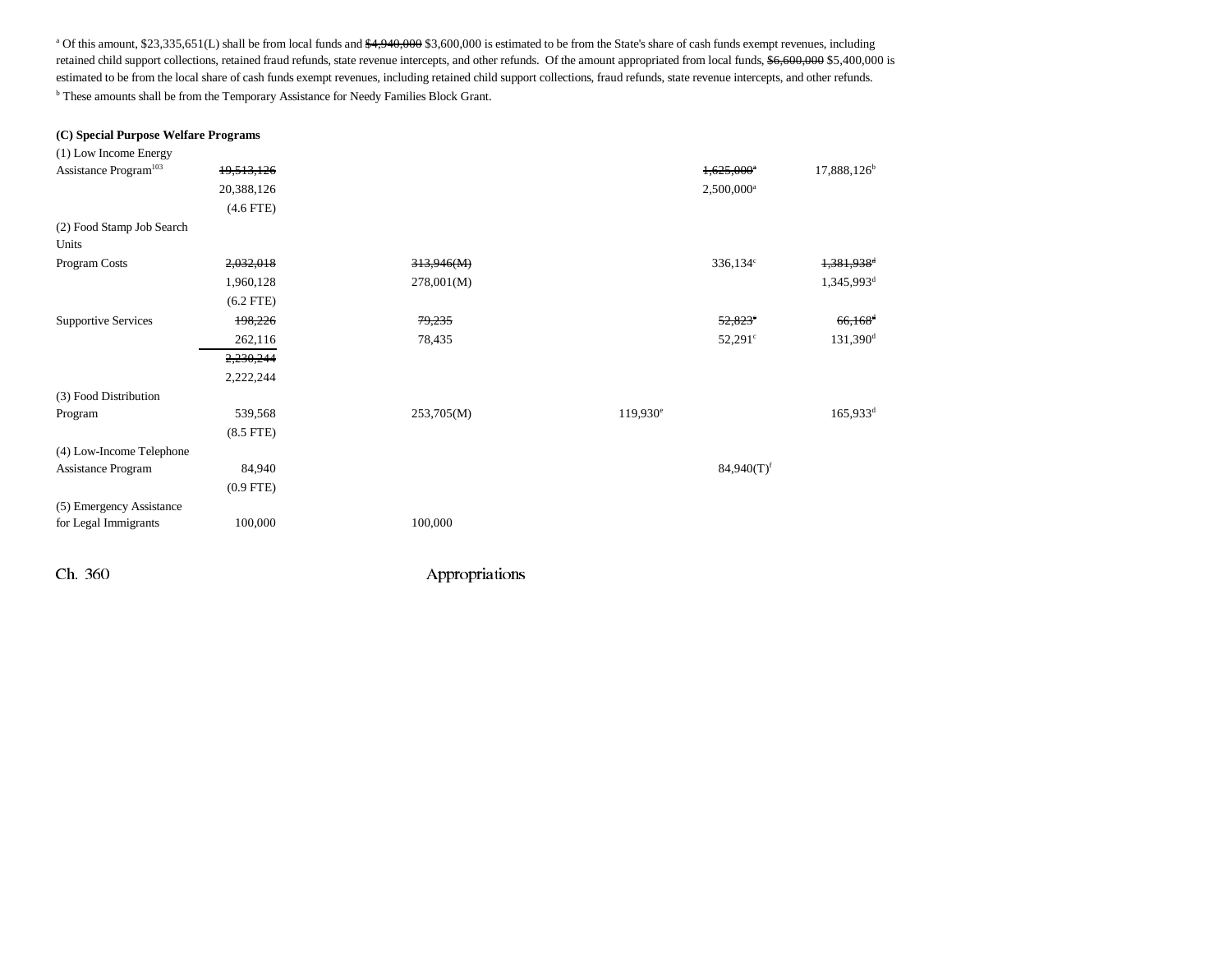|                          |                           |              | <b>APPROPRIATION FROM</b>     |                                                |                             |                                              |                                |
|--------------------------|---------------------------|--------------|-------------------------------|------------------------------------------------|-----------------------------|----------------------------------------------|--------------------------------|
|                          | ITEM &<br><b>SUBTOTAL</b> | <b>TOTAL</b> | <b>GENERAL</b><br><b>FUND</b> | <b>GENERAL</b><br><b>FUND</b><br><b>EXEMPT</b> | <b>CASH</b><br><b>FUNDS</b> | <b>CASH</b><br><b>FUNDS</b><br><b>EXEMPT</b> | <b>FEDERAL</b><br><b>FUNDS</b> |
|                          | \$                        | \$           | \$                            | \$                                             | \$                          | \$                                           | \$                             |
| (6) Income Tax Offset    | 32,922                    |              | 16,461(M)                     |                                                |                             |                                              | $16,461$ <sup>g</sup>          |
| (7) Denver Indian Center | 25,709                    |              | 25,709                        |                                                |                             |                                              |                                |
| (8) Electronic Benefits  |                           |              |                               |                                                |                             |                                              |                                |
| <b>Transfer Service</b>  | 2,635,396                 |              | 919,549(M)                    |                                                |                             | $721,705(L)$ <sup>h</sup>                    | 994,142 <sup>i</sup>           |
|                          | $(5.0$ FTE)               |              |                               |                                                |                             |                                              |                                |
| (9) Refugee Assistance   | 3,751,762                 |              | 15,000                        |                                                | 137,610 <sup>j</sup>        | $4,000(T)^k$                                 | 3,595,152                      |
|                          |                           |              |                               |                                                |                             |                                              | $(11.0$ FTE)                   |
|                          | 28,913,667                |              |                               |                                                |                             |                                              |                                |
|                          | 29,780,667                |              |                               |                                                |                             |                                              |                                |

a This amount shall be from the Colorado Energy Assistance Foundation.

b Of this amount, \$16,388,126 shall be from the federal Office of Energy Assistance and \$1,500,000 shall be from the Temporary Assistance to Needy Families Block Grant.

<sup>c</sup> Of these amounts,  $\frac{288}{288,957(L)}$  \$288,425(L) shall be from county matching funds, and \$100,000 shall be from in-kind donations.

d These amounts shall be from the U.S. Department of Agriculture.

e This amount shall be from recipient agencies.

f This amount shall be from the Department of Regulatory Agencies.

g Of this amount, \$13,666 shall be from the Temporary Assistance for Needy Families Block Grant and \$2,795 shall be from various sources of federal funds.

<sup>h</sup> This amount shall be from local funds.

i Of this amount, \$843,999 shall be from the U.S. Department of Agriculture and \$150,143 shall be from the Temporary Assistance to Needy Families Block Grant.

<sup>j</sup> This amount shall be from payments by county departments of social services.

<sup>k</sup> This amount shall be from federal funds received by the Department of Health Care Policy and Financing.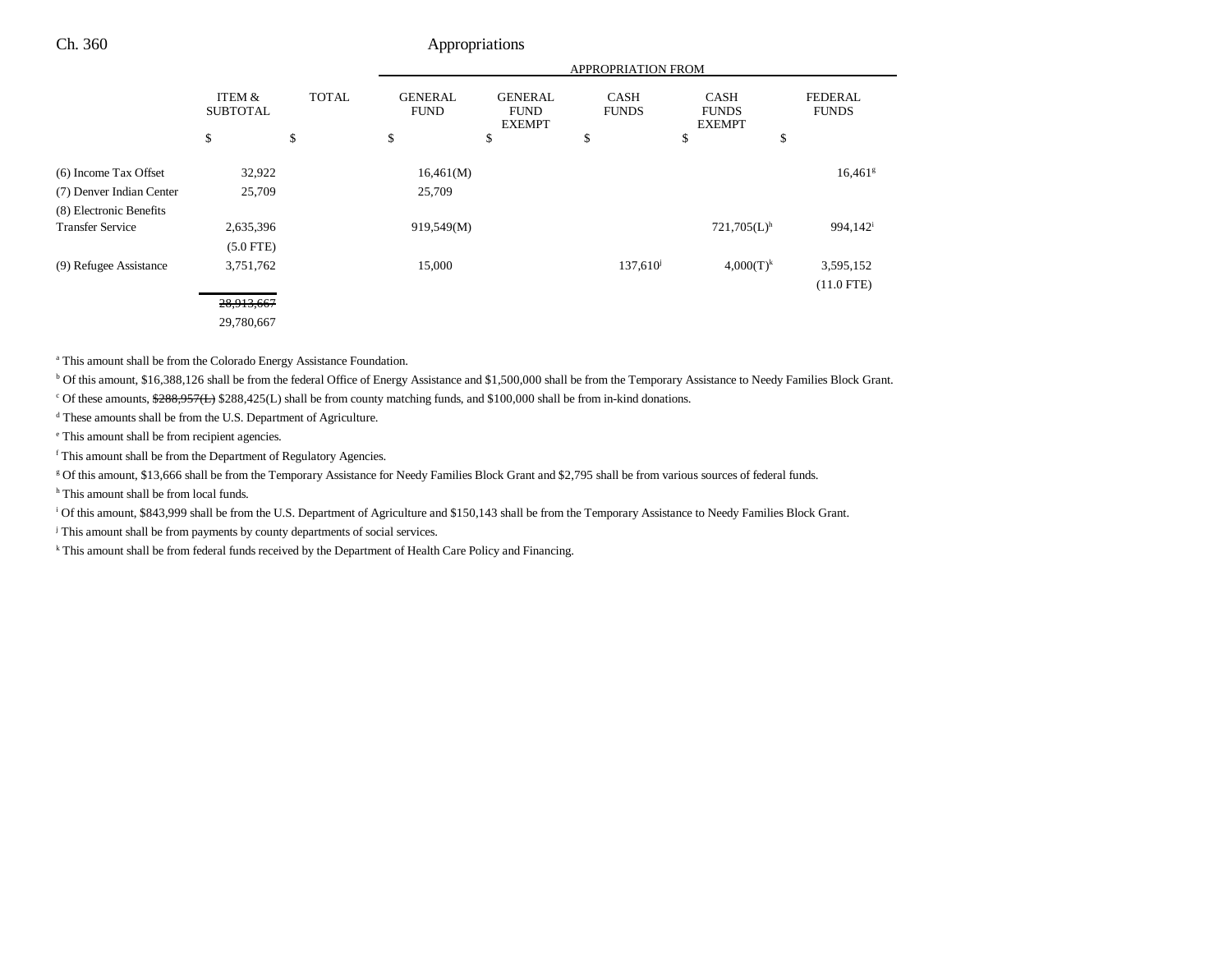## **(D) Child Support Enforcement**

| <b>Automated Child Support</b>    |              |              |                       |                   |                     |
|-----------------------------------|--------------|--------------|-----------------------|-------------------|---------------------|
| Enforcement System <sup>104</sup> | 10,767,645   | 3,576,189(M) | $85,000$ <sup>a</sup> | $165,000^{\circ}$ | $6.941.456^{\circ}$ |
|                                   | 10,889,562   |              | $126,452^{\circ}$     | $245,465^{\rm b}$ |                     |
|                                   | $(37.9$ FTE) |              |                       |                   |                     |
| <b>Child Support Enforcement</b>  | 1,943,046    | 660,691(M)   |                       |                   | 1,282,355°          |
|                                   | $(24.5$ FTE) |              |                       |                   |                     |
|                                   | 12,710,691   |              |                       |                   |                     |
|                                   | 12,832,608   |              |                       |                   |                     |

a This amount shall be from the state's share of revenues earned on funds in the Family Support Registry.

b This amount shall be from the federal government's share of revenues earned on funds in the Family Support Registry.

c These amounts shall be from Title IV-D of the Social Security Act.

| $(E)$ Disability Determination Services <sup>105</sup> |            |                    |             |
|--------------------------------------------------------|------------|--------------------|-------------|
| Program Costs                                          | 16,509,353 | $1,449,371(T)^4$   | 15,059,982  |
|                                                        | 16.301.641 | $1,241,659(T)^{a}$ |             |
|                                                        |            | $(10.5$ FTE $)$    | (133.5 FTE) |
|                                                        |            | $(12.1$ FTE)       |             |

<sup>a</sup> This amount shall be from the Department of Health Care Policy and Financing.

309,238,555

267,724,003

## **(8) OFFICE OF ADULT AND VETERANS SERVICES**

**(A) Administration**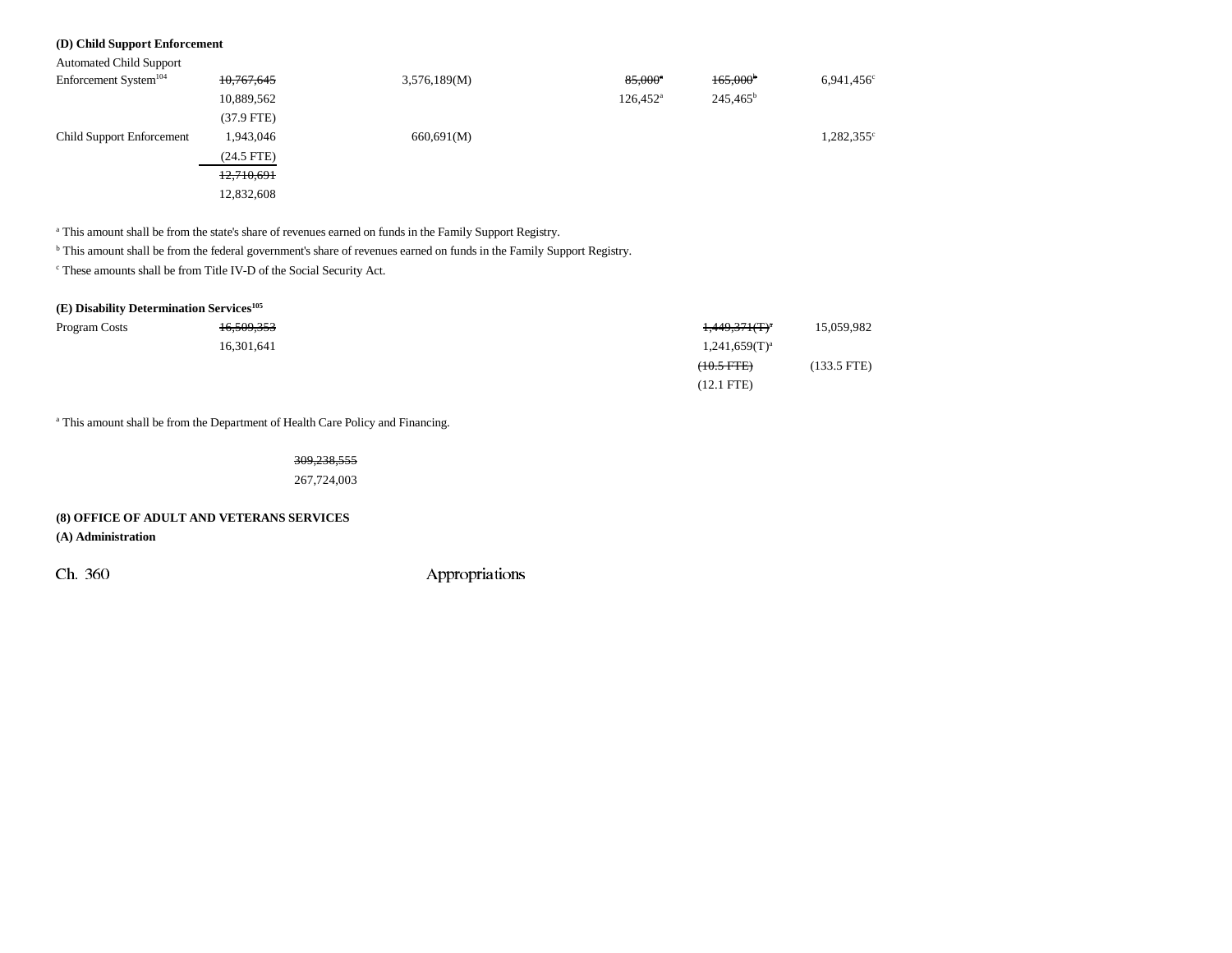|                         |                           |              |                               |                                                | APPROPRIATION FROM          |                                              |                         |
|-------------------------|---------------------------|--------------|-------------------------------|------------------------------------------------|-----------------------------|----------------------------------------------|-------------------------|
|                         | ITEM &<br><b>SUBTOTAL</b> | <b>TOTAL</b> | <b>GENERAL</b><br><b>FUND</b> | <b>GENERAL</b><br><b>FUND</b><br><b>EXEMPT</b> | <b>CASH</b><br><b>FUNDS</b> | <b>CASH</b><br><b>FUNDS</b><br><b>EXEMPT</b> | FEDERAL<br><b>FUNDS</b> |
|                         | \$                        | \$           | \$                            | \$                                             | \$                          | \$                                           | \$                      |
| General Administration  | 919,290                   |              | 435,113                       |                                                |                             | $164,676(T)^a$                               | $319,501^b$             |
|                         | 989,290                   |              | 505,113                       |                                                |                             |                                              |                         |
|                         | $(14.1$ FTE)              |              |                               |                                                |                             |                                              |                         |
| Colorado State Veterans |                           |              |                               |                                                |                             |                                              |                         |
| <b>Trust Fund</b>       | 865,194                   |              |                               |                                                |                             | 865,194°                                     |                         |
|                         | 859,385                   |              |                               |                                                |                             | 859,385°                                     |                         |
| Western Slope Military  |                           |              |                               |                                                |                             |                                              |                         |
| Veteran's Cemetery Fund | 118,503                   |              |                               |                                                | $21,600$ <sup>d</sup>       |                                              | $96,903^e$              |
|                         | $(1.9$ FTE)               |              |                               |                                                |                             |                                              |                         |
|                         | 1,902,987                 |              |                               |                                                |                             |                                              |                         |
|                         | 1,967,178                 |              |                               |                                                |                             |                                              |                         |

<sup>a</sup> This amount shall be from the Department of Health Care Policy and Financing.

<sup>b</sup> This amount shall be from federal indirect cost recoveries.

<sup>e</sup> This amount shall be from the Tobacco Litigation Settlement Cash Fund created in Section 24-22-115, C.R.S., pursuant to Section 24-75-1104 (1) (f), C.R.S.

d This amount shall be from client cash.

e This amount shall be from the U.S. Department of Veterans Affairs.

## **(B) Adult Assistance Programs**<sup>105</sup>

| Old Age Pension Program <sup>106,</sup> |                       |                         |                      |
|-----------------------------------------|-----------------------|-------------------------|----------------------|
| 107                                     | <del>52.534.733</del> | <del>51.963.887</del> * | 570.846 <sup>t</sup> |
|                                         | 57.974.823            | 57,403,977 <sup>a</sup> |                      |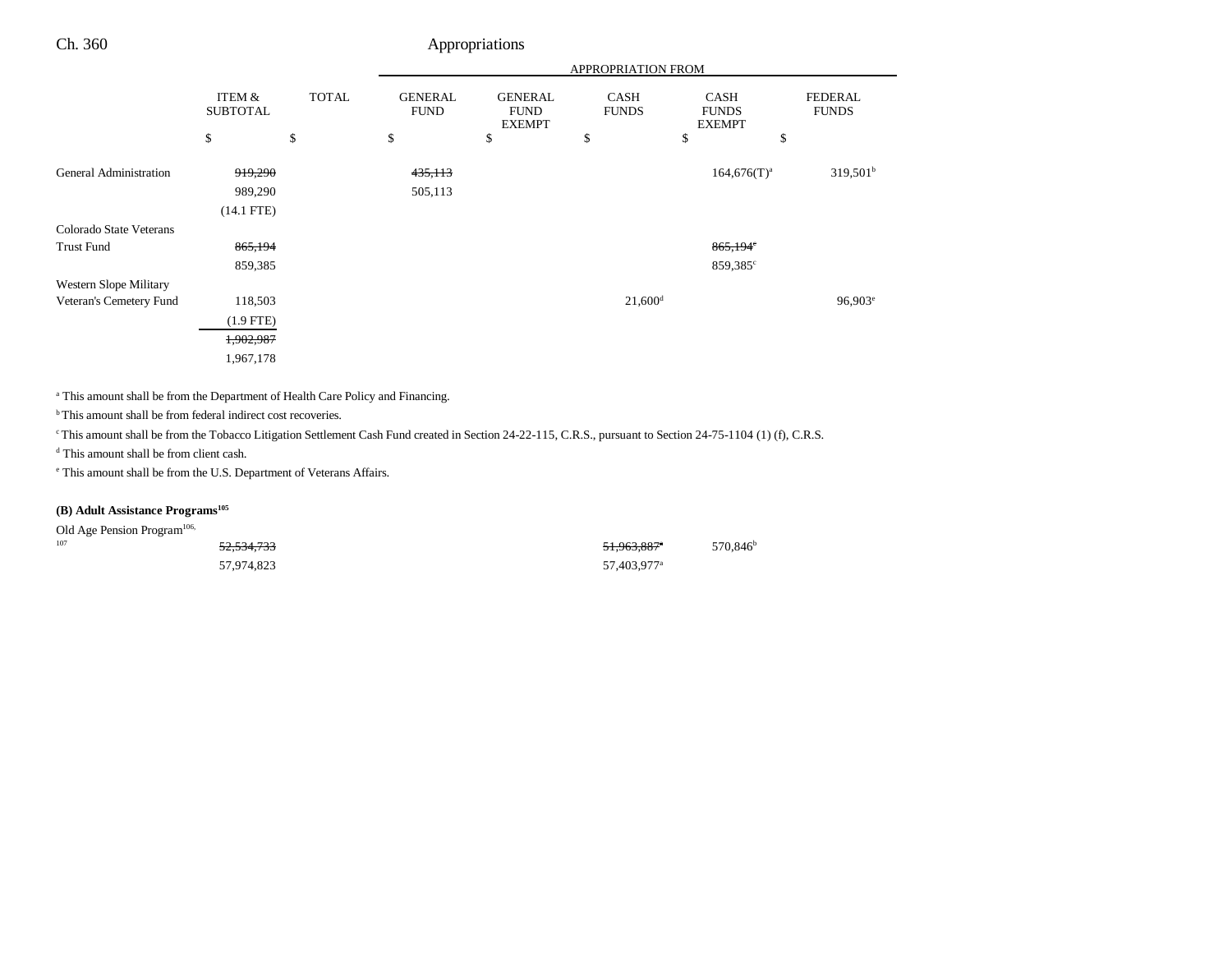| Aid to the Needy Disabled<br><b>State Supplemental Grant</b><br>Program for an average of<br>4,425 4,511 recipients with<br>an average monthly payment<br>not to exceed \$66.86 \$55.90 | <del>3,550,266</del><br>3,567,034 | <del>2.655.599</del><br>2,668,141 | 894.667°<br>898,893°     |
|-----------------------------------------------------------------------------------------------------------------------------------------------------------------------------------------|-----------------------------------|-----------------------------------|--------------------------|
| Aid to the Blind State                                                                                                                                                                  |                                   |                                   |                          |
| Supplemental Grant Program                                                                                                                                                              |                                   |                                   |                          |
| for an average of 21 17                                                                                                                                                                 |                                   |                                   |                          |
| recipients with an average                                                                                                                                                              |                                   |                                   |                          |
| monthly payment not to                                                                                                                                                                  |                                   |                                   |                          |
| exceed \$65.20 \$66.01                                                                                                                                                                  | 16,431                            | 12.829                            | $3,602$ <sup>d</sup>     |
|                                                                                                                                                                                         | 13,124                            | 10,247                            | $2,877$ <sup>d</sup>     |
| Aid to the Needy Disabled<br>State-only Grant Program for                                                                                                                               |                                   |                                   |                          |
| an average of $4,484$ 5,071                                                                                                                                                             |                                   |                                   |                          |
| recipients with an average                                                                                                                                                              |                                   |                                   |                          |
| monthly payment not to                                                                                                                                                                  |                                   |                                   |                          |
| exceed \$251.77 \$220.52                                                                                                                                                                | 13.548.814                        |                                   | 5,211,1                  |
|                                                                                                                                                                                         | 17,315,053                        | 10,804,593                        | $6,510,460$ <sup>e</sup> |
| <b>Burial Reimbursements for</b><br>Aid to the Needy Disabled<br>and Aid to the Blind                                                                                                   |                                   |                                   |                          |
| recipients                                                                                                                                                                              | 508,000                           | 402,985                           | $105,015$ <sup>f</sup>   |
| Medically Correctable                                                                                                                                                                   |                                   |                                   |                          |
| Program                                                                                                                                                                                 | 307,145                           | 307,145                           |                          |
| Home Care Allowance                                                                                                                                                                     | 16,119,094                        |                                   | $16,119,094(T)^8$        |
|                                                                                                                                                                                         | 15,391,151                        |                                   | $15,391,151(T)^{g}$      |
| Ch. 360                                                                                                                                                                                 |                                   | Appropriations                    |                          |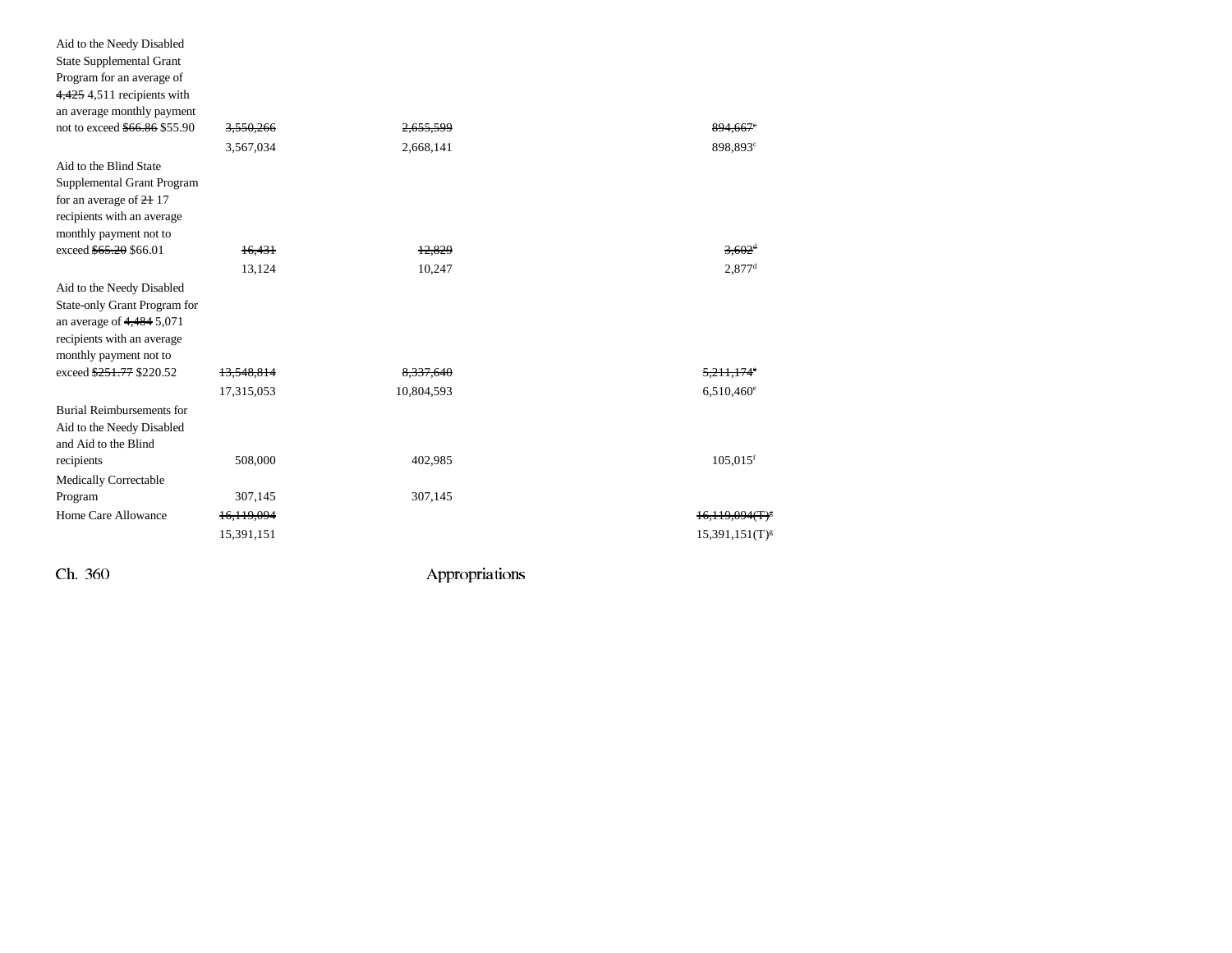|                          |                           |              | <b>APPROPRIATION FROM</b>     |                                                                               |    |                                              |                                |  |
|--------------------------|---------------------------|--------------|-------------------------------|-------------------------------------------------------------------------------|----|----------------------------------------------|--------------------------------|--|
|                          | ITEM &<br><b>SUBTOTAL</b> | <b>TOTAL</b> | <b>GENERAL</b><br><b>FUND</b> | <b>GENERAL</b><br><b>CASH</b><br><b>FUNDS</b><br><b>FUND</b><br><b>EXEMPT</b> |    | <b>CASH</b><br><b>FUNDS</b><br><b>EXEMPT</b> | <b>FEDERAL</b><br><b>FUNDS</b> |  |
|                          | \$                        | \$           | \$                            | \$                                                                            | \$ | ¢<br>Φ                                       | ¢<br>Φ                         |  |
| <b>Adult Foster Care</b> |                           | 363,469      |                               |                                                                               |    | $363,469$ (T) <sup>8</sup>                   |                                |  |
|                          |                           | 243,809      |                               |                                                                               |    | $243,809(T)^{g}$                             |                                |  |
|                          | 86,947,952                |              |                               |                                                                               |    |                                              |                                |  |
|                          | 95,320,139                |              |                               |                                                                               |    |                                              |                                |  |

<sup>a</sup> This amount shall be from the Old Age Pension Fund. For purposes of complying with the limitation on state fiscal year spending imposed by Article X, Section 20 of the State Constitution these moneys are included for informational purposes as they are continuously appropriated by Article XXIV of the State Constitution.

b Of this amount, \$505,905 shall be from cash funds exempt revenues, including refunds and state revenue intercepts, and \$64,941(T) shall be from the Department of Health Care Policy and Financing.

<sup>c</sup> Of this amount, \$663,900(L) \$667,035(L) shall be from local funds and \$230,767 \$231,858 shall IS ESTIMATED TO be from cash funds exempt revenues, including refunds and state revenue intercepts.

<sup>d</sup> Of this amount, \$3,207(L) \$2,562(L) shall be from local funds and \$395 \$315 shall be from cash funds exempt revenues, including refunds and state revenue intercepts. <sup>e</sup> Of this amount, \$2,870,660 shall \$3,463,011 IS ESTIMATED TO be from federal interim assistance reimbursement payments, \$256,423 shall \$346,301 IS ESTIMATED TO be from other refunds and \$2,084,091(L) \$2,701,148(L) shall be from local funds.

f Of this amount, \$100,744(L) shall be from local funds and \$4,271 shall be from cash funds exempt revenues, including refunds.

<sup>g</sup> These amounts shall be from the Department of Health Care Policy and Financing.

#### **(C) Aging Services Programs108**

| Administration | 600,219     | 222,699(M) | 377,520 |
|----------------|-------------|------------|---------|
|                | 709,882     | 174,534(M) | 535,348 |
|                | $(7.0$ FTE) |            |         |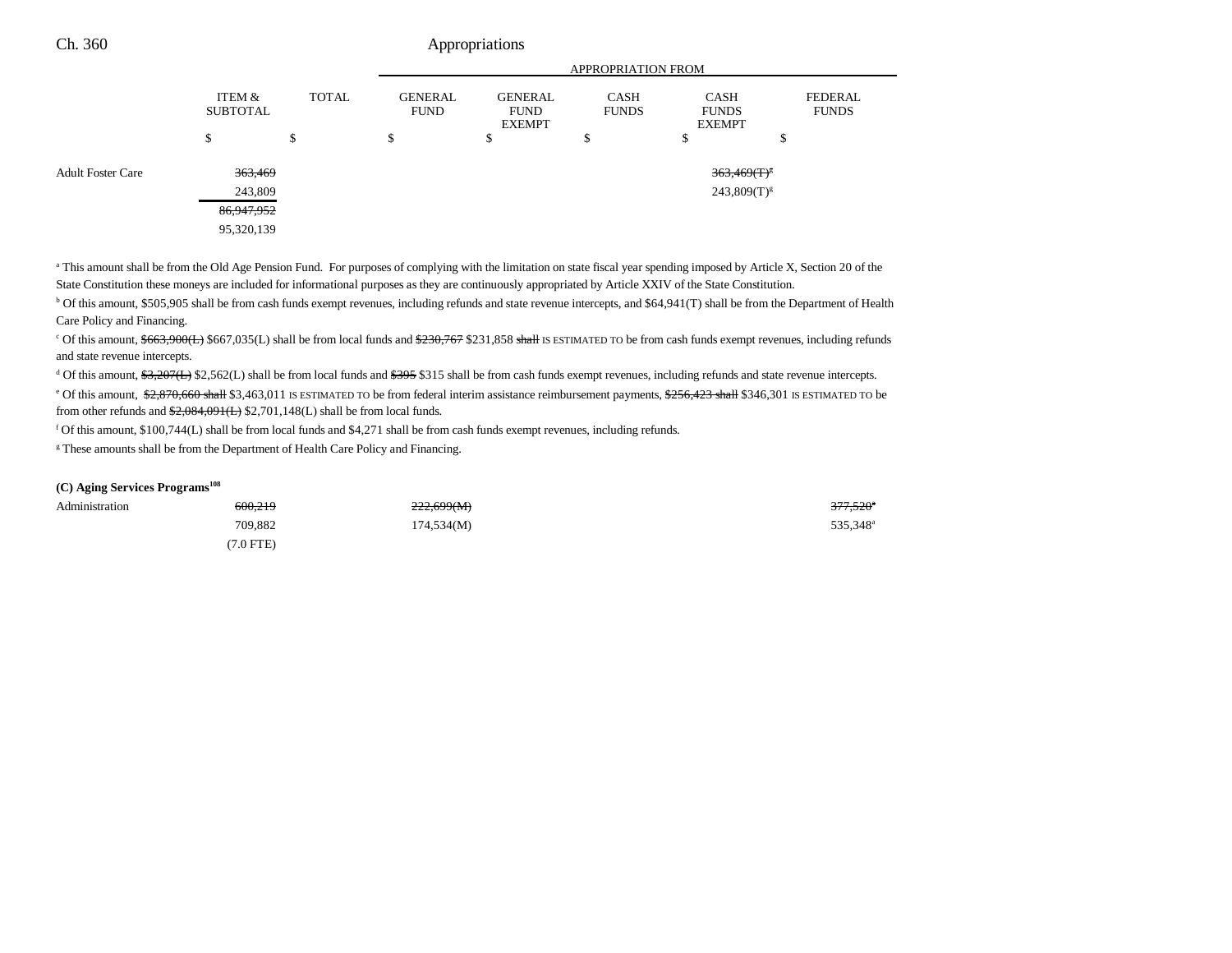| Colorado Commission on           |             |            |                             |                        |
|----------------------------------|-------------|------------|-----------------------------|------------------------|
| Aging                            | 72,800      | 27,722(M)  |                             | 45,078 <sup>a</sup>    |
|                                  | $(1.0$ FTE) |            |                             |                        |
| <b>Senior Community Services</b> |             |            |                             |                        |
| Employment                       | 861,583     |            |                             | 861,583 <sup>b</sup>   |
| Older Americans Act              |             |            |                             |                        |
| Programs                         | 11,320,297  | 448,196(M) | $3,252,772\times$           | 7,619,329 <sup>a</sup> |
|                                  | 13,394,620  | 496,361(M) | $3,394,813(L)$ <sup>c</sup> | $9,503,446^{\circ}$    |
| State-funding for Senior         |             |            |                             |                        |
| Services <sup>109, 110</sup>     | 922,294     | 922,294    |                             |                        |
| Area Agencies on Aging           |             |            |                             |                        |
| Administration                   | 755,327     |            |                             | $755,327$ <sup>*</sup> |
|                                  | 981,915     |            |                             | 981,915 <sup>a</sup>   |
|                                  | 14,532,520  |            |                             |                        |
|                                  | 16,943,094  |            |                             |                        |
|                                  |             |            |                             |                        |

a These amounts shall be from Title III of the Older Americans Act.

<sup>b</sup> This amount shall be from Title V of the Older Americans Act.

c This amount, shown for informational purposes only, shall be from local funds.

# **(D) Homelake Domiciliary111**

| <b>Personal Services</b>  | 623.225      |  |
|---------------------------|--------------|--|
|                           | $(16.4$ FTE) |  |
| <b>Operating Expenses</b> | 165.254      |  |
| Utilities                 | 64,518       |  |
|                           | 852.997      |  |

 $852,997$  180,414  $180,414$   $180,414$   $227,725$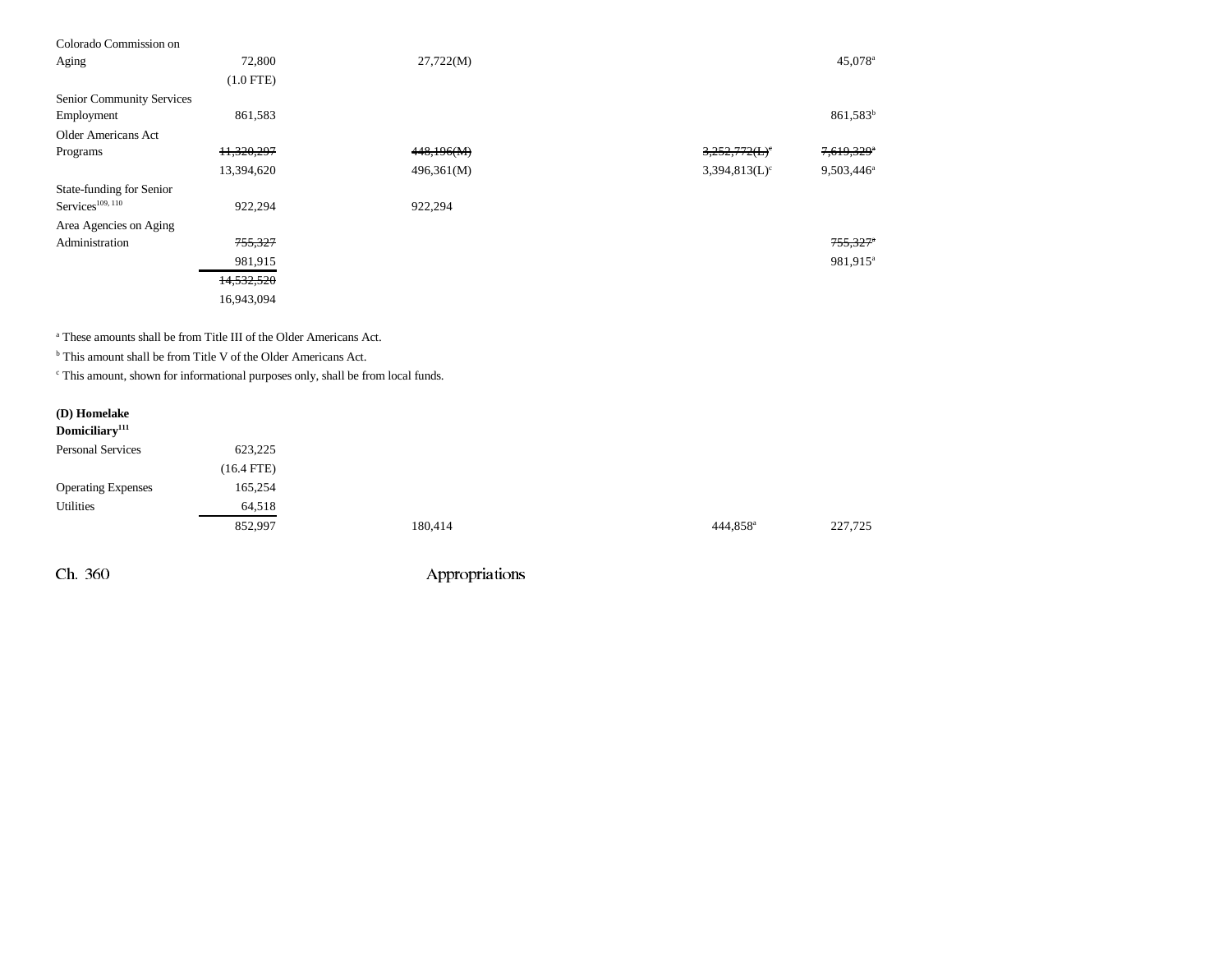|                                 |       | APPROPRIATION FROM |               |              |               |              |  |  |  |
|---------------------------------|-------|--------------------|---------------|--------------|---------------|--------------|--|--|--|
| <b>ITEM <math>\&amp;</math></b> | TOTAL | GENERAL            | GENERAL       | CASH         | CASH          | FEDERAL      |  |  |  |
| <b>SUBTOTAL</b>                 |       | <b>FUND</b>        | <b>FUND</b>   | <b>FUNDS</b> | <b>FUNDS</b>  | <b>FUNDS</b> |  |  |  |
|                                 |       |                    | <b>EXEMPT</b> |              | <b>EXEMPT</b> |              |  |  |  |
|                                 |       |                    |               |              |               |              |  |  |  |

a This amount shall be from receipts for patient care.

104,236,456 115,083,408

## **(9) DIVISION OF CHILD WELFARE112, 113, 114**

| Administration <sup>115</sup>              | 2,204,328    | $1,682,173(M)^{a}$ | $55,456(T)$ <sup>b</sup>   | 466,699 <sup>e</sup>      |
|--------------------------------------------|--------------|--------------------|----------------------------|---------------------------|
|                                            | 2,083,698    | $1,585,173(M)^{a}$ |                            | $443,069^{\circ}$         |
|                                            | $(29.0$ FTE) |                    |                            |                           |
| Child Welfare Services <sup>116, 117</sup> | 278,179,829  | 109,172,639        | 110,803,047 <sup>d</sup>   | $58,204,143$ <sup>e</sup> |
|                                            | 280,921,405  | 102,682,995        | $116,286,201$ <sup>d</sup> | 61,952,209 <sup>e</sup>   |
| Family and Children's                      |              |                    |                            |                           |
| Programs                                   | 42,565,888   | 29,843,431         | 8,680,780 <sup>f</sup>     | 4,041,677                 |
|                                            | 42,116,761   | 20,630,671         | 17,544,122 <sup>f</sup>    | 3,941,968 <sup>g</sup>    |
|                                            | $(3.0$ FTE)  |                    |                            |                           |
| <b>Independent Living Program</b>          | 1,419,900    |                    |                            | 1,419,900 <sup>g</sup>    |
| Promoting Safe and Stable                  |              |                    |                            |                           |
| <b>Families Program</b>                    | 3,407,387    | 60,000(M)          | $791,847(L)$ <sup>h</sup>  | $2,555,540$ <sup>i</sup>  |
|                                            | $(2.0$ FTE)  |                    |                            |                           |
| <b>Expedited Permanency</b>                |              |                    |                            |                           |
| <b>Planning Project</b>                    | 3,797,069    |                    | 3,797,069 <sup>j</sup>     |                           |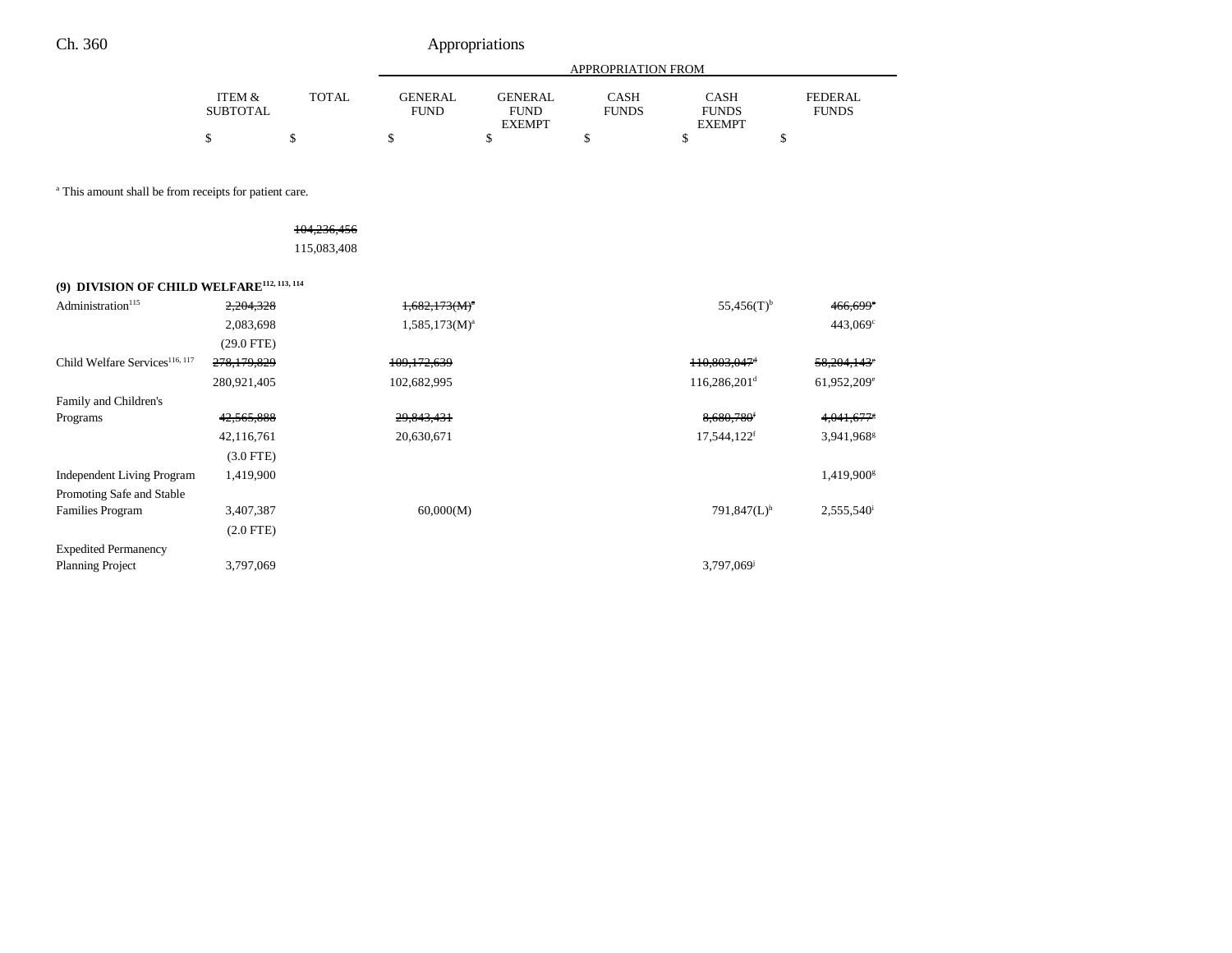| <b>Evaluation of Performance</b><br><b>Agreement Pilot Projects</b><br>Child Abuse Grant | 400,000<br>262,276 |             |         |             |                        | 200,000 <sup>j</sup>     | 200,000 <sup>s</sup><br>$262,276$ <sup>k</sup><br>$(3.0$ FTE) |
|------------------------------------------------------------------------------------------|--------------------|-------------|---------|-------------|------------------------|--------------------------|---------------------------------------------------------------|
| Central Registry of Child                                                                |                    |             |         |             |                        |                          |                                                               |
| Protection                                                                               | 324,523            |             |         |             | $251,005$ <sup>1</sup> | $73,518^m$               |                                                               |
|                                                                                          | 412,270            |             |         |             |                        | $161,265^m$              |                                                               |
|                                                                                          |                    |             |         | $(3.0$ FTE) |                        |                          |                                                               |
| Domestic Abuse Program                                                                   |                    |             |         |             |                        |                          |                                                               |
| Fund                                                                                     | 550,000            |             | 550,000 |             |                        |                          |                                                               |
| Domestic Abuse Program                                                                   | 1,127,459          |             |         |             |                        | $1,127,459$ <sup>n</sup> |                                                               |
|                                                                                          |                    |             |         |             |                        | $(2.0$ FTE)              |                                                               |
| <b>Adoptive Family Resource</b>                                                          |                    |             |         |             |                        |                          |                                                               |
| Registry                                                                                 | 56,205             |             |         |             |                        | 56,205°                  |                                                               |
|                                                                                          |                    | 334,294,864 |         |             |                        |                          |                                                               |
|                                                                                          |                    | 336,554,430 |         |             |                        |                          |                                                               |

a Of this amount, \$49,129 is exempt from the statutory limit on state General Fund appropriations pursuant to Section 24-75-201.1 (1) (a) (III) (A), C.R.S.

<sup>b</sup> This amount shall be from Medicaid funds appropriated to the Department of Health Care Policy and Financing.

c This amount shall be from Title IV-E of the Social Security Act.

<sup>d</sup> Of this amount, \$67,782,665(T) \$73,265,819(T) shall be from Medicaid funds appropriated to the Department of Health Care Policy and Financing, and \$43,020,382(L) shall be from local funds.

<sup>e</sup> Of this amount, \$31,642,629 \$35,390,695 shall be from Title IV-E of the Social Security Act, \$22,690,313 shall be from the Title XX Social Services Block Grant, and \$3,871,201 shall be from various sources of federal funds. Of the amount from the Title XX Social Services Block Grant, \$829,975 shall be from federal Temporary Assistance for Needy Families Block Grant funds that have been transferred to programs funded by Title XX of the Social Security Act, as authorized under federal law. <sup>f</sup> Of this amount,  $\frac{4,941,415}{2}$  \$13,804,757 shall be from reserves in the Family Issues Cash Fund established pursuant to Section 26-5.3-106 (1.5), C.R.S., and \$3,739,365(L) shall be from local funds.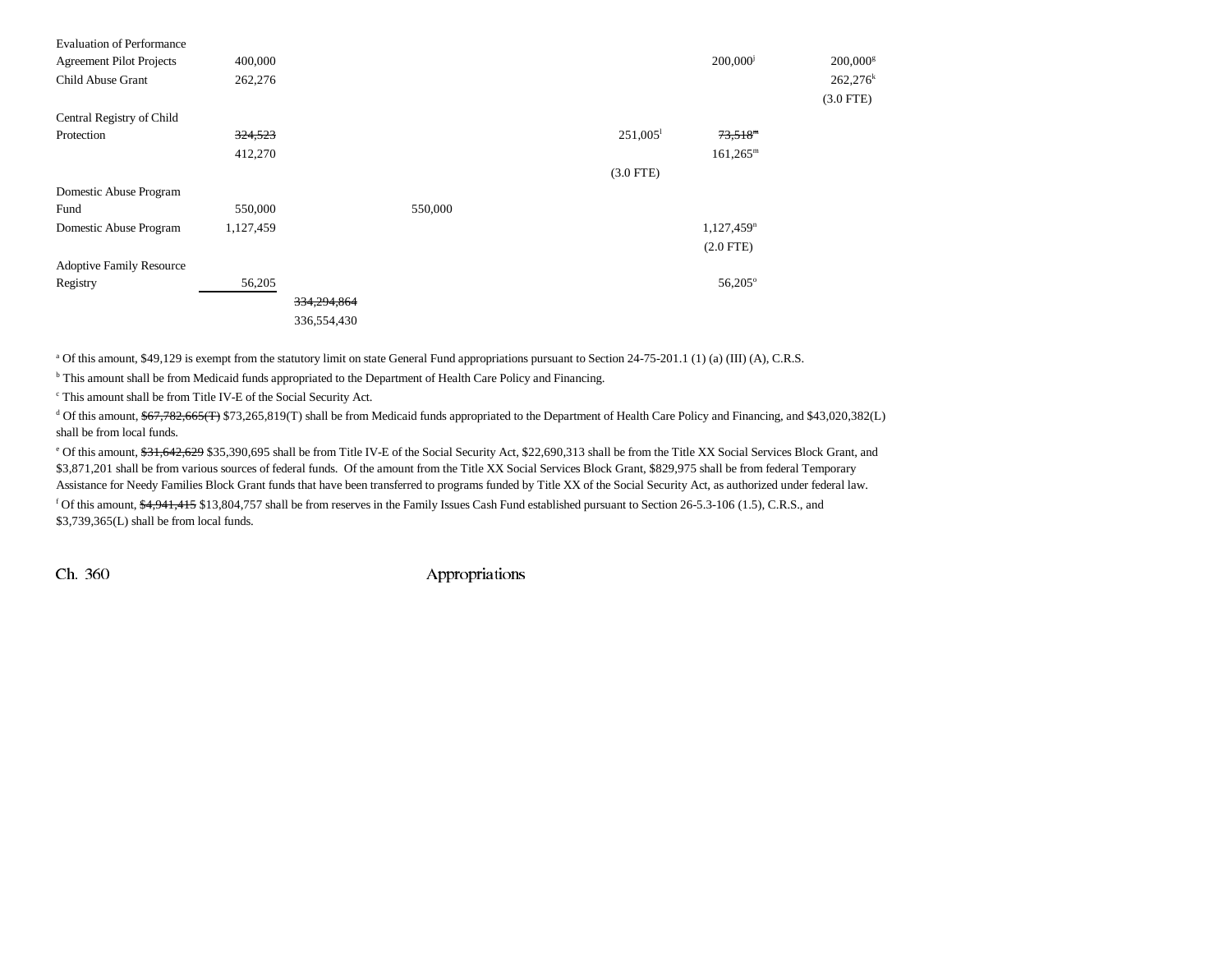|                 |       | APPROPRIATION FROM |                |              |               |              |  |  |
|-----------------|-------|--------------------|----------------|--------------|---------------|--------------|--|--|
| ITEM &          | TOTAL | <b>GENERAL</b>     | <b>GENERAL</b> | CASH         | CASH          | FEDERAL      |  |  |
| <b>SUBTOTAL</b> |       | FUND               | <b>FUND</b>    | <b>FUNDS</b> | <b>FUNDS</b>  | <b>FUNDS</b> |  |  |
|                 |       |                    | <b>EXEMPT</b>  |              | <b>EXEMPT</b> |              |  |  |
| J               |       |                    |                |              |               |              |  |  |

<sup>g</sup> These amounts shall be from Title IV-E of the Social Security Act.

h This amount shall be from local funds.

i This amount shall be from Title IV-B of the Social Security Act.

j These amounts shall be from reserves in the Family Issues Cash Fund established pursuant to Section 26-5.3-106 (1.5), C.R.S.

k This amount shall be from the National Center for Child Abuse.

<sup>1</sup> This amount shall be from the Central Registry Fund established pursuant to Section 19-3-313 (14), C.R.S.

m This amount shall be from reserves in the Central Registry Fund established pursuant to Section 19-3-313 (14), C.R.S.

n This amount shall be from donations to the Colorado Domestic Abuse Program and from reserves in the Colorado Domestic Abuse Program Fund, established pursuant to Section 39-22-802, C.R.S.

o This amount shall be from gifts, grants or donations.

### **(10) DIVISION OF CHILD CARE**

#### Child Care Licensing and

| Administration                | 5,710,476    | 2,372,242(M) | 349,880 <sup>a</sup> |                  | 2,988,354 <sup>b</sup>  |
|-------------------------------|--------------|--------------|----------------------|------------------|-------------------------|
|                               | 5,642,053    | 2,310,661(M) |                      |                  | $2,981,512^b$           |
|                               | $(60.5$ FTE) |              |                      |                  |                         |
| <b>Child Care Assistance</b>  |              |              |                      |                  |                         |
| Program                       | 65,048,209   | 15,549,911   |                      | $8,042,488(L)^c$ | 41,455,810 <sup>d</sup> |
| <b>Child Care Grants</b>      | 5,386,774    |              |                      |                  | 5,386,774 <sup>e</sup>  |
| Pilot Program for             |              |              |                      |                  |                         |
| <b>Community Consolidated</b> |              |              |                      |                  |                         |
| Child Care Services           | 972,438      |              |                      |                  | 972,438 <sup>e</sup>    |
|                               |              |              |                      |                  |                         |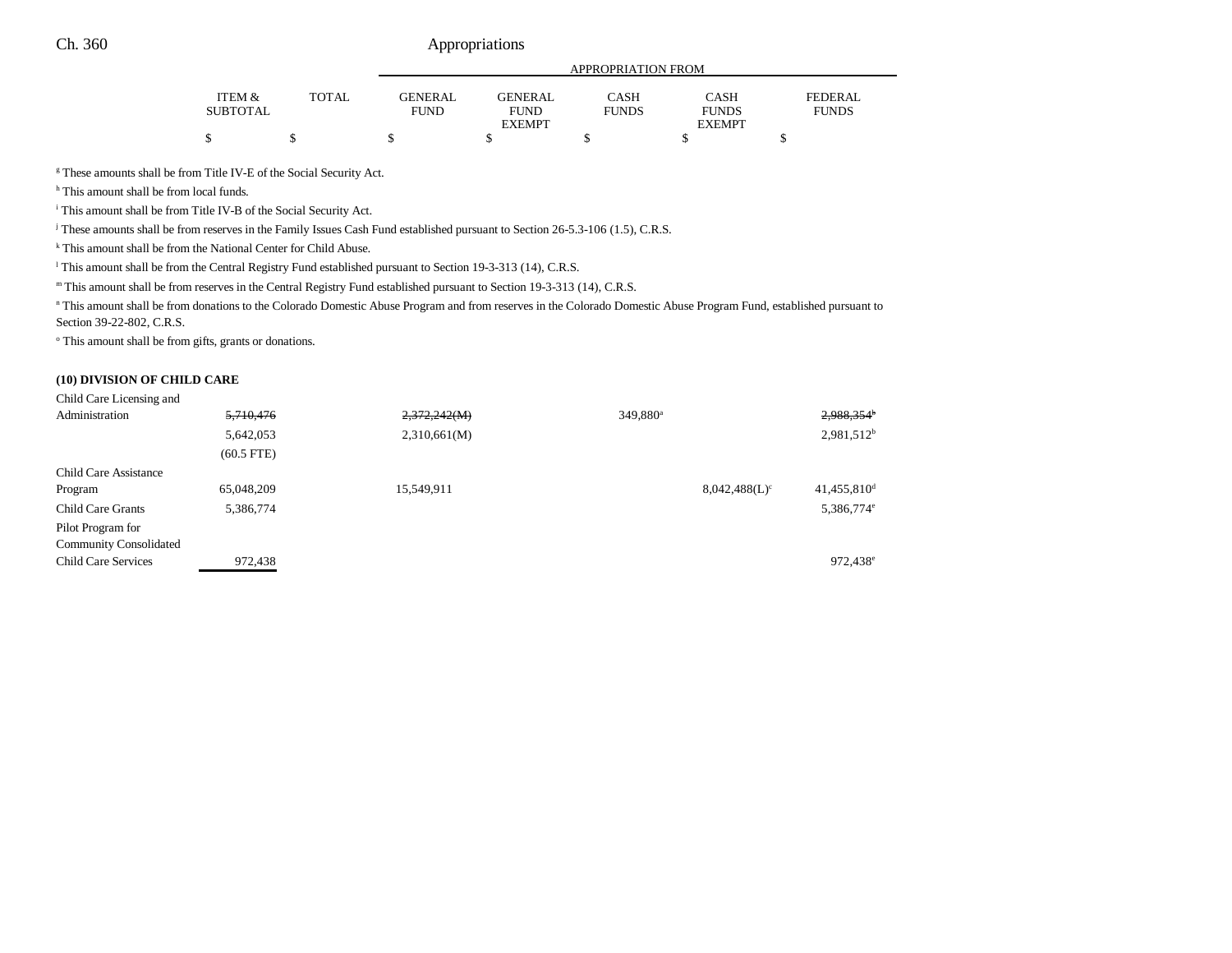#### 77,117,897

77,049,474

<sup>a</sup> It is estimated that of this amount, \$338,920 shall be from the Child Care Licensing Cash Fund established pursuant to Section 26-6-105, C.R.S. and \$10,960 shall be from the Child Care Cash Fund established pursuant to Section 26-6-114, C.R.S.

<sup>b</sup> Of this amount, \$2,825,423 shall be from Child Care Development Funds and \$162,931 \$156,089 shall be from Title IV-E of the Social Security Act.

c This amount shall be from local funds.

d Of this amount, \$40,455,810 shall be from Child Care Development Funds and \$1,000,000 shall be from the Title XX Social Services Block Grant.

e These amounts shall be from Child Care Development Funds.

## **(11) DIVISION OF YOUTH CORRECTIONS7, 8, 11, 41, 114**

## **(A)** Administration<sup>118</sup>

| <b>Personal Services</b>  | 1,149,998 | 1,149,998    |                 |
|---------------------------|-----------|--------------|-----------------|
|                           |           | $(16.0$ FTE) |                 |
| <b>Operating Expenses</b> | 38,854    | 38,854       |                 |
| Victim Assistance         | 22,650    |              | $22,650(T)^{a}$ |
|                           |           |              | $(0.5$ FTE $)$  |
|                           | 1,211,502 |              |                 |

<sup>a</sup> This amount shall be from State Victims Assistance and Law Enforcement funds appropriated to the Department of Public Safety, Division of Criminal Justice.

### **(B) Institutional Programs**

| <b>Personal Services</b>  | 29,953,778 | 29,953,778    |                    |                      |
|---------------------------|------------|---------------|--------------------|----------------------|
|                           |            | $(680.5$ FTE) |                    |                      |
| <b>Operating Expenses</b> | 3,128,834  | 1,643,921     | $1,299,913(T)^{a}$ | 185,000 <sup>b</sup> |
| <b>Medical Services</b>   | 6,171,186  | 6,171,186     |                    |                      |
|                           |            | $(35.5$ FTE)  |                    |                      |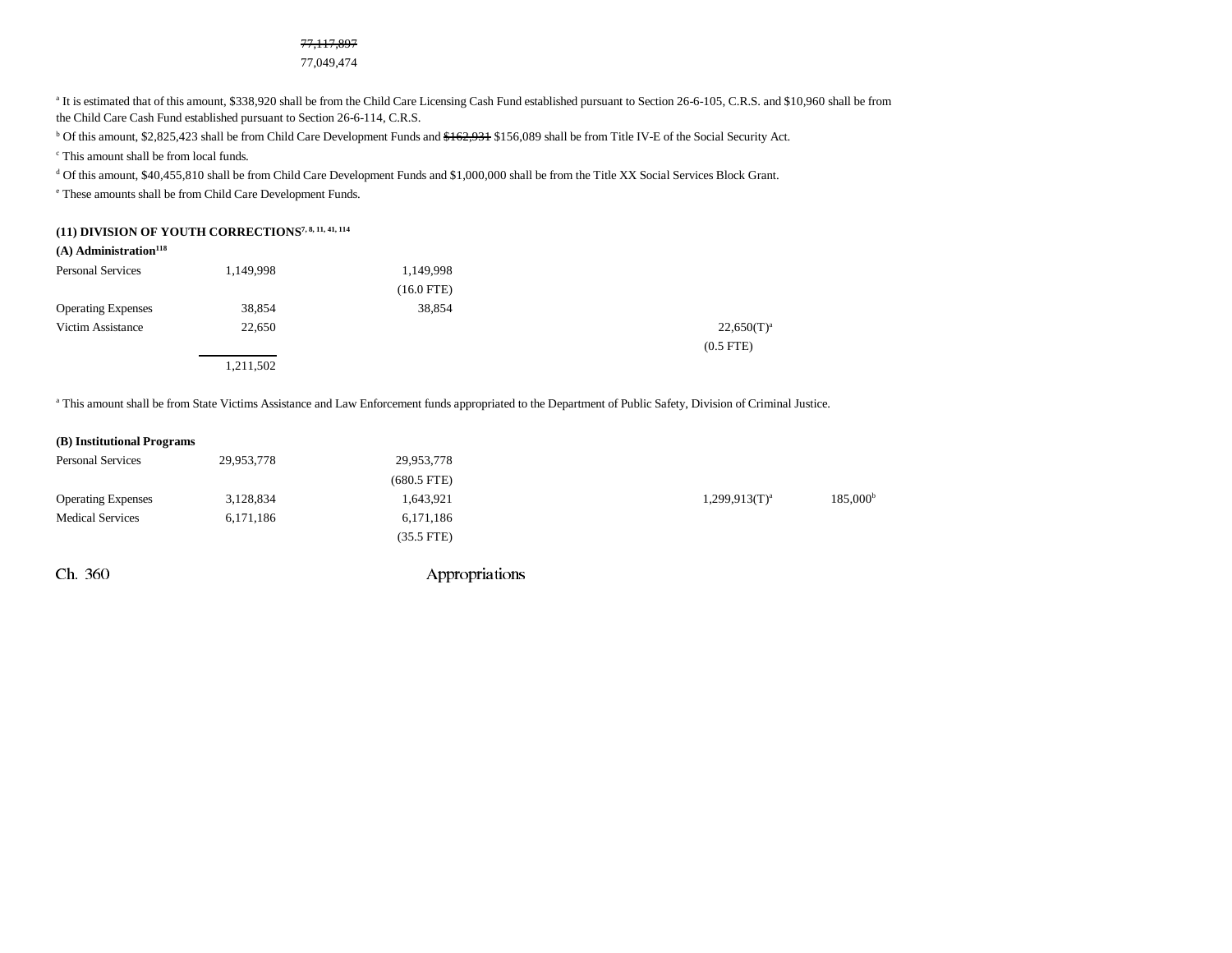|                                |                                 |                    | <b>APPROPRIATION FROM</b>           |                                                      |                                   |                                                    |                                      |
|--------------------------------|---------------------------------|--------------------|-------------------------------------|------------------------------------------------------|-----------------------------------|----------------------------------------------------|--------------------------------------|
|                                | ITEM &<br><b>SUBTOTAL</b><br>\$ | <b>TOTAL</b><br>\$ | <b>GENERAL</b><br><b>FUND</b><br>\$ | <b>GENERAL</b><br><b>FUND</b><br><b>EXEMPT</b><br>\$ | <b>CASH</b><br><b>FUNDS</b><br>\$ | <b>CASH</b><br><b>FUNDS</b><br><b>EXEMPT</b><br>\$ | <b>FEDERAL</b><br><b>FUNDS</b><br>\$ |
|                                |                                 |                    |                                     |                                                      |                                   |                                                    |                                      |
| <b>Enhanced Mental Health</b>  |                                 |                    |                                     |                                                      |                                   |                                                    |                                      |
| Services Pilot for Detention   | 260,457                         |                    | 260,457                             |                                                      |                                   |                                                    |                                      |
| <b>Educational Programs</b>    | 4,931,369                       |                    | 4,586,017                           |                                                      |                                   | $345,352(T)$ <sup>c</sup>                          |                                      |
|                                |                                 |                    | $(33.3$ FTE)                        |                                                      |                                   | $(2.5$ FTE)                                        |                                      |
| Prevention/Intervention        |                                 |                    |                                     |                                                      |                                   |                                                    |                                      |
| Services                       | 123,921                         |                    |                                     |                                                      |                                   | $123,921(T)^d$                                     |                                      |
|                                |                                 |                    |                                     |                                                      |                                   | $(2.0$ FTE)                                        |                                      |
| <b>Sexually Transmitted</b>    |                                 |                    |                                     |                                                      |                                   |                                                    |                                      |
| <b>Disease Education Grant</b> | 20,000                          |                    |                                     |                                                      |                                   | $20,000(T)^e$                                      |                                      |
|                                | 44,589,545                      |                    |                                     |                                                      |                                   |                                                    |                                      |

a This amount shall be from the Department of Education for the federal school breakfast and lunch program.

b This amount shall be from Title IV-E of the Social Security Act.

c This amount shall be from the Department of Education.

d This amount shall be from the Alcohol and Drug Abuse Division.

e This amount shall be from the Department of Public Health and Environment.

### **(C) Community Programs**

| <b>Personal Services</b>  | 6.747.063 | 6.697.115     | $49.948$ <sup>a</sup> |
|---------------------------|-----------|---------------|-----------------------|
|                           |           | $(127.8$ FTE) |                       |
| <b>Operating Expenses</b> | 394.450   | 392,002       | $2.448^{\circ}$       |
| Capital Outlay            | 51.700    | 49,050        | $2.650^{\circ}$       |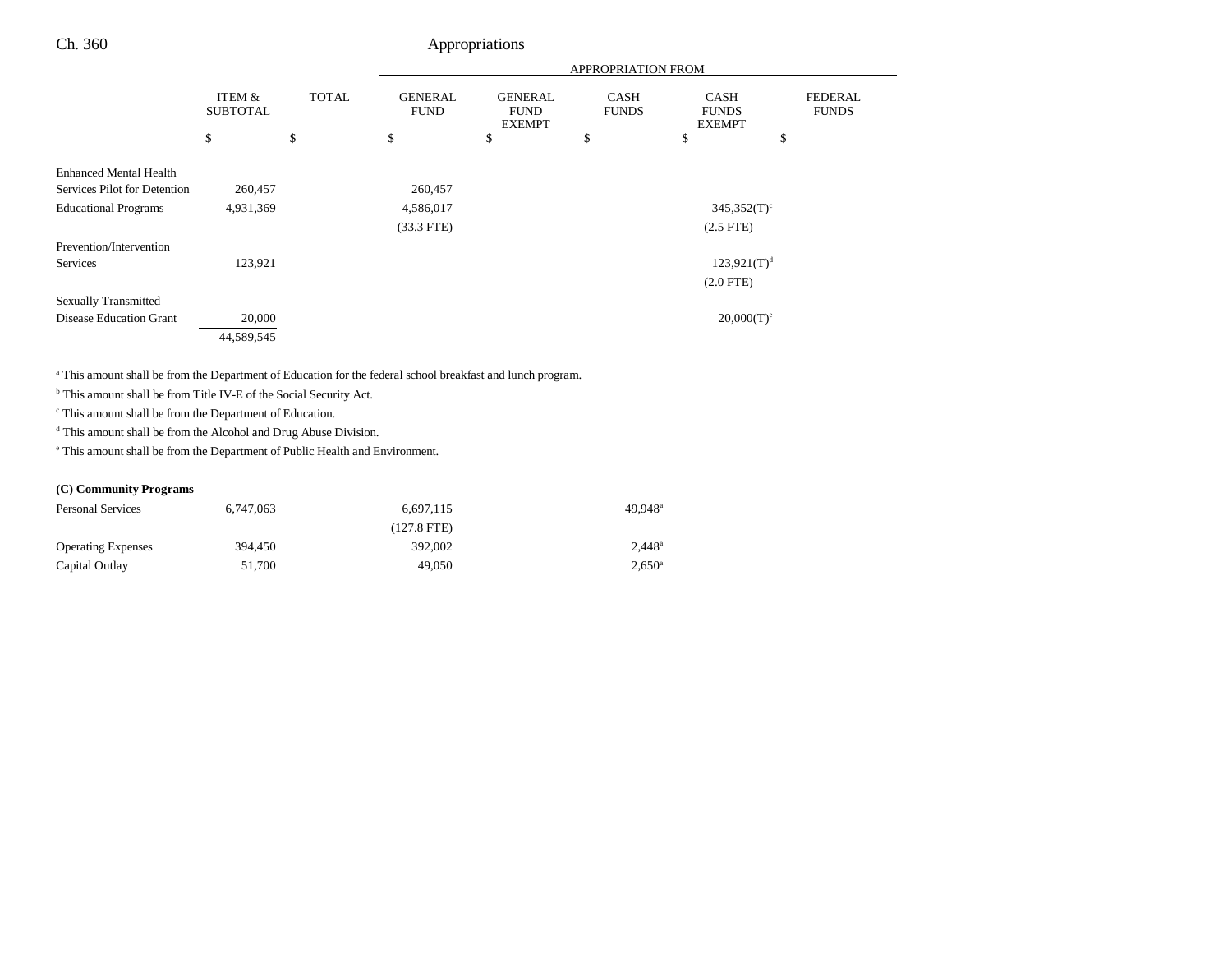| <b>Purchase of Contract</b>             |            |            |                     |        |
|-----------------------------------------|------------|------------|---------------------|--------|
| Placements                              | 52,768,809 | 40,237,758 | $12,448,953(T)^6$   | 82,098 |
|                                         | 50,639,045 | 38,705,957 | $11,850,990(T)^{b}$ |        |
| City and County of Denver               |            |            |                     |        |
| Case Management                         | 240,332    | 240,332    |                     |        |
| S.B. 91-94 Programs <sup>119, 120</sup> | 12,134,538 | 12,134,538 |                     |        |
| Parole Program Services <sup>79</sup>   | 4,255,899  | 4,255,899  |                     |        |
|                                         | 4,069,327  | 4,069,327  |                     |        |
|                                         | 76,592,791 |            |                     |        |
|                                         | 74,276,455 |            |                     |        |
|                                         |            |            |                     |        |

<sup>a</sup> These amounts shall be from the contractor for the Ridge View facility pursuant to Section 19-2-411.5 (2)(e), C.R.S.

<sup>b</sup> This amount shall be from Medicaid funds appropriated to the Department of Health Care Policy and Financing.

c This amount shall be from Title IV-E of the Social Security Act.

122,393,838 120,077,502

## **(12) DIVISION OF CHILDREN'S HEALTH AND REHABILITATION41**

| (A) Administration        |             |        |                      |                        |                   |
|---------------------------|-------------|--------|----------------------|------------------------|-------------------|
| <b>Personal Services</b>  | 282,126     |        |                      |                        |                   |
|                           | $(4.5$ FTE) |        |                      |                        |                   |
| <b>Operating Expenses</b> | 8,092       |        |                      |                        |                   |
|                           | 290,218     | 88,763 | $5.977$ <sup>a</sup> | $127,336$ <sup>b</sup> | <del>68,142</del> |
|                           |             |        |                      | $109,404(T)^{b}$       | $92.051^{\circ}$  |

\* This amount shall be from various sources of cash funds.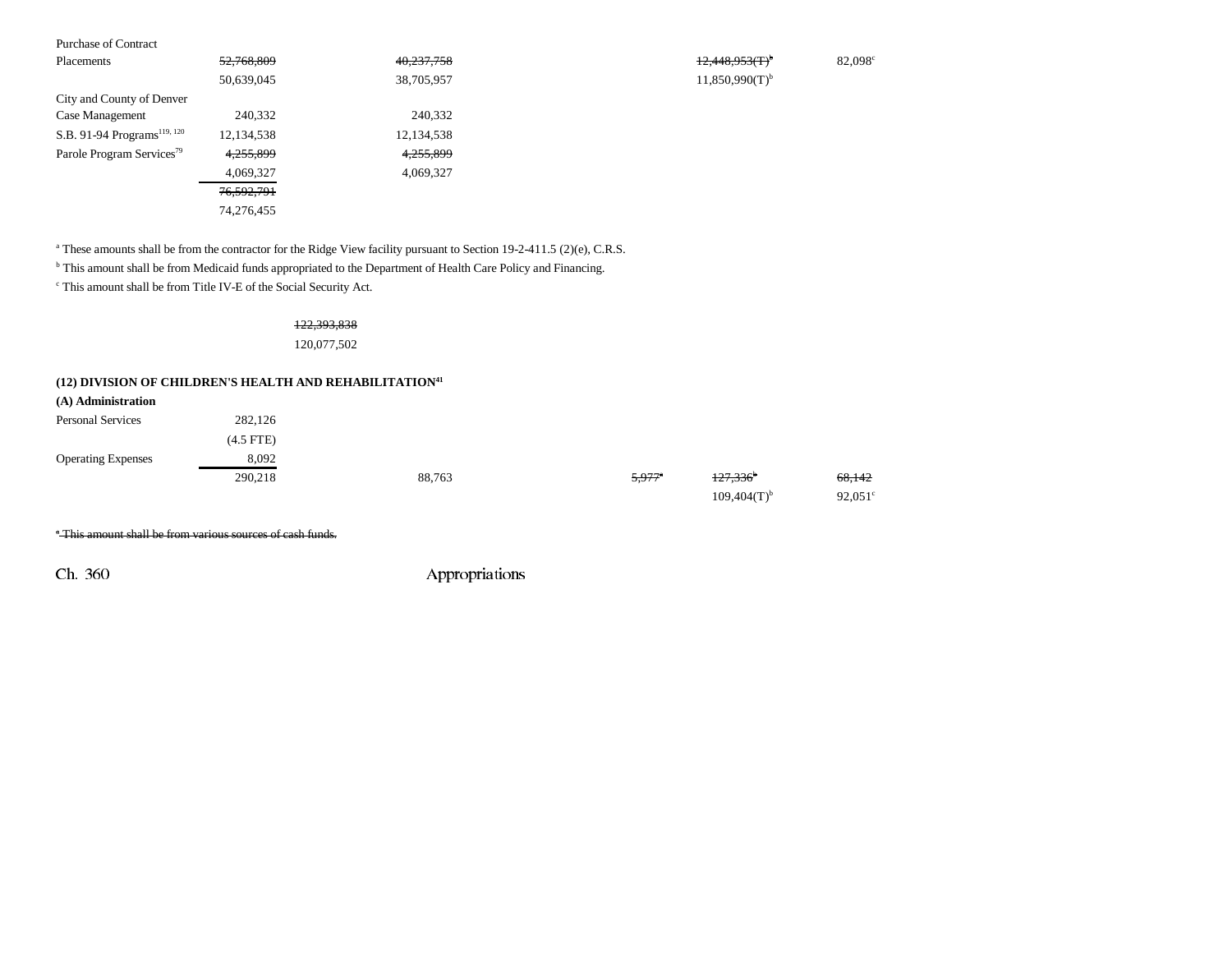|                   |              |                |                | APPROPRIATION FROM |               |              |
|-------------------|--------------|----------------|----------------|--------------------|---------------|--------------|
| <b>ITEM &amp;</b> | <b>TOTAL</b> | <b>GENERAL</b> | <b>GENERAL</b> | CASH               | <b>CASH</b>   | FEDERAL      |
| <b>SUBTOTAL</b>   |              | <b>FUND</b>    | <b>FUND</b>    | <b>FUNDS</b>       | <b>FUNDS</b>  | <b>FUNDS</b> |
|                   |              |                | <b>EXEMPT</b>  |                    | <b>EXEMPT</b> |              |
|                   |              |                |                |                    |               |              |

<sup>b</sup> Of this amount, \$109,404(T) THIS AMOUNT shall be from Medicaid cash funds appropriated to the Department of Health Care Policy and Financing and \$17,932(L) shall

<del>be from local funds.</del> Financing.

c OF THIS AMOUNT, \$23,909 IS ESTIMATED TO BE FROM THE SUBSTANCE ABUSE PREVENTION AND TREATMENT BLOCK GRANT AND \$68,142 IS ESTIMATED TO BE FROM VARIOUS SOURCES OF FEDERAL FUNDS.

#### **(B) Services for Children with Developmental Disabilities**

| Programs for Children with |  |
|----------------------------|--|
|----------------------------|--|

| Developmental Disabilities          | 16.959.245 | 12.623.057 | $4.336.188$ <sup>a</sup> |
|-------------------------------------|------------|------------|--------------------------|
| Family Support Pilot <sup>121</sup> | 94.162     | 94.162     |                          |
|                                     | 17.053.407 |            |                          |

<sup>a</sup> Of this amount, \$3,499,051(T) shall be from Medicaid cash funds appropriated to the Department of Health Care Policy and Financing and \$837,137(L) shall be from local funds.

#### **(C) Children's Mental Health Services**

| <b>Enhanced Mental Health</b>       |         |         |               |
|-------------------------------------|---------|---------|---------------|
| <b>Pilot Services for Detained</b>  |         |         |               |
| Youth                               | 528,900 | 528,900 |               |
|                                     | 448,748 | 448,748 |               |
| Mental Health Early                 |         |         |               |
| Intervention Program <sup>122</sup> | 390.213 | 351,192 | $39,021(L)^3$ |
| Juvenile Mental Health Pilot        |         |         |               |
| $(H.B. 00-1034)$                    | 180,000 | 180,000 |               |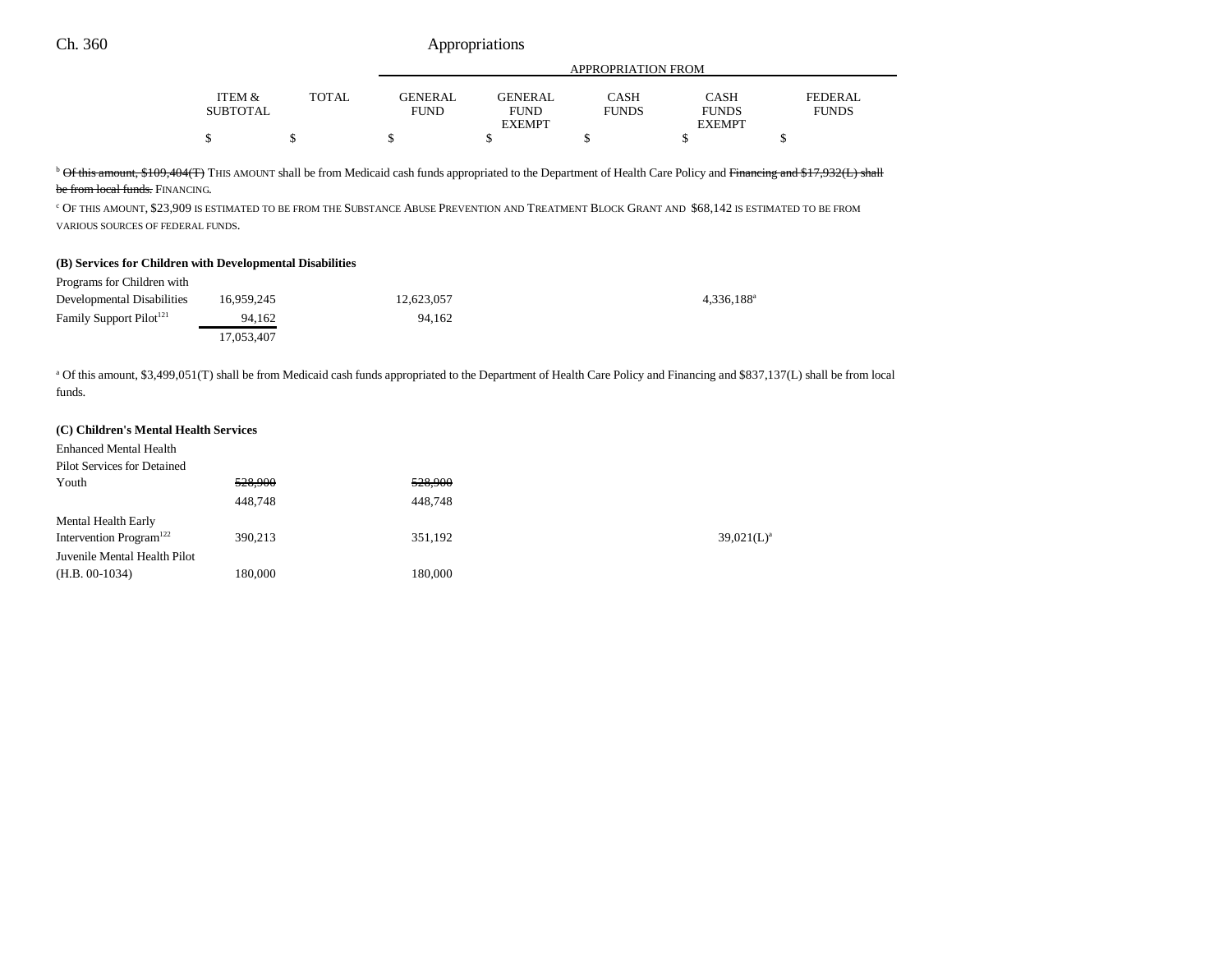| Residential Treatment for<br>Youth (H.B. 99-1116) <sup>123</sup> | 328,210              | 226,545 | $101,665(T)^{b}$ |
|------------------------------------------------------------------|----------------------|---------|------------------|
| Columbine Mental Health                                          |                      |         |                  |
| <b>Services</b>                                                  | 182,199              | 182.199 |                  |
|                                                                  | <del>1,609,522</del> |         |                  |
|                                                                  | 1,529,370            |         |                  |

a This amount shall be from local matching funds.

<sup>b</sup> This amount shall be from Medicaid cash funds appropriated to the Department of Health Care Policy and Financing.

| <del>18,953,147</del> |  |
|-----------------------|--|
| 18,872,995            |  |

## **TOTALS PART VII,**

#### **(HUMAN SERVICES)4, 5, 124, 125**

| <b>SERVICES</b> ) <sup>4, 5, 124, 125, 125a</sup> | \$1,812,023,278                         | <del>\$525.059.369</del> * | \$63,446,840 | <del>\$723,875,626</del>      | \$499,641,443 |
|---------------------------------------------------|-----------------------------------------|----------------------------|--------------|-------------------------------|---------------|
|                                                   | $$1,775,560,814$ $$503,738,649^{\circ}$ |                            |              | $$68.743.113$ $$740.872.351b$ | \$462,206,701 |

<sup>a</sup> Of this amount, \$3,295,038 \$3,680,278 is exempt from the statutory limit on state General Fund appropriations. This amount includes \$1,689,592 \$2,074,832 that is exempt pursuant to Section 24-75-201.1 (1)(a)(III)(A), C.R.S., and \$1,605,446 that is exempt pursuant to Section 24-75-201.1 (1)(a)(III)(B), C.R.S.  $b$  Of this amount,  $$558,621,471$  \$567,332,100 contains a (T) notation, and  $$111,815,001$  \$104,514,509 contains an (L) notation.

**FOOTNOTES** -- The following statements are referenced to the numbered footnotes throughout section 2.

|  | -4 | (Governor lined through this provision. See L. 2001, p. 2345.) |  |
|--|----|----------------------------------------------------------------|--|
|--|----|----------------------------------------------------------------|--|

5 All Departments, Totals -- The General Assembly requests that copies of all reports requested in other footnotes contained in this act be delivered to the Joint Budget Committee and the majority and minority leadership in each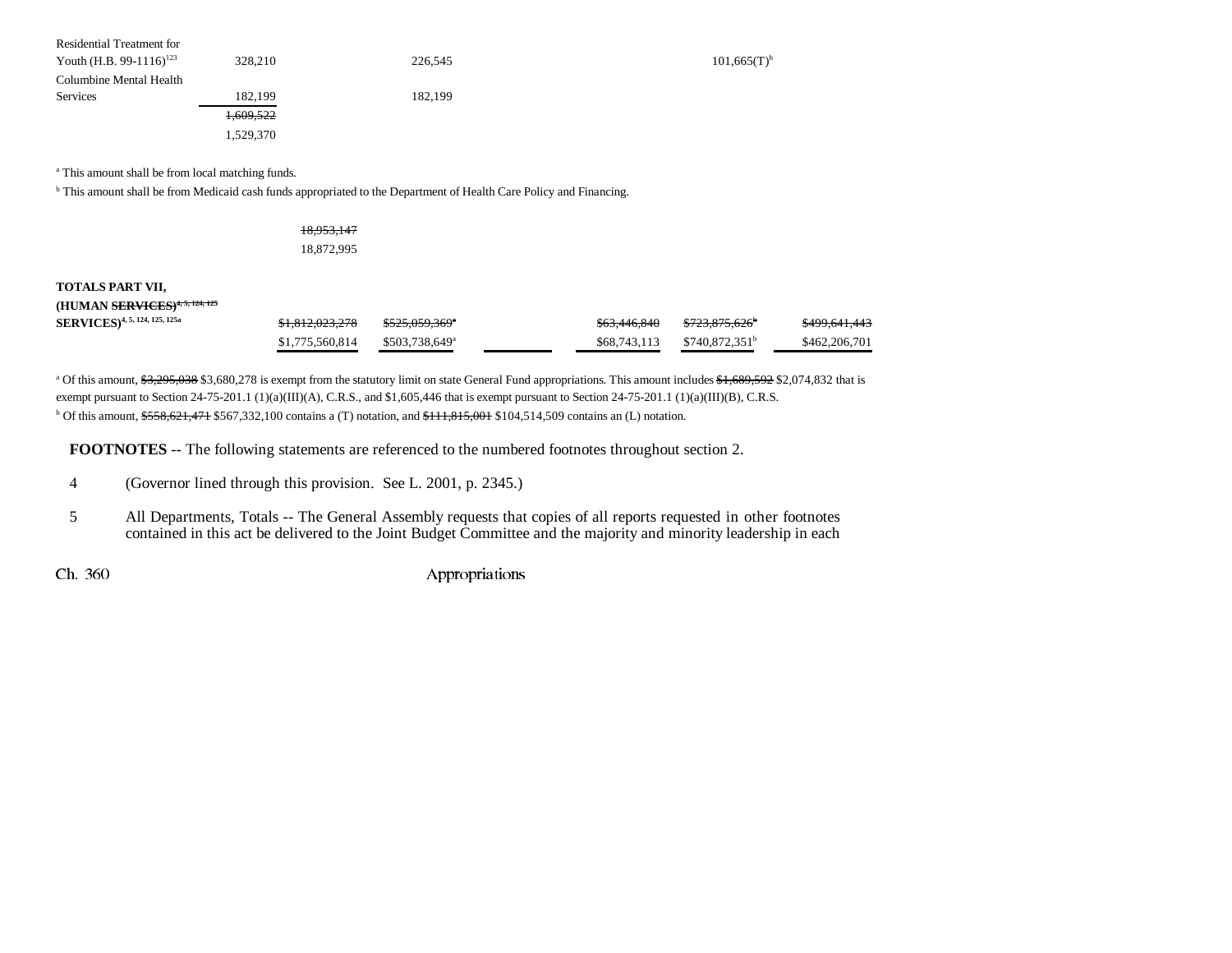|          |              |                |                | APPROPRIATION FROM |               |              |
|----------|--------------|----------------|----------------|--------------------|---------------|--------------|
| ITEM &   | <b>TOTAL</b> | <b>GENERAL</b> | <b>GENERAL</b> | CASH               | <b>CASH</b>   | FEDERAL      |
| SUBTOTAL |              | FUND           | <b>FUND</b>    | <b>FUNDS</b>       | <b>FUNDS</b>  | <b>FUNDS</b> |
|          |              |                | <b>EXEMPT</b>  |                    | <b>EXEMPT</b> |              |
|          |              |                |                |                    |               |              |

house of the General Assembly. Each principal department of the state shall produce its rules in an electronic format that is suitable for public access through electronic means. Such rules in such format shall be submitted to the Office of Legislative Legal Services for publishing on the Internet. It is the intent of the General Assembly that this be done within existing resources.

- 7 (Governor lined through this provision. See L. 2001, p. 2345.)
- 8 (Governor lined through this provision. See L. 2001, p. 2345.)

11 Department of Corrections, Support Services, Information Systems Subprogram; Department of Human Services, Office of Information Technology Services; and Division of Youth Corrections; Judicial Department, Courts Administration, Integrated Information Services; Department of Public Safety, Executive Director's Office, Colorado Integrated Criminal Justice Information System (CICJIS); and Colorado Bureau of Investigation, Colorado Crime Information Center (CCIC), -- The Department of Corrections, the Department of Human Services, the Judicial Department, the Department of Public Safety and the Colorado District Attorney's Council are requested to develop an update of a plan for consistent policies among all of the agencies for providing public access to criminal history information. The plan should address, but should not be limited to: (1) the pros and cons of bulk distributions of electronic criminal history data to private companies; (2) an update on the success of the Internet access to criminal records initiative; and (3) a uniform fee schedule for providing criminal history information to the public that will be applied in a consistent manner by each of the justice agencies and that will include recovery of a reasonable portion of the costs associated with building and maintaining the information systems of the justice agencies pursuant to Section 24-72-205(4), C.R.S. The Department of Public Safety is requested to coordinate a report from said agencies to the Joint Budget Committee and the Judiciary Committees of the Senate and House of Representatives by October 1, 2001, summarizing the public access plan and proposing any legislative changes that may be needed to implement the plan.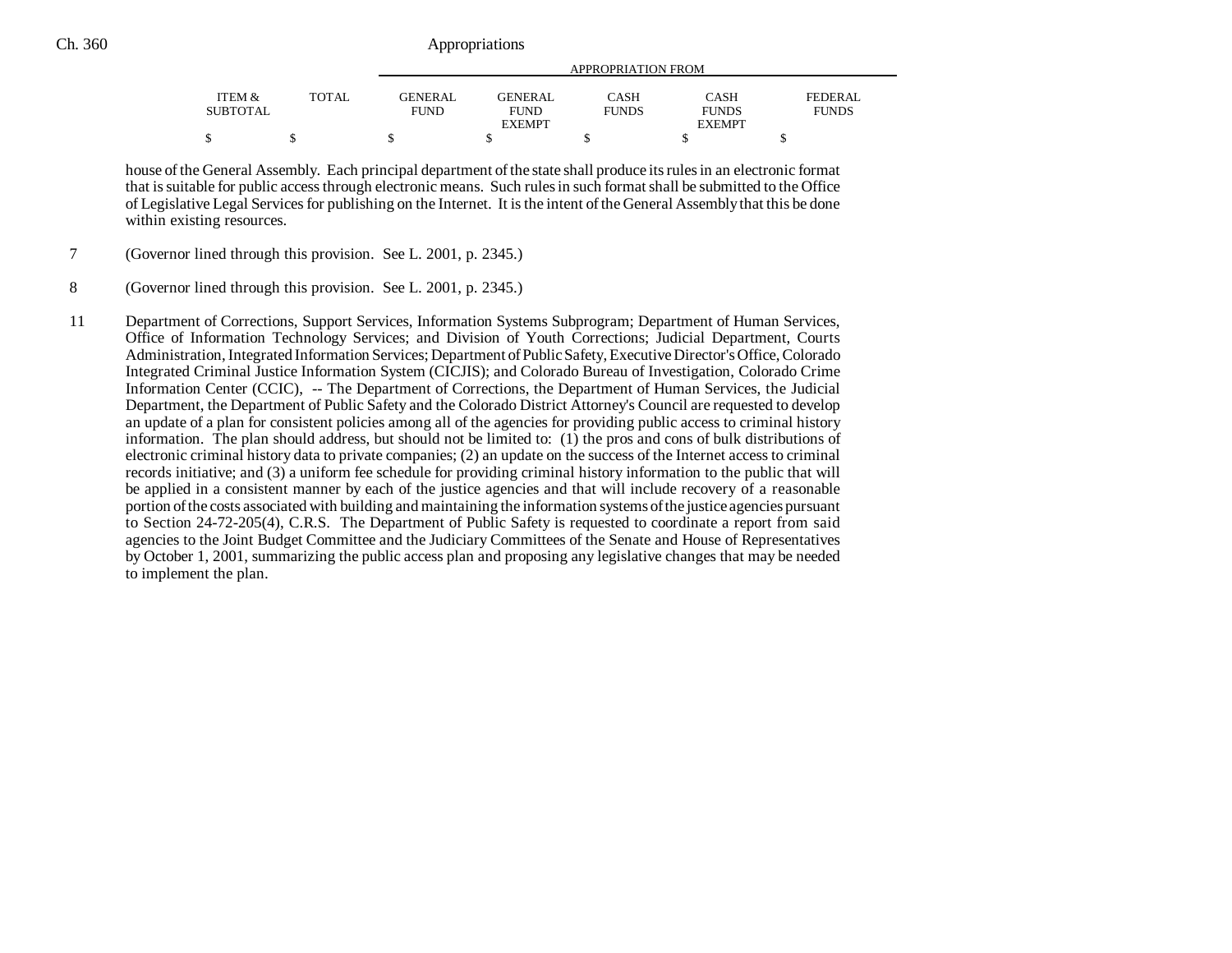- 41 Department of Health Care Policy and Financing, Executive Director's Office; Department of Human Services, Division of Youth Corrections; and Division of Children's Health and Rehabilitation -- The departments are requested to jointly submit a report assessing the feasibility of using the Children's Basic Health Plan to provide mental health services for youth with identified needs who leave detention to return to the community, with a goal of reducing readmissions to detention. The report should be submitted by November 1, 2001, and include suggestions for any statutory changes that may be required or would facilitate this approach.
- 42 (Governor lined through this provision. See L. 2001, p. 2352.).
- 43 Department of Health Care Policy and Financing, Executive Director's Office, Colorado Benefits Management System; and Department of Human Services, Office of Information Technology Services, Colorado Benefits Management System -- It is the understanding of the General Assembly that the primary goal of the Colorado Benefits Management System (CBMS) project is to streamline several county administrative functions by creating a single, integrated, eligibility and client management system that will minimize manual and paper-intensive processes. The 1997 feasibility study that was prepared for the CBMS project included an analysis of the annual savings that would result from the statewide implementation of CBMS, estimating \$31.0 million in annual savings from all fund sources. The feasibility study did not include an analysis of the impact of medical application sites. A re-analysis in December 2000 projects annual savings of \$13.0 million. It is the intent of the General Assembly that, once CBMS is fully implemented statewide, various appropriations will be adjusted to reflect the resulting cost savings. It is further the intent of the General Assembly that such adjustments be based on an objective analysis of the impact of the implementation of CBMS on the Department of Health Care Policy and Financing, the Department of Human Services, and county departments of social services. To assist in this effort, the FY 01-02 appropriation for CBMS includes funding for a base-line analysis of county workload and staffing needs. It is the intent of the General Assembly that work activities also be studied after the project's implementation to determine its impact and any associated savings to the counties and state.
- 43a DEPARTMENT OF HEALTH CARE POLICY AND FINANCING, EXECUTIVE DIRECTOR'S OFFICE, COLORADO BENEFITS MANAGEMENT SYSTEM; AND DEPARTMENT OF HUMAN SERVICES, OFFICE OF INFORMATION TECHNOLOGY SERVICES, COLORADO BENEFITS MANAGEMENT SYSTEM -- IT IS THE INTENT OF THE GENERAL ASSEMBLY THAT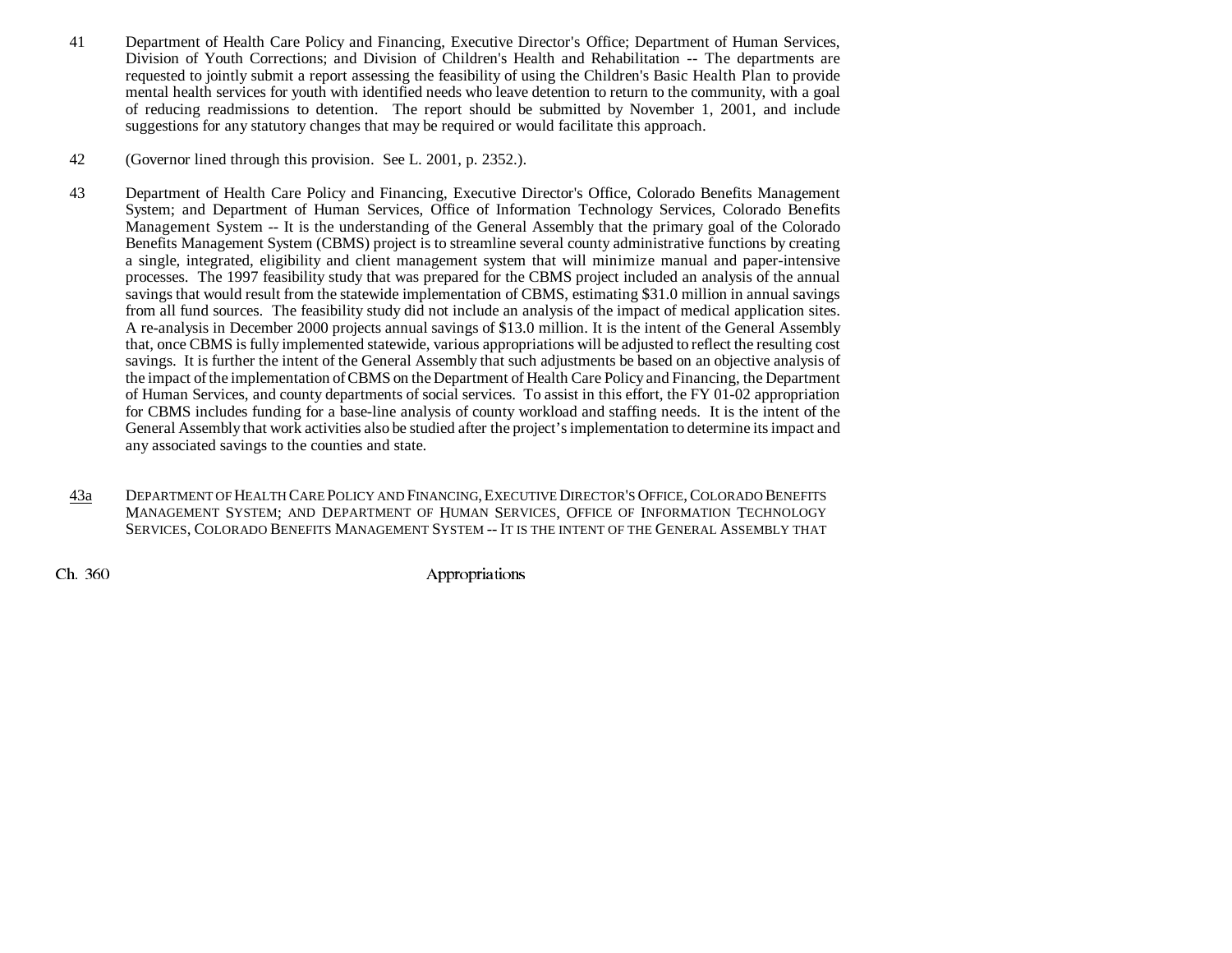|                 |              |                | APPROPRIATION FROM |              |               |              |  |  |
|-----------------|--------------|----------------|--------------------|--------------|---------------|--------------|--|--|
| ITEM &          | <b>TOTAL</b> | <b>GENERAL</b> | GENERAL.           | <b>CASH</b>  | CASH          | FEDERAL      |  |  |
| <b>SUBTOTAL</b> |              | <b>FUND</b>    | <b>FUND</b>        | <b>FUNDS</b> | <b>FUNDS</b>  | <b>FUNDS</b> |  |  |
|                 |              |                | <b>EXEMPT</b>      |              | <b>EXEMPT</b> |              |  |  |
| ሖ               |              |                |                    |              |               |              |  |  |

STAFF EMPLOYED BY THE DEPARTMENT OF HUMAN SERVICES TO OVERSEE COMPLIANCE WITH THE HEALTHINSURANCE PORTABILITY AND ACCOUNTABILITY ACT ALSO OVERSEE COMPLIANCE ACTIVITIES ASSOCIATED WITHTHE DEVELOPMENT AND IMPLEMENTATION OF THE COLORADO BENEFITS MANAGEMENT SYSTEM.

- 44(Governor lined through this provision. See L. 2001, p. 2352.).
- 53 Department of Health Care Policy and Financing, Medical Services Premiums; and Department of Human Services, Office of Adult Health and Rehabilitation, Mental Health Community Programs, Mental Health Capitation -- The Departments are requested to provide a report on the placement of mentally ill persons in nursing homes and alternative care facilities. The report is requested to specifically address: (1) Whether the Departments believe persons are being placed in nursing homes or alternative care facilities based solely on mental illness; (2) whether the Departments believe this reflects inappropriate cost-shifting from the mental health capitation program to the fee-for-service Medicaid programs and, if so, how this should be addressed; and (3) what services and treatment the Departments believe such persons with mental illness are receiving. This report is requested to be provided to the Joint Budget Committee by no later than November 15, 2001.
- 58 Department of Health Care Policy and Financing, Indigent Care Program, Children's Basic Health Plan Premium Costs; and Department of Human Services, Office of Adult Health and Rehabilitation, Mental Health Community Programs – The Departments are requested to report, with their annual budget submission, on the benefits and costs of expansion of Children's Basic Health Plan (CHP) services to children with severe emotional disturbance. The report should specifically address: (1) Any recommended steps to expand the role of community mental health centers in identification of and service provision for CHP clients with mental illness; and (2) the fiscal impact of modifying the CHP program to provide an expanded benefit package for children with severe emotional disturbance. The fiscal impact should include an analysis of potential reductions in the need for direct General Fund support for children with mental illness if the CHP program is expanded.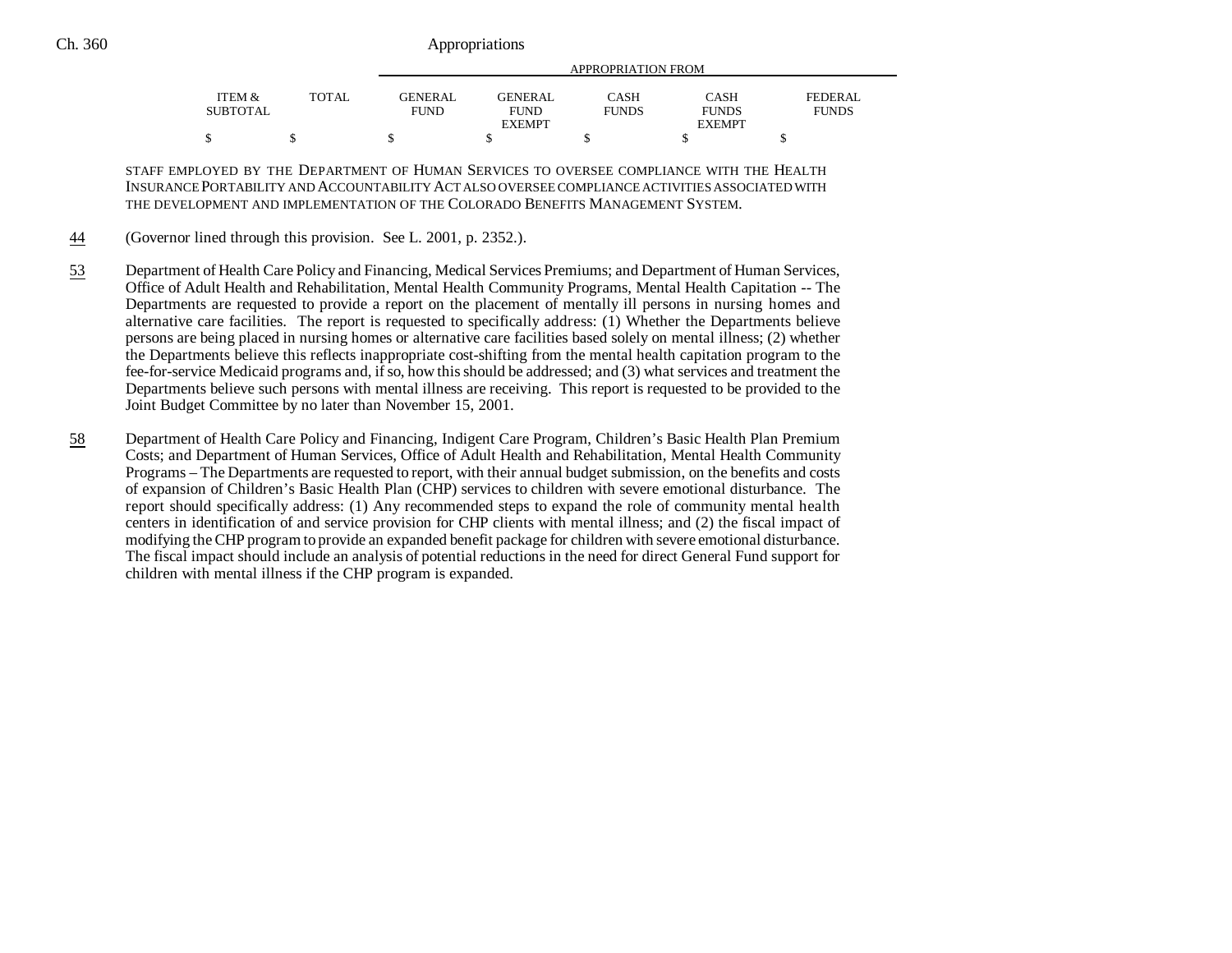- 61 Department of Health Care Policy and Financing, Department of Human Services Medicaid-Funded Programs; and Department of Human Services, Office of Adult Health and Rehabilitation, Mental Health Community Programs, Mental Health Capitation -- The Departments are requested to provide a report to the Joint Budget Committee, as part of their annual budget submission, that reviews their proposals and plans for the Medicaid mental health capitation program for FY 2002-03 and future years. The report should specifically address the following issues: (1) How program rates should be established, including whether the program should continue to be competitively bid on a financial and/or technical basis and, if so, how often; (2) how rates should be set for interim years (years when payment rates have not been locked in by a bid process); (3) how cost-effectiveness should be demonstrated, including whether the State should continue to require that the program cost 95 percent of what fee for service is estimated to have cost and, if so, how this should be measured; (4) how the State can ensure that program funding is fairly and reasonably divided among the various regions of the State; (5) whether and how the program should be extended to other services; (6) whether and how any program "savings" should be reinvested for indigent populations; and (7) recommendations for related statutory changes.
- 62 Department of Health Care Policy and Financing, Department of Human Services Medicaid-Funded Programs; and Department of Human Services, Office of Adult Health and Rehabilitation, Mental Health Community Programs, Mental Health Capitation; and Office of Direct Services, Mental Health Institutes -- The Departments are requested to provide a report to the Joint Budget Committee, as part of their annual budget submissions, that reviews their progress, goals, and proposed time frames for incorporating adult inpatient services at the State mental health institutes into the Medicaid mental health capitation program.
- 63 Department of Health Care Policy and Financing, Department of Human Services Medicaid-Funded Programs; and Department of Human Services, Office of Adult Health and Rehabilitation, Mental Health Community Programs, Mental Health Capitation -- The mental health capitation appropriation includes funding for Medicaid capitation performance incentives awards. The Departments are requested to provide information on the use of these funds as part of their annual budget submission.
- 64 (Governor lined through this provision. See L. 2001, p. 2353.).
- 65 Department of Health Care Policy and Financing, Department of Human Services Medicaid-Funded Programs; and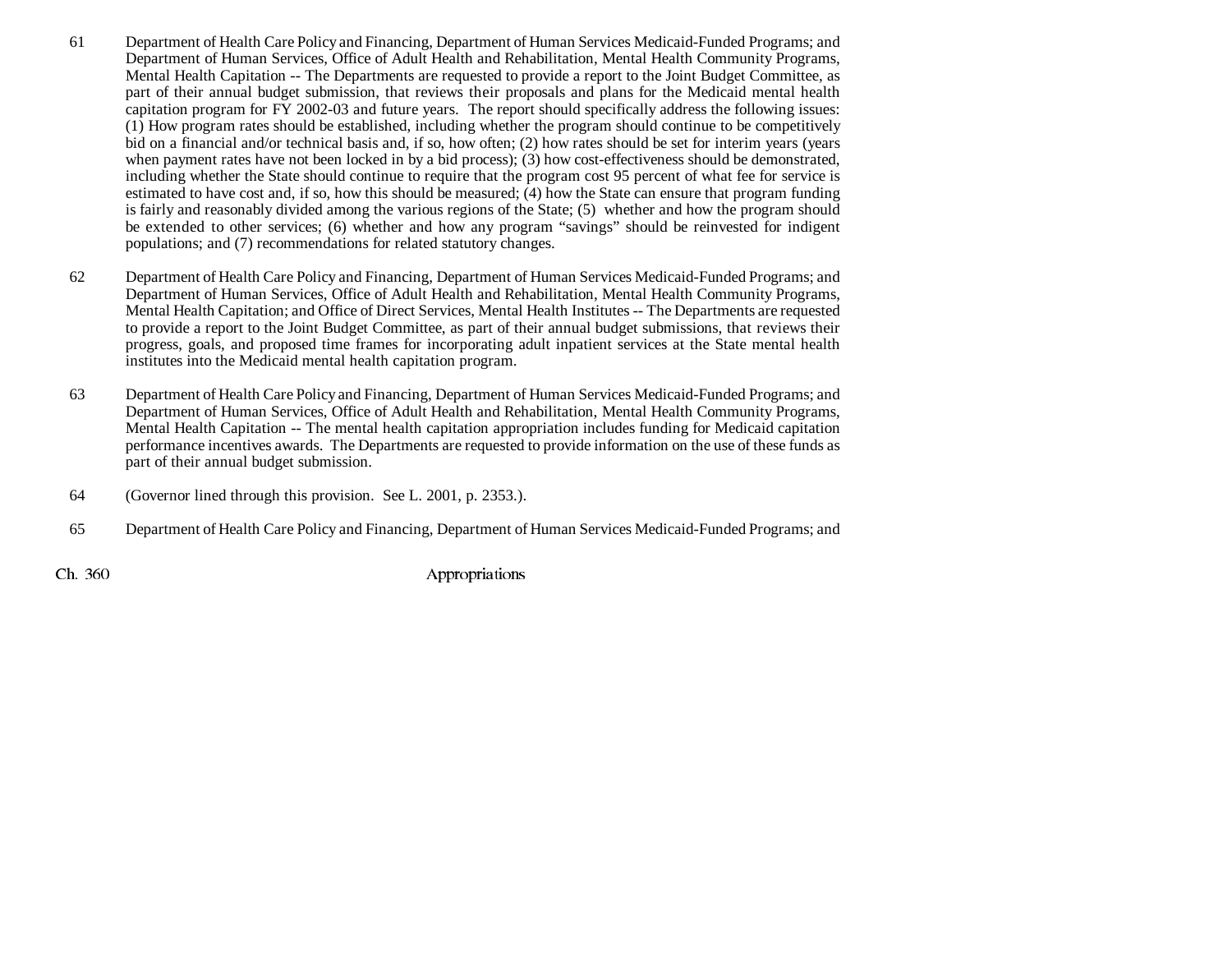|                   | APPROPRIATION FROM |                |                |              |               |              |
|-------------------|--------------------|----------------|----------------|--------------|---------------|--------------|
| <b>ITEM &amp;</b> | TOTAL              | <b>GENERAL</b> | <b>GENERAL</b> | CASH         | <b>CASH</b>   | FEDERAL.     |
| <b>SUBTOTAL</b>   |                    | <b>FUND</b>    | <b>FUND</b>    | <b>FUNDS</b> | <b>FUNDS</b>  | <b>FUNDS</b> |
|                   |                    |                | <b>EXEMPT</b>  |              | <b>EXEMPT</b> |              |
|                   |                    |                |                |              |               |              |

Department of Human Services, Office of Adult Health and Rehabilitation, Mental Health Community Programs, Medicaid Anti-Psychotic Pharmaceuticals -- The Departments are requested to report to the Joint Budget Committee with their November 1 budget submissions on their progress toward managing Medicaid mental health pharmaceutical costs, including any efforts to incorporate medication funding in the capitated Medicaid mental health contracts. This report should include an expected time line for planned activities, as well as estimates of the programmatic and fiscal impacts of any changes. The Departments are encouraged to pursue pilot programs to contain costs through physician education and management. The Departments are also requested to identify actual expenditures and growth projections for anti-depressant, anti-anxiety, and anti-mania medications as part of their budget submissions.

- 76 Department of Human Services, Executive Director's Office -- The General Assembly expects the State Board of Human Services to take appropriate actions pursuant to Section 26-1-121(1)(c), C.R.S., as soon as the Executive Director determines that any appropriation for payment of the costs described in paragraph (a) of said subsection (1) is inadequate. The Department and the State Board should not expect to rely on supplemental appropriations in determining what action is to be taken.
- 77 (Governor lined through this provision. See L. 2001, p. 2355.).
- 78 Department of Human Services, Executive Director's Office, General Administration, Injury Prevention Program -- The Department is requested to include in its annual budget request information regarding the cost-effectiveness of this program. Such information should include: actual and planned annual expenditures for this line item, by program; the actual number of workers' compensation claims filed, by type of injury and by program; and the related costs associated with workers' compensation claims filed, by type of injury and by program.
- 79 Department of Human Services, Executive Director's Office, Special Purpose, Juvenile Parole Board; Division of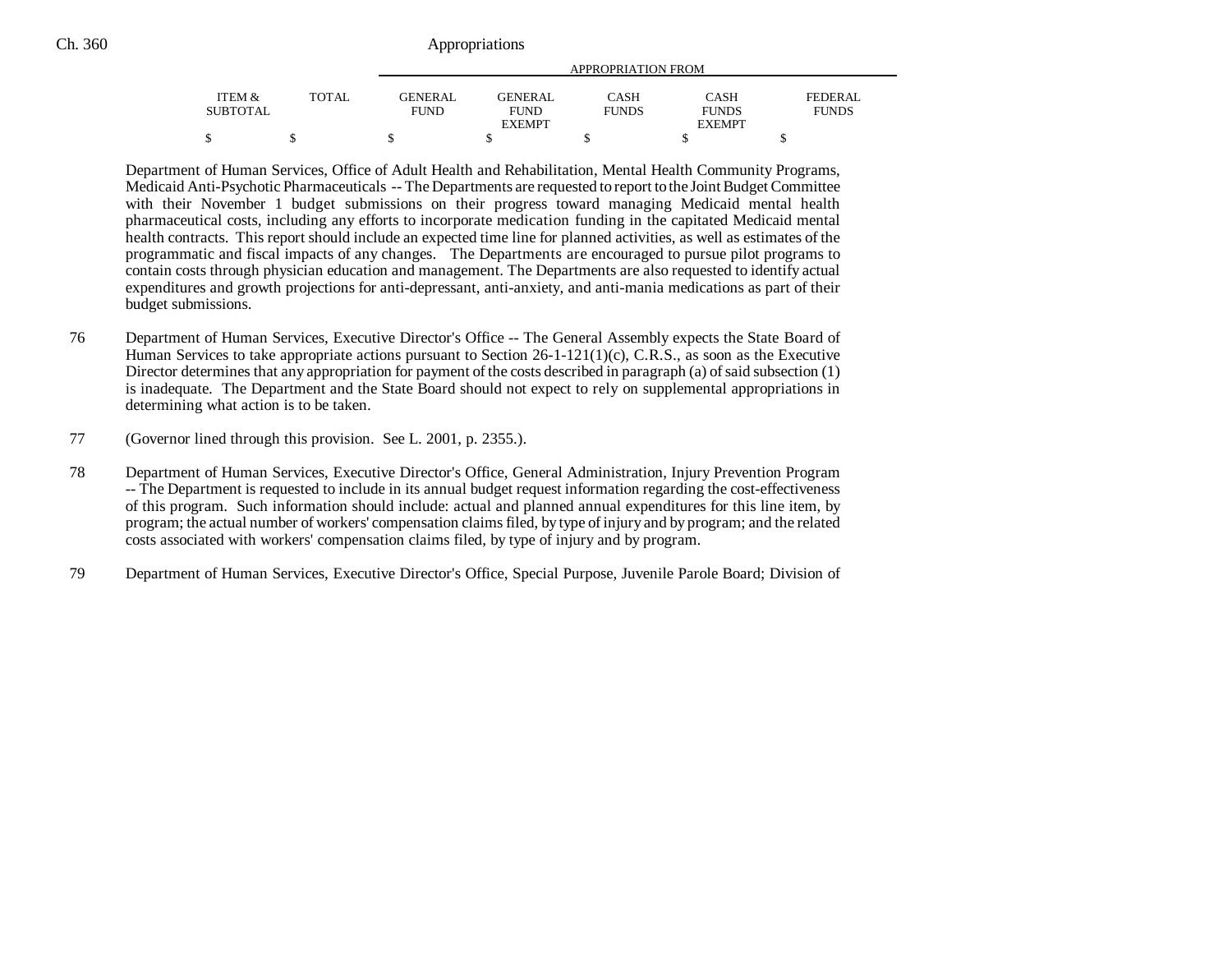Youth Corrections, Community Programs, Parole Program Services -- It is the intent of the General Assembly that the Juvenile Parole Board and the Division of Youth Corrections develop best practice guidelines for targeting funds appropriated in the Parole Program Services line item, based on the proven performance of specific services in reducing recidivism and regressive moves, and on the risk characteristics of youth and the need for supervision. The Division of Youth Corrections is requested to submit a report to the Joint Budget Committee no later than May 1, 2002, summarizing progress toward implementing the guidelines.

- 79a DEPARTMENT OF HUMAN SERVICES, EXECUTIVE DIRECTOR'S OFFICE, SPECIAL PURPOSE, HEALTH INSURANCE PORTABILITY AND ACCOUNTABILITY ACT OF 1996 -- IT IS THE INTENT OF THE GENERAL ASSEMBLY THAT THE DEPARTMENT BE ALLOWED TO "ROLL FORWARD," TO FY 2002-03, ANY UNEXPENDED GENERAL FUND IN THIS LINE ITEM.
- 80 (Governor lined through this provision. See L. 2001, p. 2356.).
- 81 Department of Human Services, Office of Information Technology Services, Broomfield County Start-up Costs -- The Department is requested to provide bi-monthly status updates and progress reports including any concerns regarding the project to the Office of Innovation and Technology, the Information Management Commission, the Office of State Planning and Budgeting, and the Joint Budget Committee.
- 82 Department of Human Services, Office of Operations; and Department of Personnel, Central Services, Facilities and Maintenance Planning, State Buildings and Real Estate Services Program -- The Department of Human Services is requested to establish a standardized method for determining the operational maintenance requirements of its facilities. The standardized method should include establishing current itemized spending on labor and materials for routine maintenance and custodial costs for all 24-hour residential care facilities including group homes. The standardized method for maintenance requirements should take into account a building's age, type, number of square feet and number of beds and demonstrate how the Department's maintenance levels compare to those in other states and to industry standards. The Department is requested to work with the Department of Personnel to ensure that the Department of Human Services' methodology is coordinated with other standardization efforts in this area.
- 83 Department of Human Services, Office of Operations, Utilities -- Up to \$100,000 of the Department's utility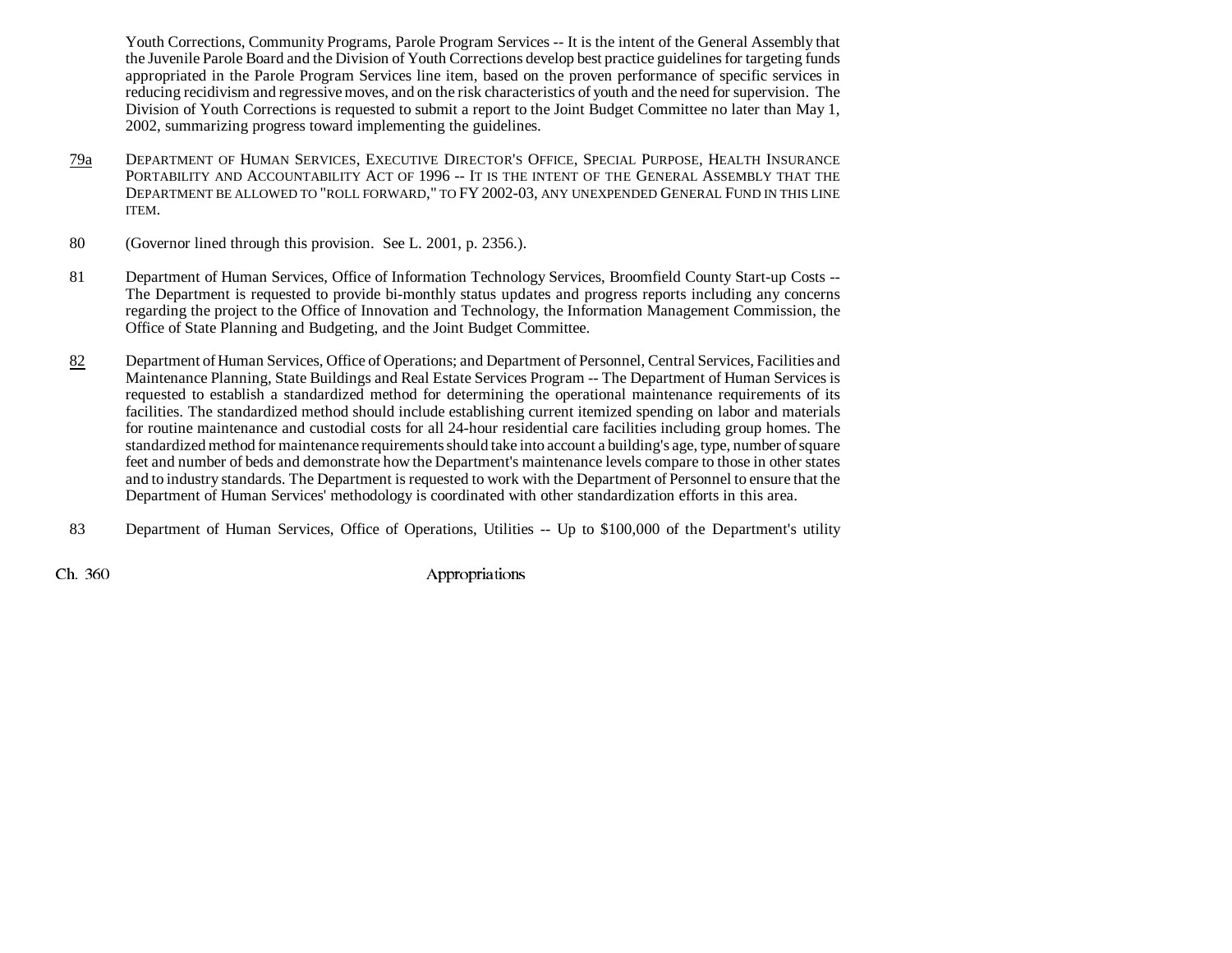|                                      |        |                        | APPROPRIATION FROM      |                      |                             |                         |  |  |
|--------------------------------------|--------|------------------------|-------------------------|----------------------|-----------------------------|-------------------------|--|--|
| <b>ITEM &amp;</b><br><b>SUBTOTAL</b> | TOTAL. | GENERAL<br><b>FUND</b> | GENERAL.<br><b>FUND</b> | CASH<br><b>FUNDS</b> | <b>CASH</b><br><b>FUNDS</b> | FEDERAL<br><b>FUNDS</b> |  |  |
|                                      |        |                        | <b>EXEMPT</b>           |                      | <b>EXEMPT</b>               |                         |  |  |
| ሖ<br>Φ                               |        |                        |                         |                      |                             |                         |  |  |

appropriation may be used to develop and implement a program designed to decrease energy consumption. A portion of these funds may be used to hire an energy program manager.

- 84 Department of Human Services, Office of Adult Health and Rehabilitation, Administration of Mental Health and Developmental Disability Services, Mental Health Data Analysis Contracts -- It is the intent of the General Assembly that the funding provided in this line item be provided only in FY 1999-2000, FY 2000-01, and FY 2001-02, and that the amount provided in FY 2001-02 be half of the amount originally appropriated.
- 85 Department of Human Services, Office of Adult Health and Rehabilitation, Mental Health Community Programs -- The Department is requested to compile detailed quarterly data of the waiting lists for community mental health services, and provide the Joint Budget Committee with quarterly reports of this data within 30 days of the respective quarter's end.
- 86 Department of Human Services, Office of Adult Health and Rehabilitation, Mental Health Community Programs, Goebel Lawsuit Settlement -- Funding included in this line item represents only a portion of total expenditures for the Goebel Lawsuit Settlement. The Department is requested to include, as part of its annual budget submission, a summary of all actual revenues and expenditures for services for the Goebel plaintiff class in the prior fiscal year, including moneys from non-state sources. This report should also specifically identify all actual, estimated, and requested state appropriations for the Goebel class by Long Bill line item.
- 87(Governor lined through this provision. See L. 2001, p. 2356.).
- 88(Governor lined through this provision. See L. 2001, p. 2356.).
- 89 (Governor lined through this provision. See L. 2001, p. 2357.).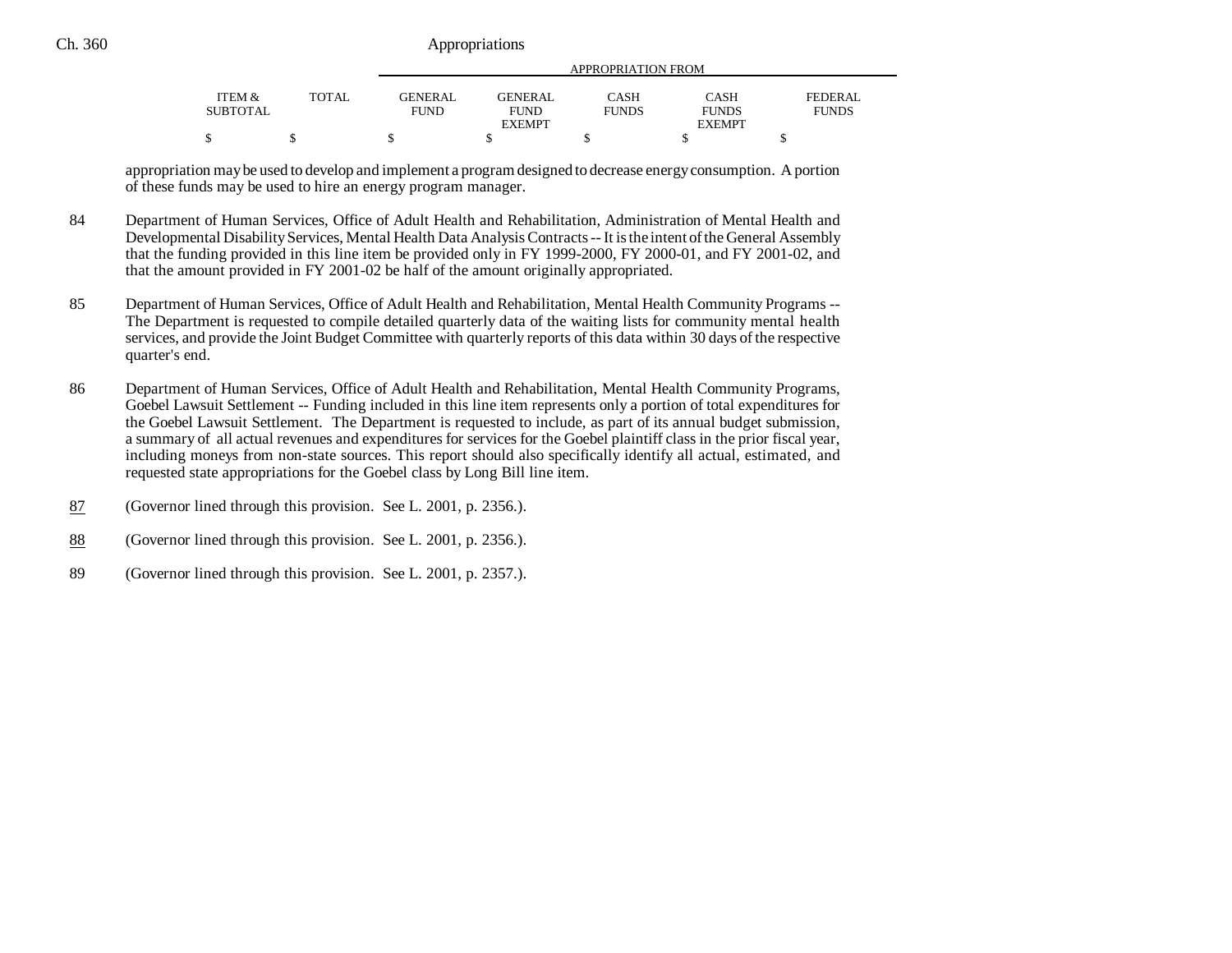- 90 (Governor lined through this provision. See L. 2001, p. 2357.).
- 91 (Governor lined through this provision. See L. 2001, p. 2357.).
- 92 Department of Human Services, Office of Adult Health and Rehabilitation, Division of Vocational Rehabilitation, Rehabilitation Programs - Local Funds Match -- It is the intent of the General Assembly that the Division of Vocational Rehabilitation actively pursue partnerships with local entities that provide matching funds for federal vocational rehabilitation dollars. The Division is requested to provide a report to the Joint Budget Committee, as part of its annual budget request, on such partnerships. The report should include the potential for replacing General Fund support in the Rehabilitation Programs - General Fund Match line item for cash and cash exempt support in the Rehabilitation Programs - Local Funds Match line item.
- 93 (Governor lined through this provision. See L. 2001, p. 2358.).
- 94 Department of Human Services, Office of Adult Health and Rehabilitation, Alcohol and Drug Abuse Division, Community Programs -- For purposes of complying with federal maintenance of effort requirements, it is noted that the Alcohol and Drug Driving Safety Program, which the Alcohol and Drug Abuse Division helps to administer, has been transferred to the Judicial Department budget.
- 95 Department of Human Services, Office of Adult Health and Rehabilitation, Alcohol and Drug Abuse Division, Community Programs, Treatment Contracts, Treatment Contracts -- The Department is requested to develop and monitor outcome data that demonstrates the success of the criminal justice referral treatment programs and quantifies savings to other public systems. The Department is further requested to include this information in its annual budget submission.
- 96(Governor lined through this provision. See L. 2001, p. 2358.).
- 97 Department of Human Services, Office of Direct Services, Institutional Programs for Persons with Developmental Disabilities -- The Department is requested to report on November 1, 2001, to the Joint Budget Committee concerning the status of the implementation of S.B. 00-204 regarding the Kipling Village site and the Zier and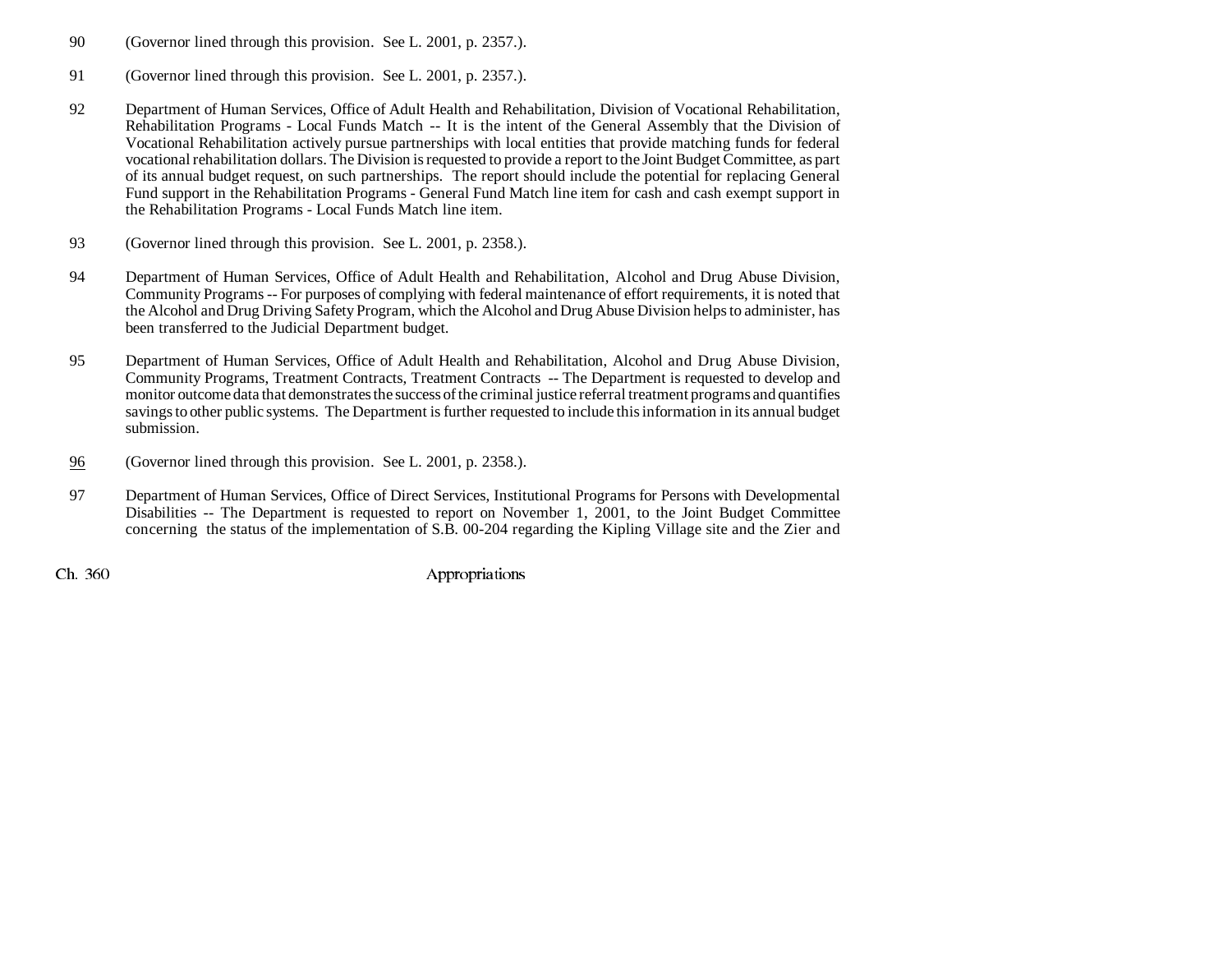|                 |              | APPROPRIATION FROM |                |              |               |              |  |  |
|-----------------|--------------|--------------------|----------------|--------------|---------------|--------------|--|--|
| ITEM &          | <b>TOTAL</b> | <b>GENERAL</b>     | <b>GENERAL</b> | <b>CASH</b>  | <b>CASH</b>   | FEDERAL      |  |  |
| <b>SUBTOTAL</b> |              | <b>FUND</b>        | <b>FUND</b>    | <b>FUNDS</b> | <b>FUNDS</b>  | <b>FUNDS</b> |  |  |
|                 |              |                    | <b>EXEMPT</b>  |              | <b>EXEMPT</b> |              |  |  |
|                 |              |                    |                |              |               |              |  |  |

Therapy Pool buildings.

- 98 Department of Human Services, County Administration, County Share of Offsetting Revenues -- It is the intent of the General Assembly that, pursuant to Section 26-13-108, C.R.S., the Department utilize recoveries to offset the costs of providing public assistance. This appropriation represents an estimate of the county share of such recoveries and, if the amount of the county share of such recoveries is greater than the amount reflected in this appropriation, the Department is authorized to disburse an amount in excess of this appropriation to reflect the actual county share of such recoveries.
- 99 Department of Human Services, County Administration, County Incentive Payments -- It is the intent of the General Assembly that, pursuant to Sections 26-13-108 and 26-13-112(2)(c), C.R.S., the Department distribute child support incentive payments to counties. This appropriation represents an estimate of one-half of the State share of recoveries of amounts of support for public assistance recipients, as described in Section 26-13-108, C.R.S. If the amount of one-half of the State share of such recoveries is greater than the amount reflected in this appropriation, the Department is authorized to disburse an amount in excess of this appropriation to reflect one-half of the actual State share of such recoveries.
- 100 Department of Human Services, Office of Self Sufficiency, Colorado Works Program -- The Department is requested to submit a report to the Joint Budget Committee on or before November 1, 2001, concerning county reserve accounts. The Department's report should include, but not be limited to: (a) Information about the types of expenditures that a county may make out of its county reserve account, including any federal or state limitations on the use of such funds; (b) recommendations concerning the extent to which the General Assembly should rely upon county reserve account balances to supplement works program funding levels should an economic downturn occur; (c) data which reflects each county's reserve account balance as of July 1, 2001, divided by its FY 2000-01 works program expenditures; (d) a discussion concerning what level of county reserves the Department considers to be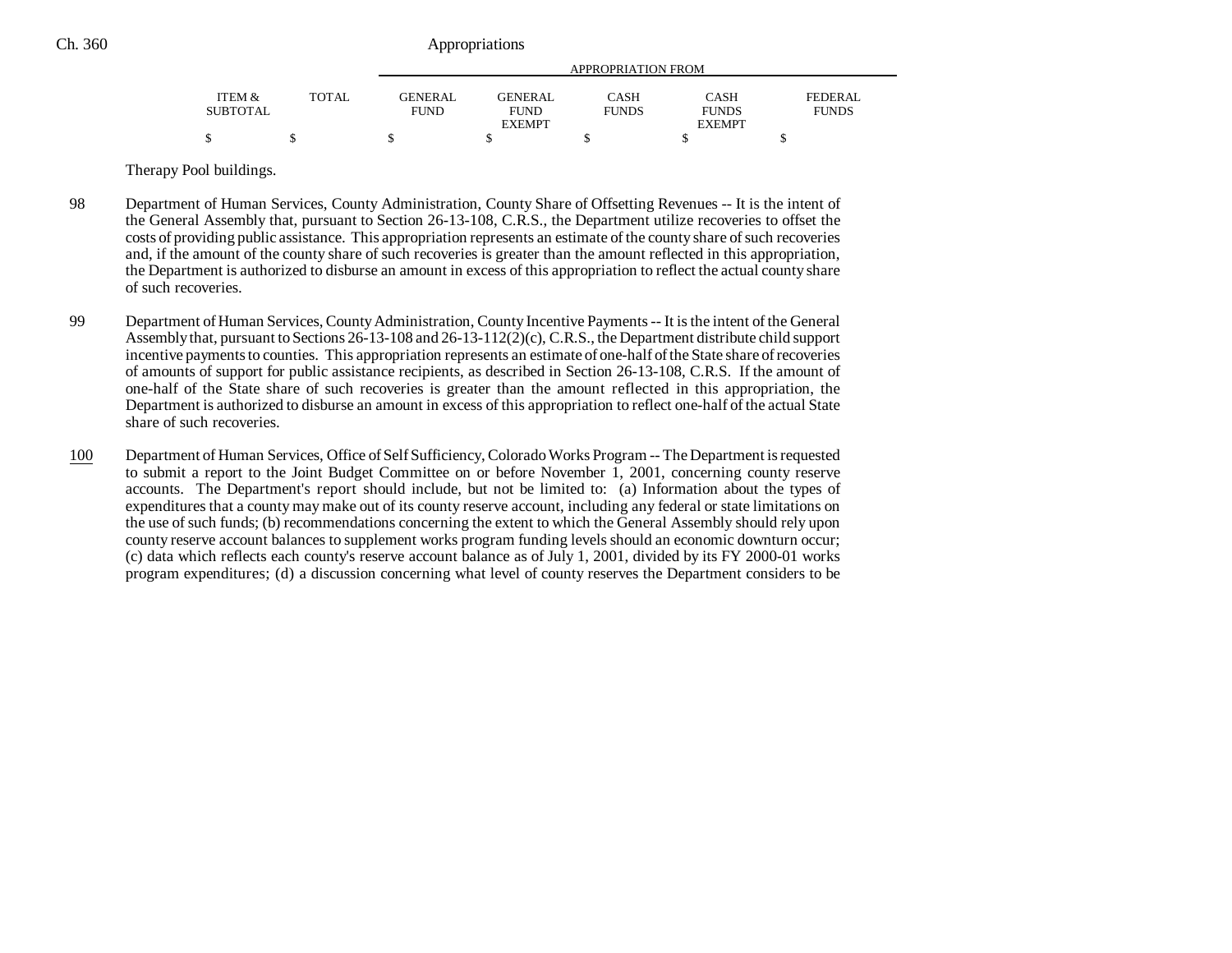appropriate; and (e) any recommended changes to the statutory formula that limits the amount that a county may retain in its county reserve account.

- 101 Department of Human Services, Office of Self Sufficiency, Colorado Works Program, County Block Grants -- It is the intent of the General Assembly that the appropriation of local funds for Colorado works program county block grants may be decreased by a maximum of \$100,000 to reduce one or more small counties' fiscal year 2001-02 targeted or actual spending level, pursuant to Section 26-2-714 (8), C.R.S.
- 102 (Governor lined through this provision. See L. 2001, p. 2358.).
- 103 (Governor lined through this provision. See L. 2001, p. 2359.).
- 104 Department of Human Services, Office of Self Sufficiency, Child Support Enforcement, Automated Child Support Enforcement System -- The Department is requested to report to the Joint Budget Committee by December 1, 2001, regarding alternative methods of administering the Family Support Registry. Specifically, the Department is requested to compare the costs and benefits of continuing to operate the Family Support Registry through a contract with an outside vendor to the costs and benefits of operating the Family Support Registry utilizing Department staff.
- 105 Department of Human Services, Office of Self Sufficiency, Disability Determination Services; Office of Adult and Veterans Services, Adult Assistance Programs -- It is the General Assembly's intent that the Department continue its efforts to identify the causes of caseload fluctuations in the Aid to the Needy Disabled State-only (AND-SO) and Aid to the Needy Disabled State Supplement (AND-SS) programs. To this end, the Department is requested to develop proposals for collecting data that would further describe sub-groups within the aid to the needy disabled population and the Supplemental Security Income (SSI) eligibility process. The Department is requested to submit the following in its budget request for FY 2002-03: 1) A proposal to conduct a post-review of AND-SO clients who have been denied SSI after an appeal to determine whether these individuals are being served appropriately; 2) a proposal identifying the options available within Disability Determination Services to collect data on the length of time of the SSI appeal process for AND-SO clients; and 3) a proposal outlining the options for collecting separate data on individuals who are denied SSI benefits and remain on the AND-SO program and those who receive interim assistance and subsequently become eligible for SSI.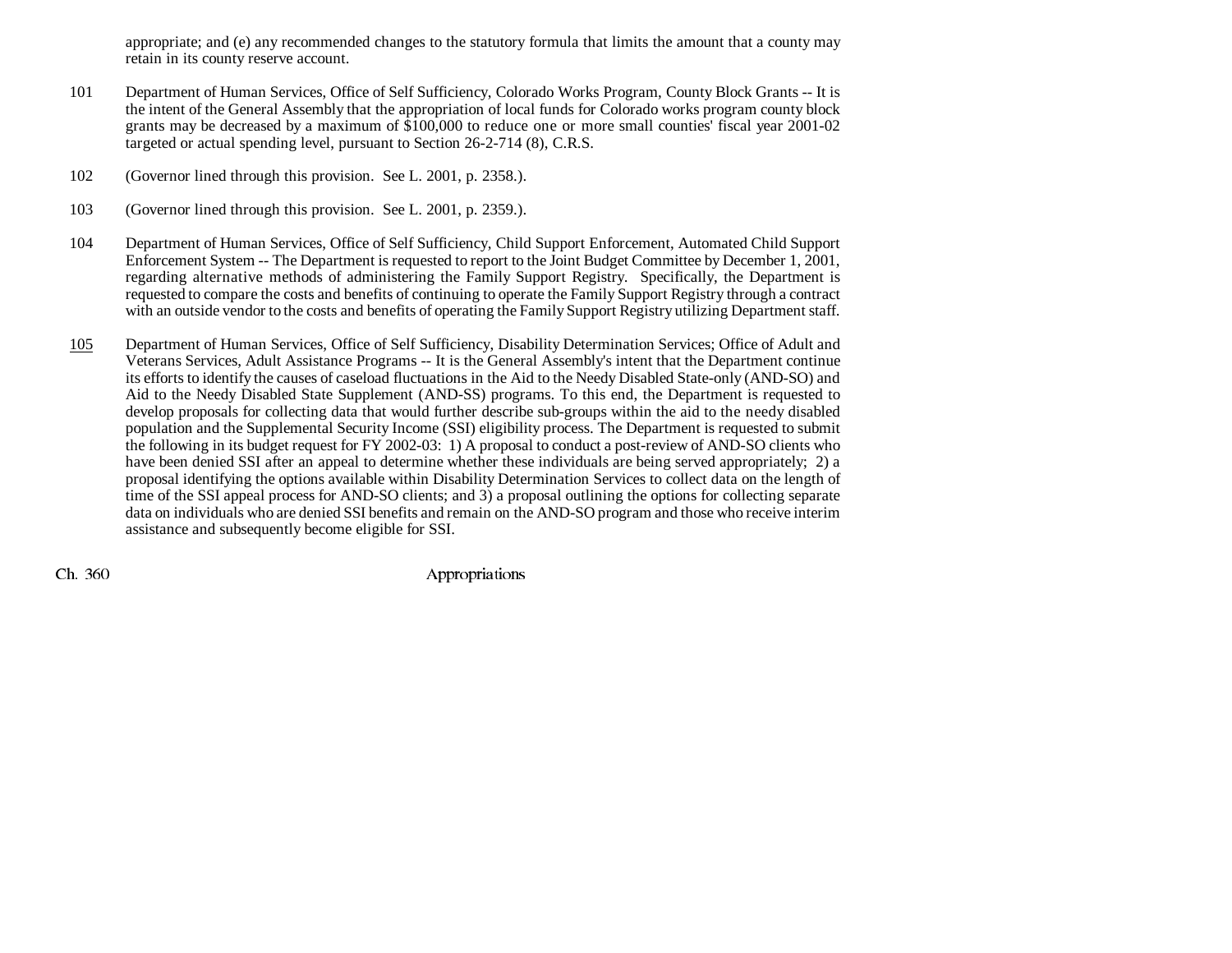|                   |              |                |                | APPROPRIATION FROM |               |              |
|-------------------|--------------|----------------|----------------|--------------------|---------------|--------------|
| <b>ITEM &amp;</b> | <b>TOTAL</b> | <b>GENERAL</b> | <b>GENERAL</b> | CASH               | <b>CASH</b>   | FEDERAL      |
| SUBTOTAL          |              | <b>FUND</b>    | <b>FUND</b>    | <b>FUNDS</b>       | <b>FUNDS</b>  | <b>FUNDS</b> |
|                   |              |                | <b>EXEMPT</b>  |                    | <b>EXEMPT</b> |              |
|                   |              |                |                |                    |               |              |

- 106 Department of Human Services, Office of Adult and Veterans Services, Adult Assistance Programs, Old Age Pension Program -- The Department is requested to report to the Joint Budget Committee by November 1, 2001, on the Employment and Self-Sufficiency Pilot authorized by Section 26-2-903 C.R.S. The report should include the number of counties participating in the program, the amount each county has received to operate the program, the number of individual participants, participant success in securing employment and any resulting savings, the projected costs and savings for FY 2002-03, an evaluation of the success of the program and a recommendation of whether the program should continue.
- 107 Department of Human Services, Office of Adult and Veterans Services, Adult Assistance Programs, Old Age Pension Program -- The Department is requested to reflect in its annual budget request all expenditures associated with the Old Age Pension Program individually, including grant payments for each recipient population, state and county program administration costs, burial reimbursements, and refunds and state revenue intercepts.
- 108 Department of Human Services, Office of Adult and Veterans Services, Aging Services Programs -- The Department is requested to report on which state dollars appropriated to the aging and adult services Long Bill group and the older Coloradans cash fund are subject to the federal maintenance of effort requirement for Older Americans Act programs. The Department is requested to submit this report to the Joint Budget Committee with its FY 2002-03 budget request.
- 109 (Governor lined through this provision. See L. 2001, p. 2359.).
- 110 Department of Human Services, Office of Adult and Veterans Services, Aging Services Programs, State-funding for Senior Services -- The Department is requested to provide a report in its November 1, 2001, budget submission indicating the types of data it collects on the populations served by Older Americans Act (OAA) programs. The report should indicate, in detail, how this data is used by the Department to determine the need and funding levels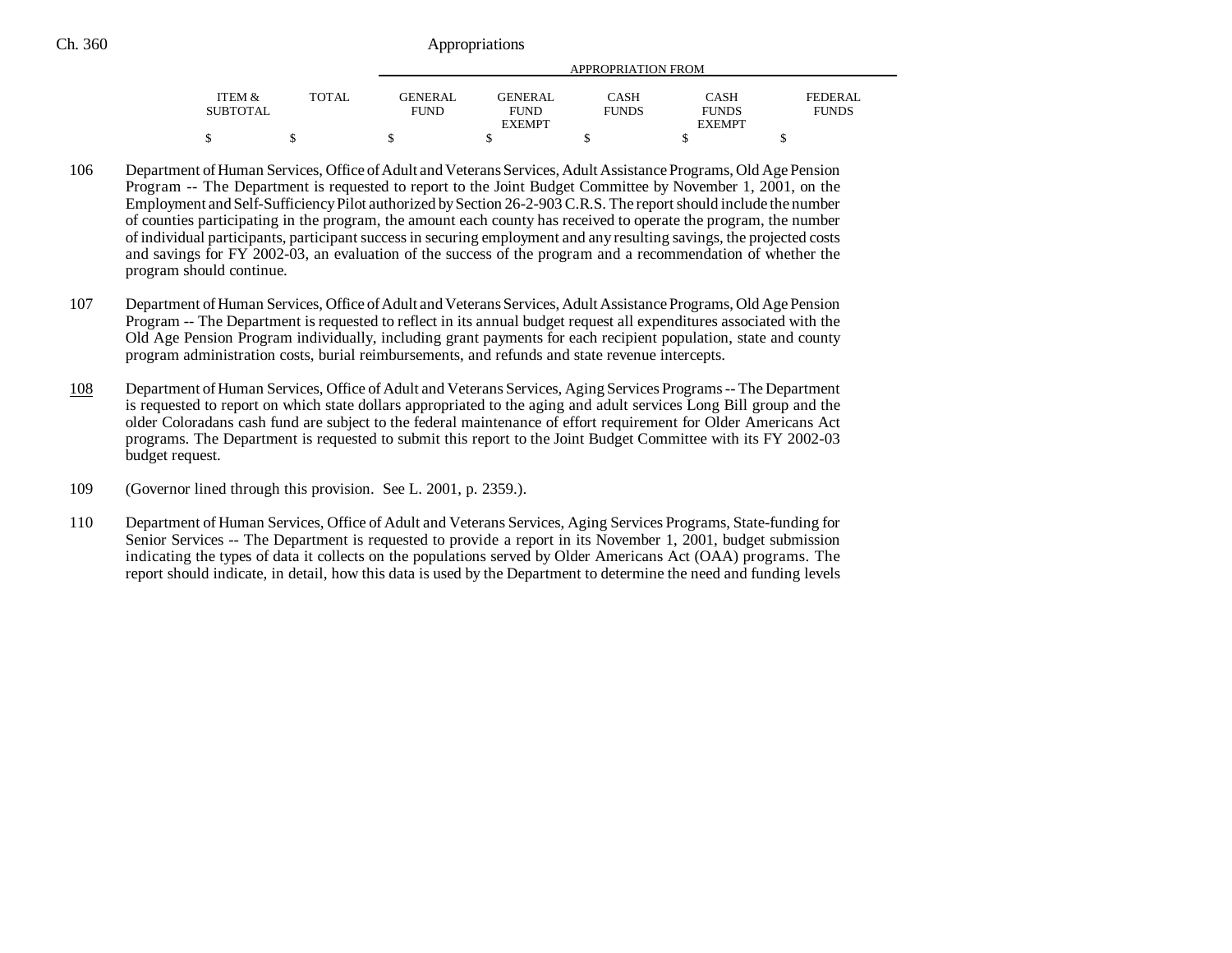of OAA programs.

- 111 Department of Human Services, Office of Adult and Veterans Services, Homelake Domiciliary -- It is the intent of the General Assembly that the Homelake Domiciliary not require additional General Fund dollars. The Department is requested to prepare an annual plan outlining potential General Fund reductions and the impact on client fees and submit the plan to the Joint Budget Committee by November 1 of each year.
- 112 Department of Human Services, Division of Child Welfare -- The Department is requested to reflect in its annual budget request the gross amount of payments to child welfare service providers, including amounts that were paid using revenues other than county, state, or federal tax revenues. The Department is requested to reflect such amounts for the last two actual fiscal years.
- 113 Department of Human Services, Division of Child Welfare -- It is the intent of the General Assembly to encourage counties to serve children in the most appropriate and least restrictive manner. For this purpose, the Department may transfer funds among all line items in this long bill group total for the division of child welfare.
- 114 (Governor lined through this provision. See L. 2001, p. 2359.).
- 115 Department of Human Services, Division of Child Welfare, Administration -- In order to focus its recruitment and retention efforts on those family foster and adoptive homes that are most likely to provide appropriate placements for children and least likely to result in a disruption, the Department is requested to evaluate the success rate for various types of family foster and adoptive home placements (e.g., kinship homes, fost-adopt homes, county-administered homes, child placement agency-certified homes, etc.). The Department is requested to report its findings in its fiscal year 2003-04 budget request.
- 116 Department of Human Services, Division of Child Welfare, Child Welfare Services -- The Department is requested to reflect in its annual budget request expenditures for the last two fiscal years for services that are now funded through this consolidated line item. Such data should include both the number of children for whom services were purchased and the average payment per child for the following services: out-of-home placement care, subsidized adoption payments, case service payments related to subsidized adoptions, child welfare-related child care, and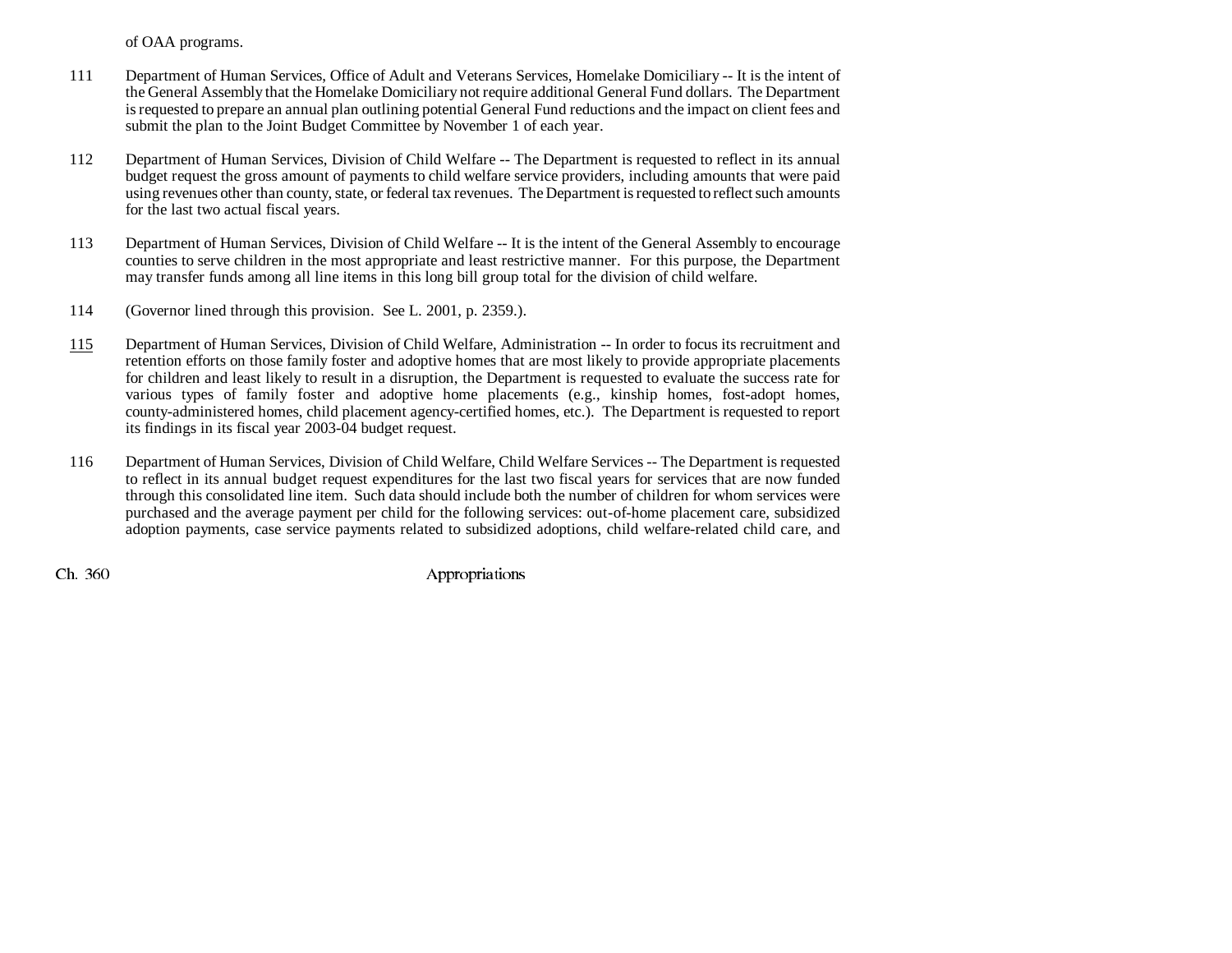|                 |        |                | APPROPRIATION FROM |              |               |              |  |  |  |
|-----------------|--------|----------------|--------------------|--------------|---------------|--------------|--|--|--|
| ITEM &          | TOTAL. | <b>GENERAL</b> | <b>GENERAL</b>     | <b>CASH</b>  | CASH          | FEDERAL      |  |  |  |
| <b>SUBTOTAL</b> |        | <b>FUND</b>    | <b>FUND</b>        | <b>FUNDS</b> | <b>FUNDS</b>  | <b>FUNDS</b> |  |  |  |
|                 |        |                | <b>EXEMPT</b>      |              | <b>EXEMPT</b> |              |  |  |  |
|                 |        |                |                    |              |               |              |  |  |  |

burials.

- 117 Department of Human Services, Division of Child Welfare, Child Welfare Services -- Pursuant to Section 26-5-104 (6), C.R.S., counties are authorized to negotiate rates, services, and outcomes with child welfare service providers and are thus not required to provide a specific rate increase for any provider. The funding provided for this line item includes an increase of \$6,784,874 based on a 2.5 percent increase in base funding. The Department is requested to provide information to the Joint Budget Committee on or before November 1, 2001, concerning how counties have elected to utilize the additional funding provided.
- 118 Department of Human Services, Division of Youth Corrections, Administration -- The Division should continue its efforts to provide outcome data on the effectiveness of its programs. The Division is requested to provide to the Joint Budget Committee by January 1 of each year an evaluation of Division placements, community placements, and nonresidential placements, which shall include, but not be limited to, the number of juveniles served, length of stay, and recidivism data per placement.
- 119 (Governor lined through this provision. See L. 2001, p. 2360.).
- 120 Department of Human Services, Division of Youth Corrections, Community Programs, S.B. 91-94 Programs -- The Department is requested to submit to the Joint Budget Committee no later than November 1 of each year a report that includes the following information by judicial district and for the state as a whole: 1) comparisons of trends in detention and commitment incarceration rates; 2) profiles of youth served by S.B. 91-94; 3) progress in achieving the performance goals established by each judicial district; 4) the level of local funding for alternatives to detention; and 5) identification and discussion of potential policy issues with the types of youth incarcerated, length of stay, and available alternatives to incarceration.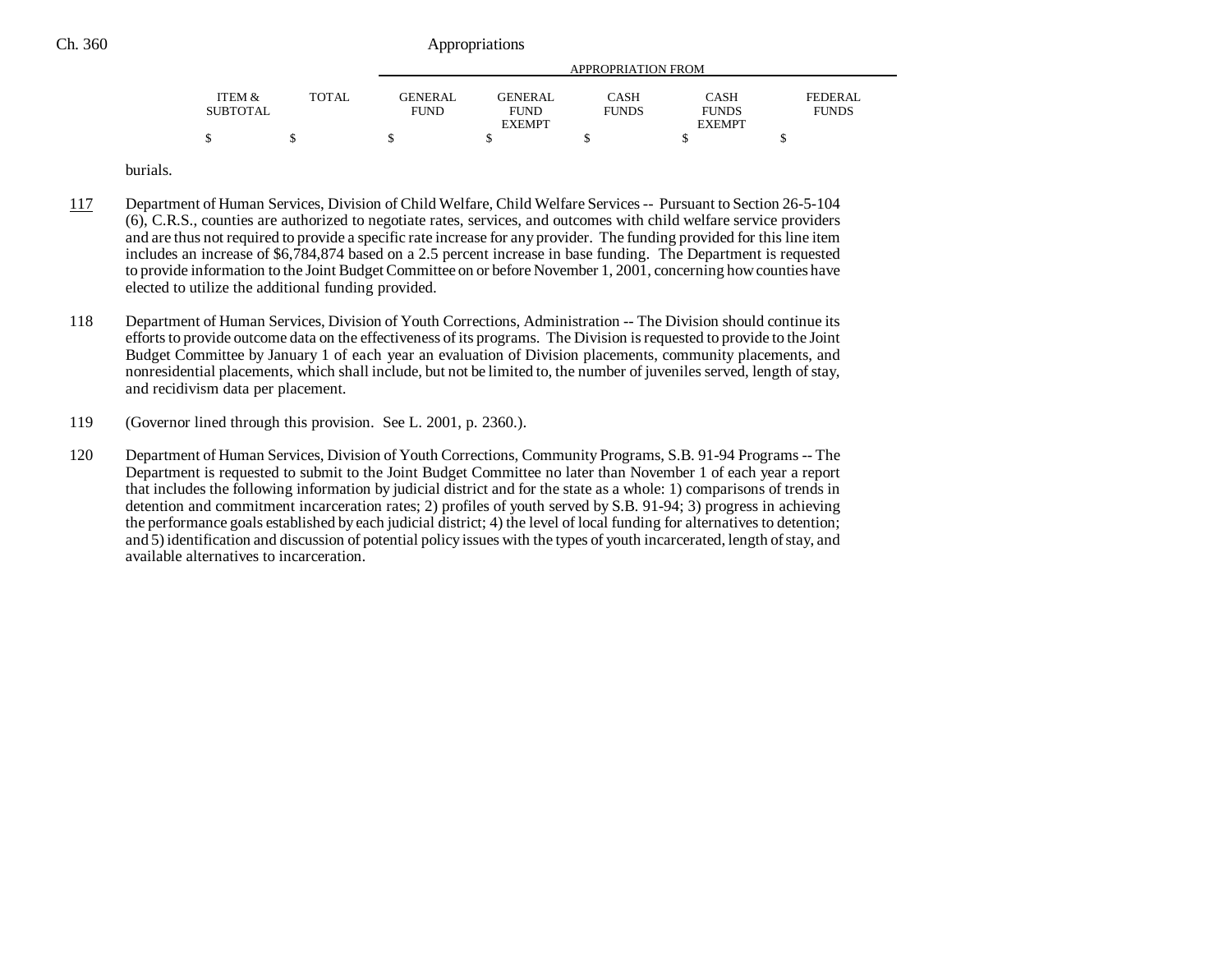- 121 Department of Human Services, Division of Children's Health and Rehabilitation, Services for Children with Developmental Disabilities, Family Support Pilot -- It is the intent of the General Assembly to provide 20 full program equivalent resources for 20 families to participate in the Family Support Services pilot for FY 2000-01 and FY 2001-02. The Department is requested to adhere to the statutory limitations on program administration of seven percent provided for in Sections 27-10.5-401 through 407 C.R.S., for the administration of this pilot program. As indicated in the Department's pilot proposal, at the end of two years, the Department is requested to report on the outcomes of the pilot and provide recommendations based upon its findings.
- 122 Department of Human Services, Division of Children's Health and Rehabilitation, Children's Mental Health Services, Mental Health Early Intervention Program -- The Department is requested to submit a report to the Joint Budget Committee; the Senate Committee on Health, Environment, Children and Families; and the House Committee on Health, Environment, Welfare, and Institutions on or before February 1, 2002, concerning the mental health early intervention program. The Department's report should include, but not be limited to: (a) An evaluation of the pilot sites' effectiveness in identifying young children with severe mental health and/or behavioral problems; (b) data concerning the cost of providing child-specific services and an evaluation of the effectiveness of such services in reducing the severity of children's mental health and/or behavioral problems; (c) an evaluation of the impact of the pilot sites' center-based services on the general quality of care provided by participating child care facilities; and (d) recommendations concerning continuation of the pilot program or modification of other existing programs to improve the identification and treatment of young children with mental health or behavioral problems.
- 123 Department of Human Services, Division of Children's Health and Rehabilitation, Children's Mental Health Services, Residential Treatment for Youth (H.B. 99-1116) -- The Department is requested to provide a report by November 1, 2001, on options for clarifying what agencies or persons are responsible or should be responsible for determining when a placement made pursuant to H.B. 99-1116 should end. The report should include recommendations for statutory changes to prevent children from being improperly placed or improperly retained in placement.
- 124 Department of Human Services, Totals -- The Department is requested to include in its annual budget request information regarding the amount of federal Temporary Assistance for Needy Families (TANF) funds available in the Long-term Works Reserve Fund. Specifically, such information should include the following: (a) The amount of TANF funds expended, by Long Bill line item, in state fiscal year 2000-01; (b) the total amount of TANF funds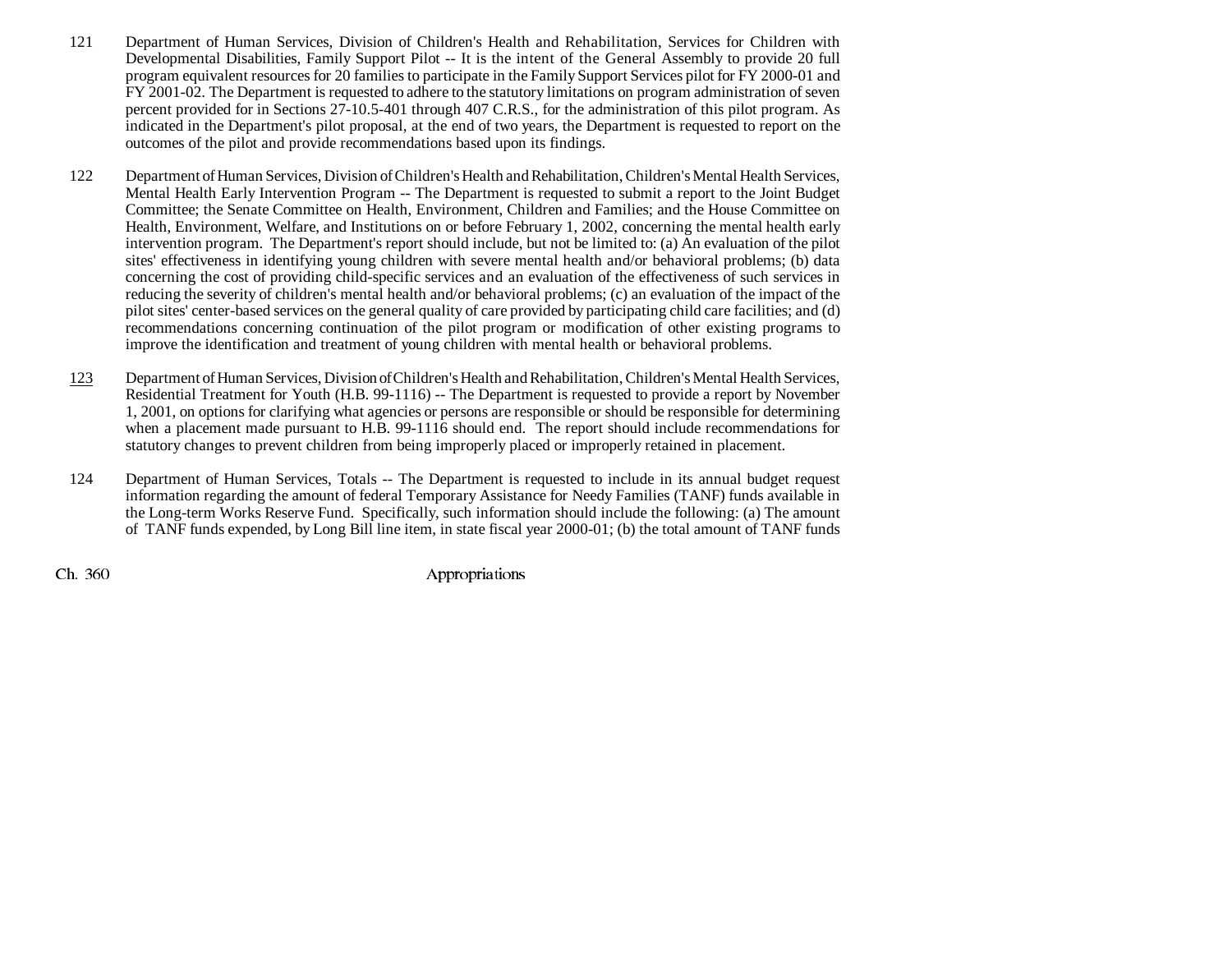|                 |       |                |                | APPROPRIATION FROM |               |              |
|-----------------|-------|----------------|----------------|--------------------|---------------|--------------|
| ITEM &          | TOTAL | <b>GENERAL</b> | <b>GENERAL</b> | CASH               | <b>CASH</b>   | FEDERAL      |
| <b>SUBTOTAL</b> |       | FUND           | <b>FUND</b>    | <b>FUNDS</b>       | <b>FUNDS</b>  | <b>FUNDS</b> |
|                 |       |                | <b>EXEMPT</b>  |                    | <b>EXEMPT</b> |              |
| \$              |       |                |                |                    |               |              |

available to Colorado for state fiscal year 2002-03, including funds rolled forward from previous fiscal years; and (c) the amount of such funds that remain available in each county's Works Program Reserve Account.

- 125 Department of Human Services, Totals -- Up to \$60,000 of the Department's FY 2001-02 personal services appropriations may by used for advertising costs directly related to employee recruitment. The Department is requested to provide a listing of such expenditures incurred, by line item and in total, in its annual budget request.
- 125a DEPARTMENT OF HUMAN SERVICES, TOTALS --ON OCTOBER 1, 2002, THE DEPARTMENT IS REQUESTED TO PROVIDE A REPORT TO THE JOINT BUDGET COMMITTEE DETAILING ALL FY2001-02 EXPENDITURES RELATED TO THE HEALTH INSURANCE PORTABILITY AND ACCOUNTABILITY ACT (HIPAA), INCLUDING THOSE RELATED TO THE COLORADO BENEFITS MANAGEMENT SYSTEM (CBMS). THE REPORT SHOULD BE AN ITEMIZED ACCOUNT OF ALL EXPENDITURES ON STATE STAFF, CONTRACTS AND OTHER PROJECT EXPENDITURES, BY FUND SOURCE.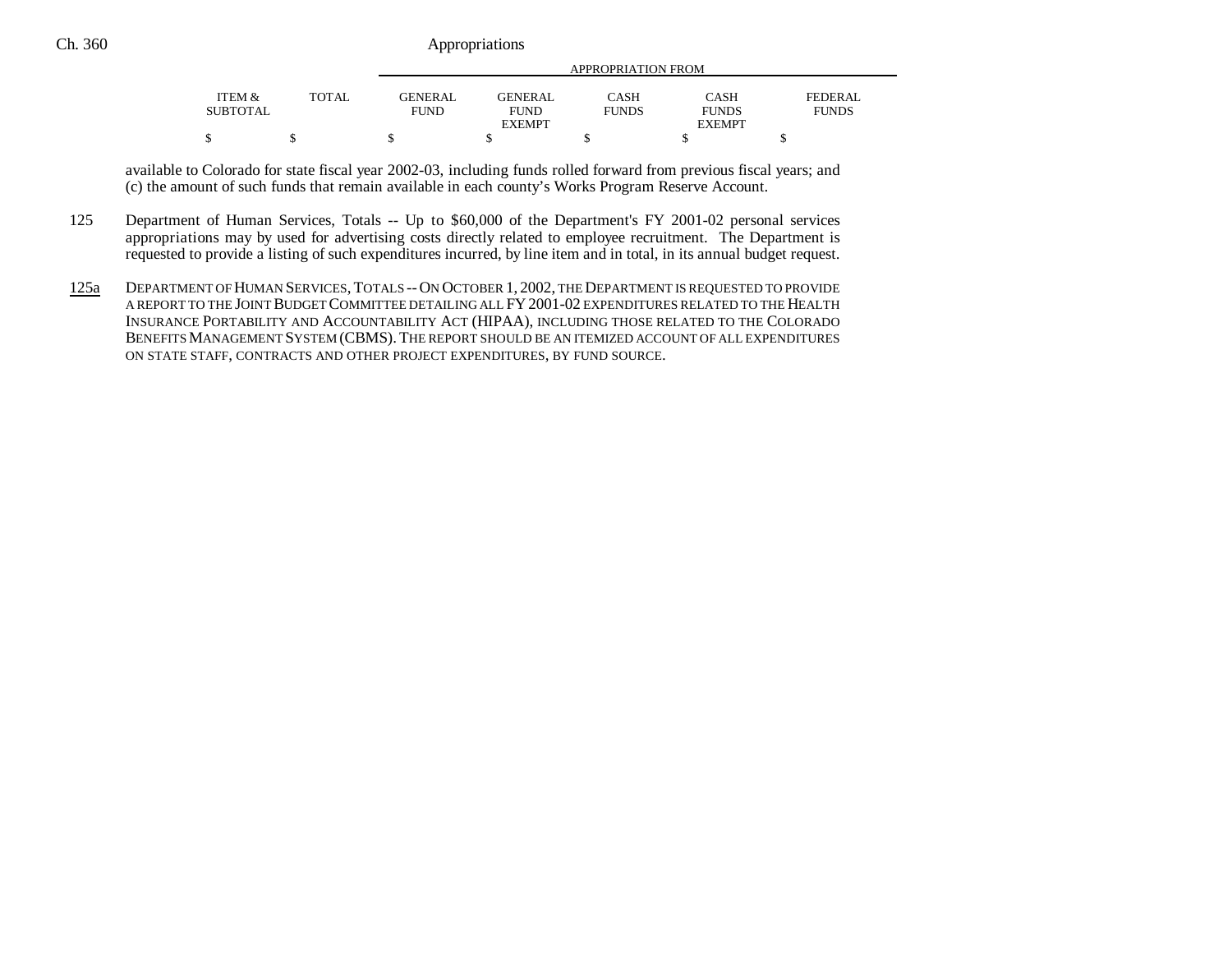**SECTION 2.** Part VII (1), (5) (B), and (9) (A) (2) and the affected totals of section 2 of chapter 413, Session Laws of Colorado 2000, as the affected totals are amended by section 40 of chapter 127, as the said Part VII  $(1)$ ,  $(5)$   $(B)$ , and  $(9)$   $(A)$   $(2)$  are amended by section 1 of chapter 348, and as the said Part VII (9) (A) (2) and the affected totals are further amended by section 8 of chapter 363, Session Laws of Colorado 2001, are amended to read:

## Section 2. **Appropriation.**

**PART VII**

### **DEPARTMENT OF HUMAN SERVICES**

| (1) EXECUTIVE DIRECTOR'S         |                      |  |
|----------------------------------|----------------------|--|
| OFFICE <sup>68</sup>             |                      |  |
| Personal Services <sup>69</sup>  | 7,128,404            |  |
|                                  | $(116.1$ FTE)        |  |
| Health, Life, and Dental         | <del>9,579,081</del> |  |
|                                  | 9,139,762            |  |
| Short-term Disability            | 75,052               |  |
| Salary Survey and Senior         |                      |  |
| <b>Executive Service</b>         | 6,770,945            |  |
| <b>Anniversary Increases</b>     | 2,626,536            |  |
| Shift Differential               | 2,481,368            |  |
| Workers' Compensation            | 5,691,710            |  |
| Operating Expenses <sup>69</sup> | 1,025,535            |  |
| Legal Services for 20,104        |                      |  |
| hours                            | 1,122,004            |  |
| Administrative Law Judge         |                      |  |
| Services for 5,901 hours         | 560,853              |  |
|                                  |                      |  |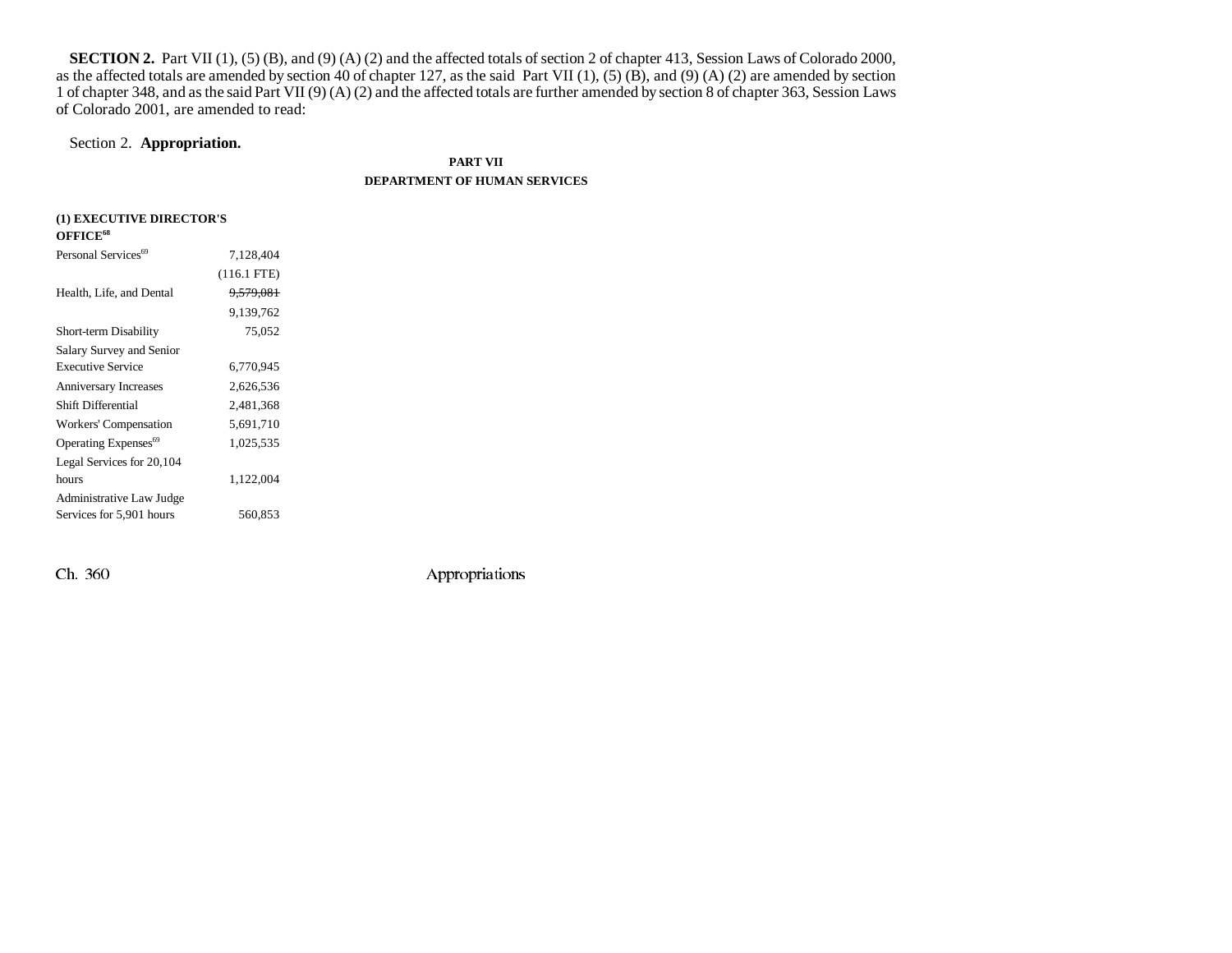|                                         |                           |              |                               |                                                | APPROPRIATION FROM          |                                              |                                |
|-----------------------------------------|---------------------------|--------------|-------------------------------|------------------------------------------------|-----------------------------|----------------------------------------------|--------------------------------|
|                                         | ITEM &<br><b>SUBTOTAL</b> | <b>TOTAL</b> | <b>GENERAL</b><br><b>FUND</b> | <b>GENERAL</b><br><b>FUND</b><br><b>EXEMPT</b> | <b>CASH</b><br><b>FUNDS</b> | <b>CASH</b><br><b>FUNDS</b><br><b>EXEMPT</b> | <b>FEDERAL</b><br><b>FUNDS</b> |
|                                         | \$                        | \$           | \$                            | \$                                             | \$                          | \$                                           | \$                             |
| Payment to Risk                         |                           |              |                               |                                                |                             |                                              |                                |
| Management and Property                 |                           |              |                               |                                                |                             |                                              |                                |
| Funds                                   | 777,556                   |              |                               |                                                |                             |                                              |                                |
| <b>Staff Training</b>                   | 99,512                    |              |                               |                                                |                             |                                              |                                |
| Injury Prevention Program <sup>70</sup> | 218,250                   |              |                               |                                                |                             |                                              |                                |
| Workers' Compensation                   |                           |              |                               |                                                |                             |                                              |                                |
| Self-Insurance Program                  | 380,990                   |              |                               |                                                |                             |                                              |                                |
| Juvenile Parole Board <sup>71</sup>     | 179,154                   |              |                               |                                                |                             |                                              |                                |
|                                         | $(2.8$ FTE)               |              |                               |                                                |                             |                                              |                                |
| DD Council                              | 786,146                   |              |                               |                                                |                             |                                              |                                |
|                                         | $(6.0$ FTE)               |              |                               |                                                |                             |                                              |                                |
| Western Slope Military                  |                           |              |                               |                                                |                             |                                              |                                |
| Veteran's Cemetery Fund                 | 115,000                   |              |                               |                                                |                             |                                              |                                |
|                                         |                           | 39,618,096   | 22,720,340(M)                 |                                                | $365,905^{\rm a}$           | $10,264,456^b$                               | $6,267,395$ <sup>c</sup>       |
|                                         |                           | 39,178,777   | 22,281,021(M)                 |                                                |                             |                                              |                                |

a Of this amount, it is estimated that \$143,640 shall be from patient cash collected by the Mental Health Institutes, and \$222,265 shall be from various sources of cash funds. b Of this amount, it is estimated that \$8,810,406(T) shall be from Medicaid funds appropriated to the Department of Health Care Policy and Financing, \$101,808(T) shall be from the Department of Health Care Policy and Financing, \$430,233 shall be from patient cash collected by the Mental Health Institutes, \$21,000 shall be from moneys in the Conferences and Training Fund, and \$901,009 shall be from various sources of exempt cash funds.

<sup>c</sup> Of this amount, it is estimated that \$1,740,647 shall be from federal indirect cost recoveries, \$475,225 shall be from the Temporary Assistance for Needy Families Block Grant, \$1,130,953 shall be from Section 110 vocational rehabilitation funds, \$240,443 shall be from the Substance Abuse Prevention and Treatment Block Grant, and \$2,680,127 shall be from various sources of federal funds.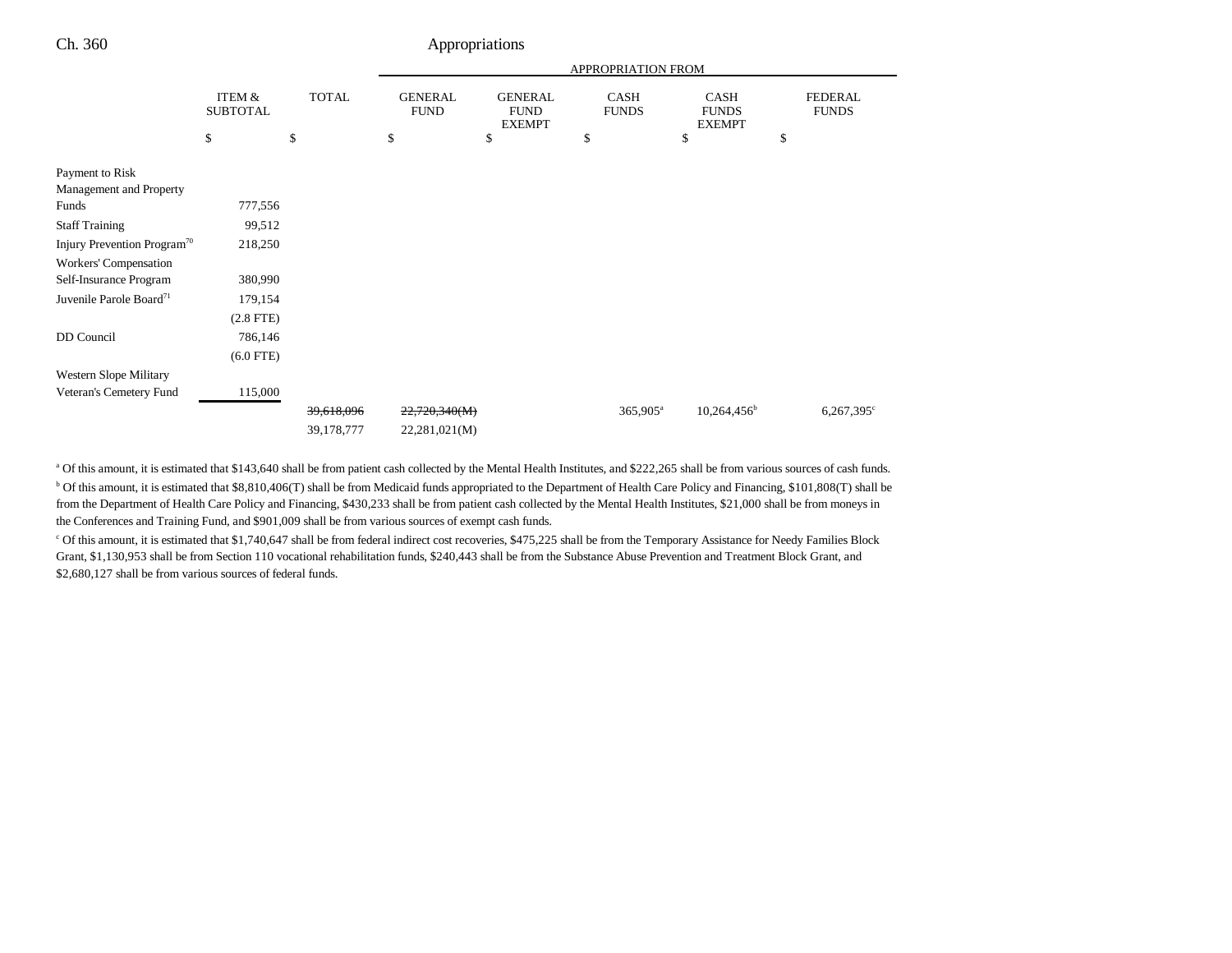| (5) SELF-SUFFICIENCY                                                                                                                     |            |           |                         |                        |
|------------------------------------------------------------------------------------------------------------------------------------------|------------|-----------|-------------------------|------------------------|
| (B) Adult Assistance Programs <sup>50</sup>                                                                                              |            |           |                         |                        |
| Old Age Pension Program <sup>76,</sup><br>77,78                                                                                          | 52,066,125 |           | 51,495,279 <sup>a</sup> | 570,846 <sup>b</sup>   |
| Aid to the Needy Disabled<br><b>State Supplemental Grant</b>                                                                             |            |           |                         |                        |
| Program for an average of<br>4,372 recipients with an<br>average monthly payment                                                         |            |           |                         |                        |
| not to exceed \$65.70                                                                                                                    | 3,496,631  | 2,612,560 |                         | 884,071 <sup>c</sup>   |
| Aid to the Blind State<br>Supplemental Grant Program<br>for an average of 21<br>recipients with an average                               |            |           |                         |                        |
| monthly payment not to<br>exceed \$65.20                                                                                                 | 16,431     | 12,829    |                         | 3,602 <sup>d</sup>     |
| Aid to the Needy Disabled<br>State-only Grant Program for<br>an average of 4,484<br>recipients with an average<br>monthly payment not to |            |           |                         |                        |
| exceed \$246.7779                                                                                                                        | 13.284.580 | 8.375.802 |                         |                        |
|                                                                                                                                          | 14,106,248 | 8,709,547 |                         | 5,396,701 <sup>e</sup> |
| Burial Reimbursements for<br>Aid to the Needy Disabled<br>and Aid to the Blind                                                           |            |           |                         |                        |
| recipients                                                                                                                               | 508,000    | 402,985   |                         | $105,015$ <sup>f</sup> |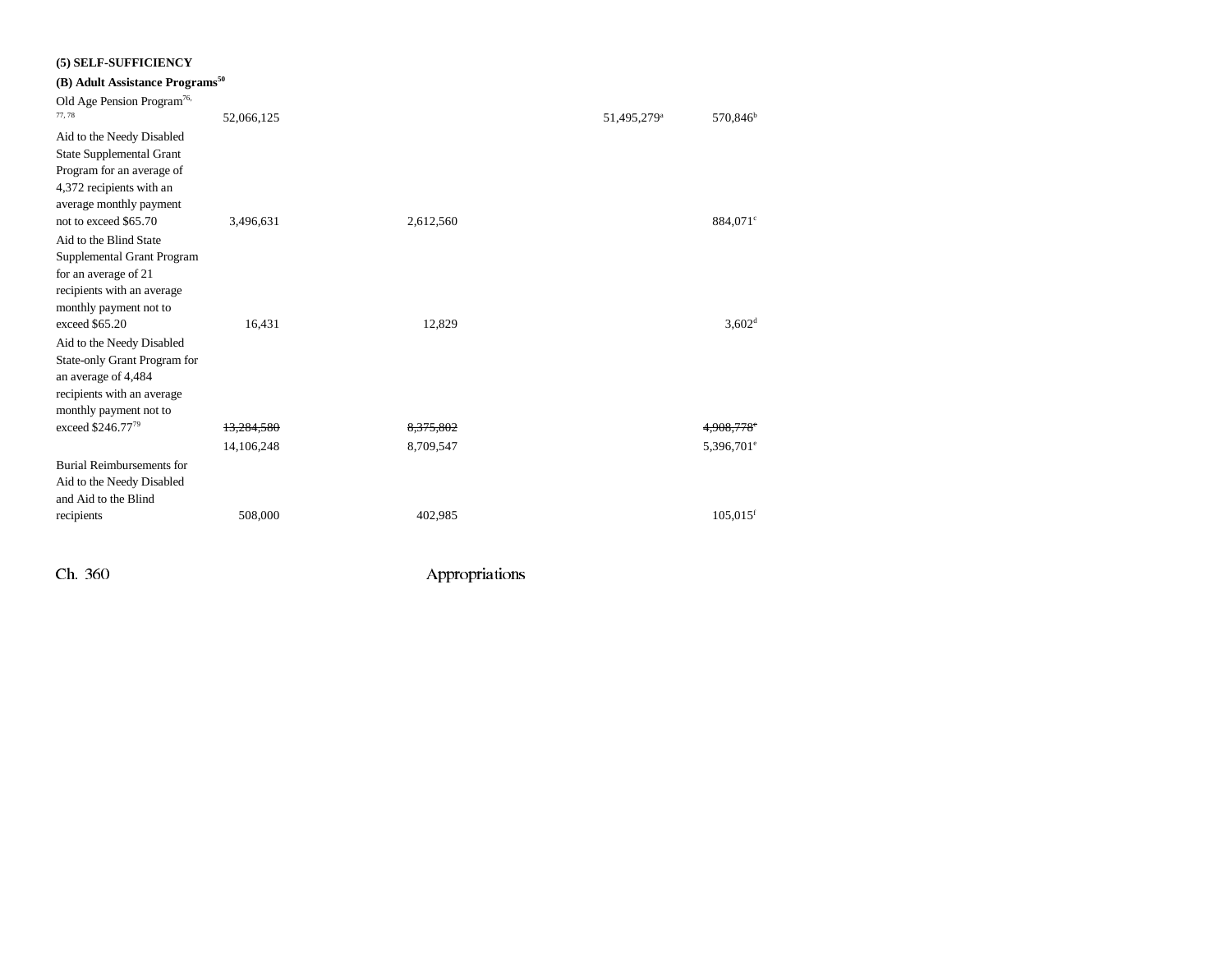|                             |                           |              | <b>APPROPRIATION FROM</b>     |                                                |                             |                                       |                                |
|-----------------------------|---------------------------|--------------|-------------------------------|------------------------------------------------|-----------------------------|---------------------------------------|--------------------------------|
|                             | ITEM &<br><b>SUBTOTAL</b> | <b>TOTAL</b> | <b>GENERAL</b><br><b>FUND</b> | <b>GENERAL</b><br><b>FUND</b><br><b>EXEMPT</b> | <b>CASH</b><br><b>FUNDS</b> | CASH<br><b>FUNDS</b><br><b>EXEMPT</b> | <b>FEDERAL</b><br><b>FUNDS</b> |
|                             | \$                        | \$           | \$                            | \$                                             | \$                          | \$<br>\$                              |                                |
| Medically Correctable Pilot |                           |              |                               |                                                |                             |                                       |                                |
| Program                     | 307,145                   |              | 307,145                       |                                                |                             |                                       |                                |
| Home Care Allowance         | 15,824,980                |              |                               |                                                |                             | $15,824,980(T)^{g}$                   |                                |
| <b>Adult Foster Care</b>    | 343,525                   |              |                               |                                                |                             | $343,525(T)^{8}$                      |                                |
|                             | 85, 847, 417              |              |                               |                                                |                             |                                       |                                |
|                             | 86,669,085                |              |                               |                                                |                             |                                       |                                |
|                             |                           |              |                               |                                                |                             |                                       |                                |
|                             |                           | 422,788,669  |                               |                                                |                             |                                       |                                |
|                             |                           | 423,610,337  |                               |                                                |                             |                                       |                                |
|                             |                           |              |                               |                                                |                             |                                       |                                |

<sup>a</sup> This amount shall be from the Old Age Pension Fund. For purposes of complying with the limitation on state fiscal year spending imposed by Article X, Section 20 of the State Constitution these moneys are included for informational purposes as they are continuously appropriated by Article XXIV of the State Constitution.

<sup>b</sup> Of this amount, \$505,905 shall be from cash funds exempt revenues, including refunds and state revenue intercepts, and \$64,941(T) shall be from the Department of Health Care Policy and Financing.

c Of this amount, \$653,140(L) shall be from local funds and \$230,931 shall be from cash funds exempt revenues, including refunds and state revenue intercepts.

d Of this amount, \$3,207(L) shall be from local funds and \$395 shall be from cash funds exempt revenues, including refunds and state revenue intercepts.

<sup>e</sup> Of this amount, \$2,629,070 shall be from federal interim assistance reimbursement payments, \$186,136 shall be from other refunds and <del>\$2,093,572(L)</del> \$2,581,495(L) shall be from local funds.

f Of this amount, \$100,744(L) shall be from local funds and \$4,271 shall be from cash funds exempt revenues, including refunds.

<sup>g</sup> These amounts shall be from the Department of Health Care Policy and Financing.

### **(9) HEALTH AND REHABILITATION SERVICES**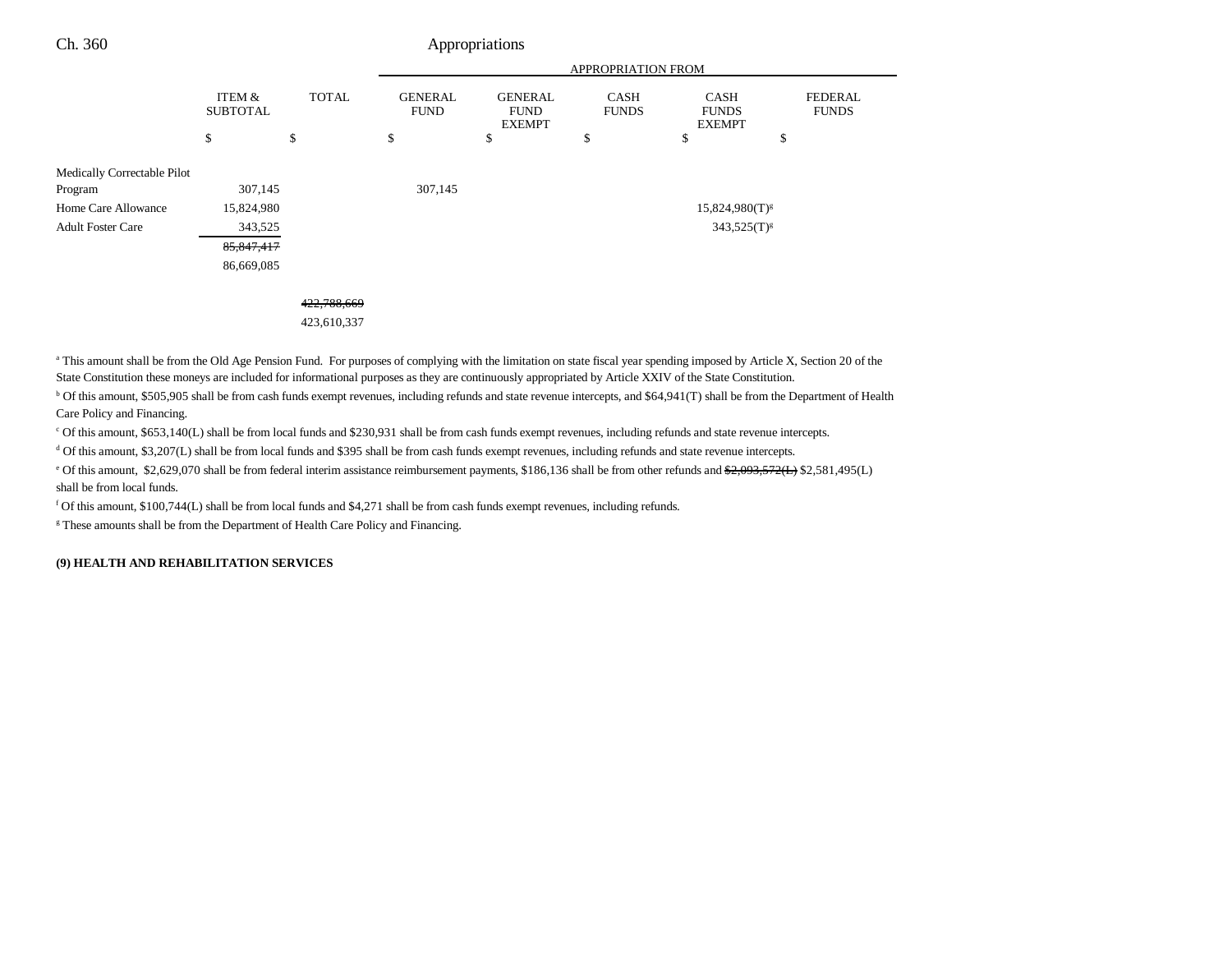| (A) Office of Health and Rehabilitation                           |                |                        |                    |           |
|-------------------------------------------------------------------|----------------|------------------------|--------------------|-----------|
| (2) Mental Health Community Programs <sup>10, 97, 98</sup>        |                |                        |                    |           |
| Mental Health Capitation <sup>40,</sup><br>41,55, 56, 57, 58, 98a | 133,106,910    |                        | $133,106,910(T)^a$ |           |
| Medicaid Anti-Psychotic<br>Pharmaceuticals <sup>59</sup>          | 16,373,444     |                        | $16,373,444(T)^a$  |           |
| Services for Target Clients <sup>99,</sup><br>100                 | 25,511,756     | 18,592,219             | $2,137,980^b$      | 4,781,557 |
| Services for Non-Target                                           |                |                        |                    |           |
| Clients                                                           | 679,799        | 679,799                |                    |           |
| Goebel Lawsuit Settlement <sup>101</sup>                          | 7,098,244      | 6,941,828 <sup>f</sup> | $156,416(T)^d$     |           |
|                                                                   | 9,105,744      | 8,949,328f             |                    |           |
|                                                                   | $(2.0$ FTE $)$ |                        |                    |           |
| Eastern Regional Acute<br>Treatment Unit <sup>102</sup>           | 217,486        | 217,486                |                    |           |
| <b>Enhanced Mental Health</b>                                     |                |                        |                    |           |
| Pilot Services for Detained<br>Youth <sup>103</sup>               | 516,000        | 516,000                |                    |           |
| Children at Risk of                                               |                |                        |                    |           |
| Out-of-Home Placement                                             | 226,545        | 226,545                |                    |           |
| <b>Assertive Community</b>                                        |                |                        |                    |           |
| Treatment Programs <sup>104</sup>                                 | 1,184,000      | 592,000                | $592,000(L)^e$     |           |
|                                                                   | 184,914,184    |                        |                    |           |
|                                                                   | 186,921,684    |                        |                    |           |

<sup>a</sup> These amounts shall be from Medicaid funds appropriated to the Department of Health Care Policy and Financing.

b Of this amount, \$1,614,730(T) shall be from the Division of Vocational Rehabilitation and \$523,250(L) shall be from local matching funds.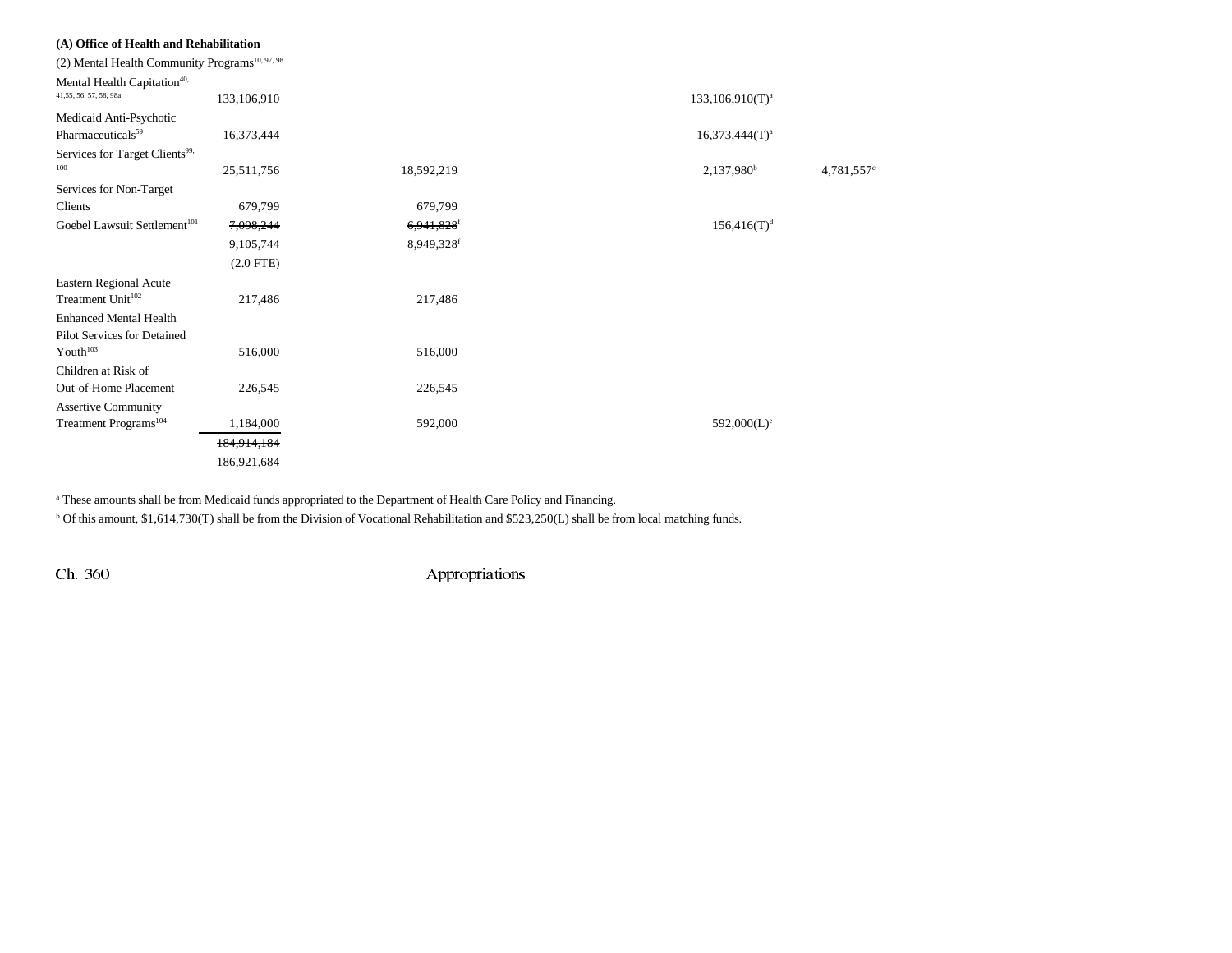|                 |              | APPROPRIATION FROM |                |              |               |              |  |
|-----------------|--------------|--------------------|----------------|--------------|---------------|--------------|--|
| ITEM &          | <b>TOTAL</b> | GENERAL.           | <b>GENERAL</b> | CASH         | <b>CASH</b>   | FEDERAL      |  |
| <b>SUBTOTAL</b> |              | <b>FUND</b>        | <b>FUND</b>    | <b>FUNDS</b> | <b>FUNDS</b>  | <b>FUNDS</b> |  |
|                 |              |                    | <b>EXEMPT</b>  |              | <b>EXEMPT</b> |              |  |
| \$              |              |                    |                |              |               |              |  |

c Of this amount, it is estimated that \$4,378,166 shall be from the Mental Health Services Block Grant and \$403,391 shall be from the Homeless Prevention Block Grant.

d This amount shall be from the Division of Vocational Rehabilitation.

e This amount shall be from local matching funds.

<sup>f</sup> Of this amount, \$295,978 \$2,303,478 is appropriated pursuant to a final state court order. This amount is exempt from the statutory limit on state General Fund appropriations pursuant to Section 24-75-201.1 (1)(a)(III)(B), C.R.S.

#### 499,850,749

501,858,249

## **TOTALS PART VII**

| (HUMAN SERVICES) <sup>5, 6, 118, 119</sup> | <del>\$1,756,686,375</del>                   | <del>\$496.370.013</del> * | \$71.319.404 | <del>\$665,596,206</del>    | \$523,400,752 |
|--------------------------------------------|----------------------------------------------|----------------------------|--------------|-----------------------------|---------------|
|                                            | $$1,759,076,224$ $$498,271,939$ <sup>a</sup> |                            |              | $$666.084.129$ <sup>b</sup> |               |

<sup>a</sup> Of this amount, \$2,558,160 is appropriated pursuant to a final court order for Case #94-M-1417, and \$295,978 \$2,303,478 is appropriated pursuant to a final court order associated with the Goebel Lawsuit Settlement. These amounts are exempt from the statutory limit on state General Fund appropriations pursuant to Section 24-75-201.1 (1) (a) (III) (B), C.R.S.

 $b$  Of this amount, \$508,067,312 contains a (T) notation, and  $$100,916,908$  \$101,404,831 contains an (L) notation.